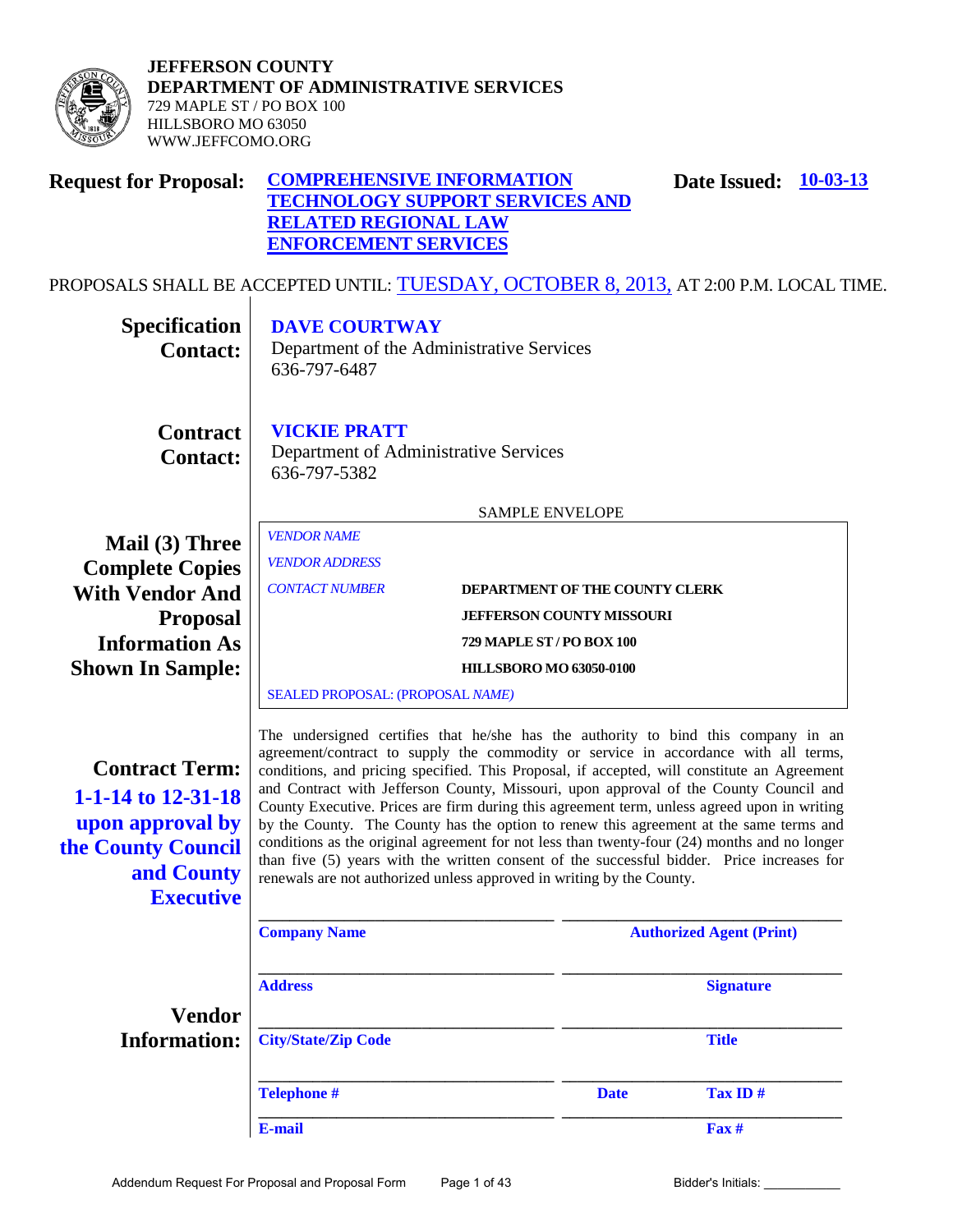# **TABLE OF CONTENTS:**

| <b>Legal Notice and Request for Proposal</b> | Page 1  |
|----------------------------------------------|---------|
| <b>Table of Contents</b>                     | Page 2  |
| <b>Proposal Requirements</b>                 | Page 3  |
| <b>Proposal Form and Contract</b>            | Page 5  |
| <b>Affidavit</b>                             | Page 8  |
| <b>Specifications</b>                        | Page 10 |
| <b>Exceptions to Proposal</b>                | Page 10 |

# **REQUIRED DOCUMENTS\***

**Current and valid Certificate of Insurance or binder showing required insurance coverage must be provided with each bid.**

**(County must be added as additional insured if awarded)**

**Bid deposits/bonds must be in the exact amount as stipulated in the bid.**

**Proof that Bidder does not owe delinquent real or personal property in Jefferson County (tax receipts for past 3 years)** 

**Obtain receipts at http://jeffersonmo.devnetwedge.com Or**

**A notarized affidavit stating that the applicant does not own any real or personal property in Jefferson County on company letterhead.**

**A Notarized affidavit of work authorization and current business entity status with E-verification documentation (pages 9 & 10).**

**Agreement to be executed by the County upon approval by the County Council and County Executive (Bidder is required to complete company information and execute signature).**

# **\*BIDS WILL BE REJECTED IF REQUIRED DOCUMENTATION IS NOT INCLUDED OR COMPLETED**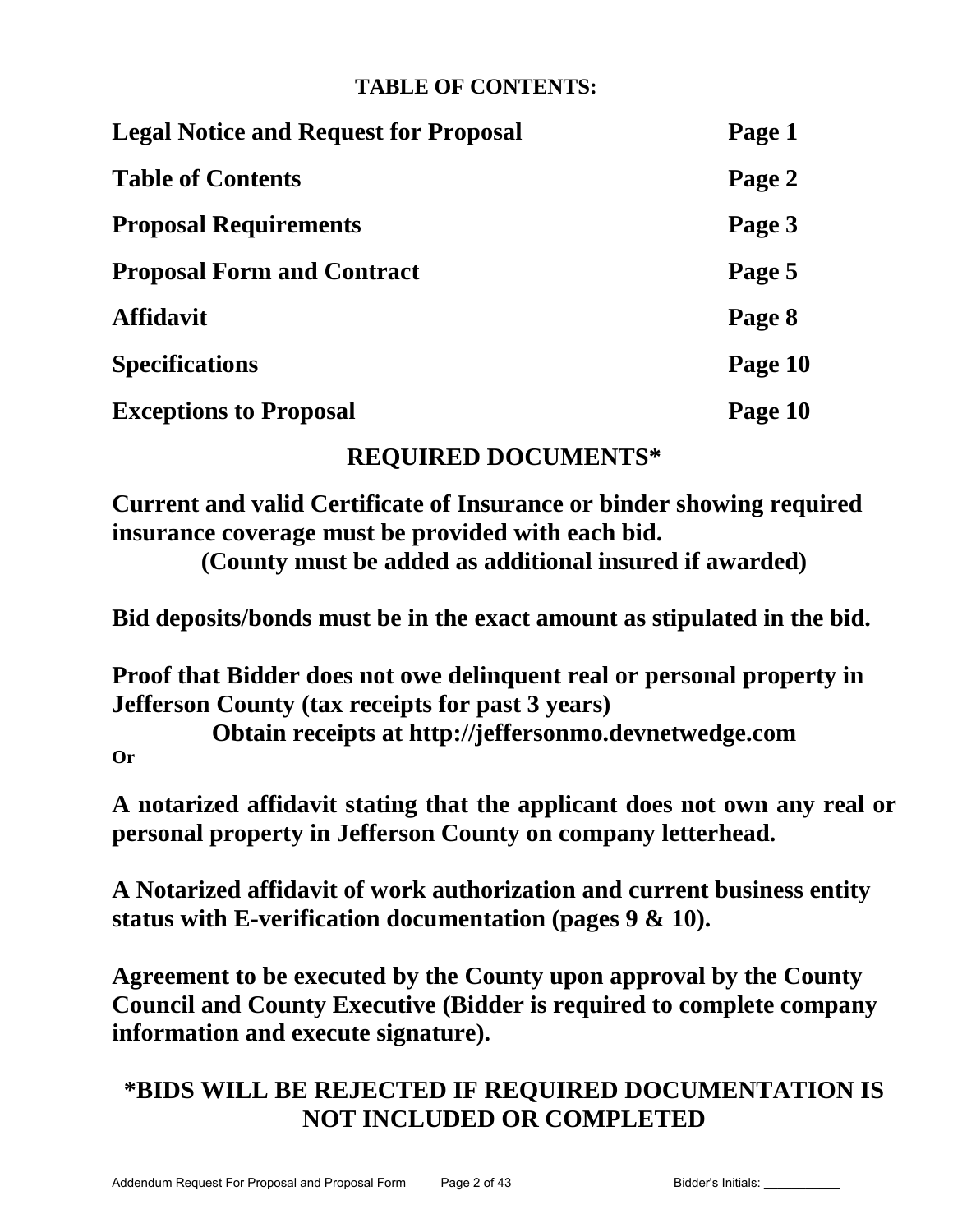# **PROPOSAL REQUIREMENTS**

#### **Bidder shall initial all pages and return where the Bid Document denotes <b>"BIDDER"S INITIALS:**

#### **A. PROPOSAL SUBMISSION:**

Submit proposal form in triplicate (three copies) with specification pages, if applicable. No facsimile or electronic proposals shall be accepted and shall be rejected. A fully executed Affidavit is required by Section 285.530 RSMo and shall be submitted with the proposal form. A copy of the Affidavit is attached hereto. Failure to execute the Affidavit shall result in the proposal being rejected. Vendor shall comply with the requirements of Sections 285.525 to 285.555 of the Revised Statutes of the State of Missouri. If any part of the work is subcontracted, each subcontractor shall comply with the same requirements of this specification. No contractor shall knowingly employ, hire for employment, or continue to employ an unauthorized alien to perform work within the State of Missouri. Vendor and any of its subcontractors, shall, by sworn affidavit and provision of documentation, affirm their enrollment and participation in a federal work authorization program with respect to the employees working in connection with the contracted services. Vendor and its subcontractors shall also sign an affidavit affirming that they do not knowingly employ any person who is an unauthorized alien.

Prevailing Wage Vendor and its subcontractors shall pay not less than the prevailing hourly rates of wages, as determined by the Labor and Industrial Relations Commission of Missouri. Vendor shall abide by the most current Annual Wage Order published by the Missouri Department of Labor and Industrial Relations or other similar resources and publications. Failure to comply with any provision, provide any required documentation, insurance forms or deposits or bonds in exact amounts or any other term or condition that is not in strict conformance shall result in the bid being rejected.

#### **B. BASIS OF PROPOSAL AWARD:**

Award may be made on an item-by-item basis to the lowest and best proposals or award may be made to the lowest and best proposal total, whichever is in the best interest of the County. County may reject any or all proposals for any reason and may waive any informality. Proposals submitted from a Missouri State Contract shall include a copy of the State Contract with the proposal.

It is further agreed that the Contract shall not be valid and binding upon the County until approved by the County Counselor, as to legal form and is subject to the Ordinances, Resolutions and Orders of Jefferson County, Missouri, and State and Federal Law. If no proposal or proposals have been awarded by the County Council within forty-five (45) days following the opening of the proposal then all proposals will be deemed rejected.

#### **C. PROPOSAL PREPARATION:**

- 1. Vendors are responsible for examination of drawings, specifications, schedules and instructions.
- 2. Each Vendor shall furnish the information required by the invitation. The vendor shall sign all required documents. All deletions and erasures shall be initialed
- 3. Alternate proposals for supplies or services other than specified shall not be considered unless authorized by invitation.
- 4. Vendor shall state a definite time for delivery of goods or for performance of services unless otherwise specified in the Request for Proposal.
- 5. When specified, samples must be timely submitted and at no expense to the County.
- 6. Failure to adhere to all requirements may result in the response being disqualified as non-responsive.

## **D. MODIFICATION OR WITHDRAWAL OF PROPOSALS:**

Proposals may be modified or withdrawn prior to the exact hour and date specified for receipt of proposals, provided the modification or withdrawal is in writing and is delivered in the same manner as a proposal submission.

#### **E. LATE PROPOSALS:**

It is the responsibility of the vendor to deliver his proposal or proposal modification on or before the date and time of the proposal closing to the Department of the County Clerk of Jefferson County. Proposals received late will be rejected and returned unopened to the vendor.

## **F. PROPOSAL DEPOSITS/BONDS:**

Proposal Deposits/Bonds are not required unless specified in the Specifications. Proposal deposits/Bonds must be in the exact amount as stipulated in the bid.

#### **G. MATERIAL AVAILABILITY:**

Vendors must accept responsibility for verification of material availability, product schedules and other pertinent data prior to submission of proposal and delivery time. It is the responsibility of the vendor to notify the County immediately if the materials specified are discontinued, replaced, or not available for an extended period of time. All materials ordered by the County, shall be as needed. A sample of materials may be requested.

## **H. ALTERNATE PROPOSALS:**

Where required, vendors must submit complete specifications on all alternate proposals with the proposal form. Alternate proposals without complete specifications may be rejected. Alternate proposals and exceptions to proposal clauses must be clearly noted on the proposal form. The County may accept or reject alternate proposals; whatever is most advantageous to the County.

Addendum Request For Proposal and Proposal Form Page 3 of 43 Bidder's Initials: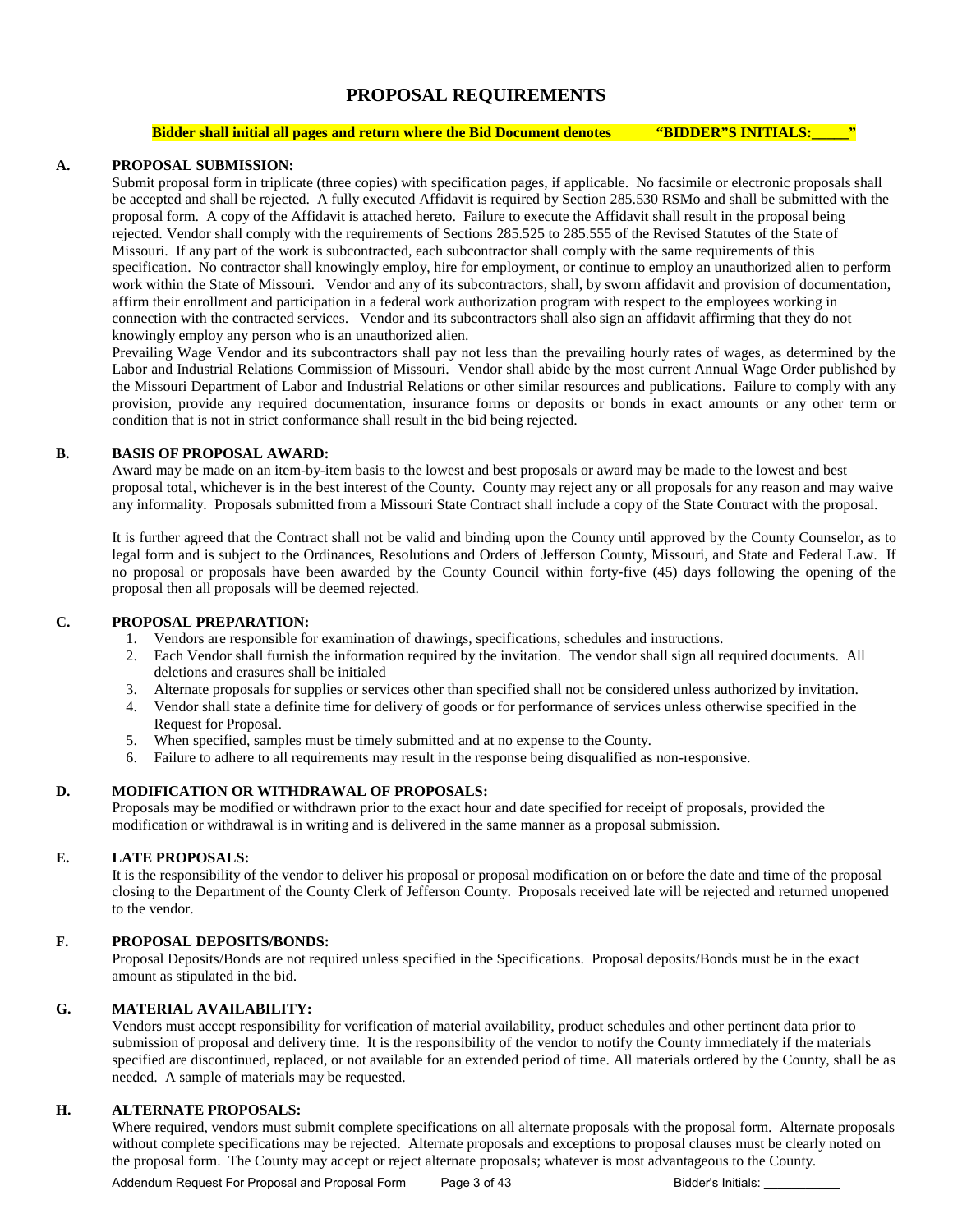## **I. INCORPORATION OF DOCUMENTS:**

 The terms of the proposal invitation, proposal specifications, proposal form are and shall be incorporated into the contract as if fully setout therein.The Proposal, if accepted and approved by the County Council and County Executive shall constitute the terms of a Contract or Agreement with Jefferson County, Missouri, subject to any further Amendments, Memoranda or other documents or specifications which must be set forth in writing and signed by all parties.

#### **J. ADDENDA:**

Addenda to proposal specifications are incorporated by reference as if fully setout herein. It is the responsibility of the vendor to insure and verify that they are in receipt of and completed all attached addenda's prior to submission of proposal forms. Verification is made by contacting the Department of Administrative Services or by reviewing the County Web Site. [\(www.jeffcomo.org\)](http://www.jeffcomo.org/).

## **K**. **INSURANCE:**

 The Vendor/Contractor shall purchase and maintain insurance with an insurance company licensed to do business in the State of Missouri or in the state where the vendor is incorporated or otherwise licensed to do business and which shall remain, at all times during the term of any contract with the County, in full force and effect. Preference will be given to a Vendor/Contractor who provides insurance with an insurance company licensed to do business in the State of Missouri, but in any event said Vendor/Contractor shall provide said insurance at it's own expense. Such insurance shall be provided as will protect the Vendor/Contractor from claims which may arise out of or result from the Vendor/Contractor's execution of the work, whether such execution be by himself, his employees, agents, or by anyone for whose acts any of them may be liable. If any such work covered by the Contract is to be performed on County owned or leased premises, the Vendor agrees to carry liability and workman's compensation insurance, satisfactory to the County, and to indemnify the County against all liability, loss, and damage arising out of any injuries to persons and property caused by the Vendor, his sub-contractors, employees or agents. The insurance coverage shall be such as to fully protect the County and the general public from any and all claims for injury and damage resulting by any actions on the part of the Vendor/Contractor or its' forces as enumerated above. All policies must name the County as an additional insured and provide for thirty (30) days written prior to any material changes or cancellation. Any disputes regarding a breach, insurance amounts, liability, coverage, lapse or otherwise shall be litigated in the Circuit Court of Jefferson County, Missouri and the same shall be incorporated into any Contract agreed to by the parties.

 THE COUNTY REQUIRES A CURRENT AND VALID CERTIFICATE OF INSURANCE OR BINDER SHOWING REQUIRED INSURANCE COVERAGE MUST BE PROVIDED WITH EACH BID. JEFFERSON COUNTY MUST BE ADDED AS AN ADDITIONAL INSURED AFTER AWARD OF THE BID. ANY LAPSE IN INSURANCE COVERAGE OR CANCELLATION THEREOF BY THE CONTRACTOR OR SUB-CONTRACTORS DURING THE TERMS OF THE CONTRACT SHALL IMMEDIATELY BE DEEMED A MATERIAL BREACH UNDER THE TERMS OF ANY CONTRACT.

#### A. ( X )Required ( ) Not Required **Comprehensive General Liability Insurance**

The Vendor/Contractor shall maintain and keep in full force and effect during the terms of this Contract such comprehensive general liability insurance as shall protect them from claims which may arise from operations under this Contract, whether such operations be by themselves or by anyone directly or indirectly employed by them. The amounts of insurance shall be not less than \$1,000,000.00 combined single limit for any one occurrence covering both bodily injury and property damage, including accidental death.

#### B. ( X )Required ( ) Not Required **Professional Liability Insurance**

The Vendor/Contractor shall provide the County with proof of Professional Liability Insurance, which shall protect the County against any and all claims, which might arise as a result of the operation of the Vendor/Contractor in fulfilling the terms of this Contract during the life of the Contract. The minimum amounts of such insurance will be \$1,000,000.00. Should any work be subcontracted, these limits will also apply.

#### C. ( X )Required ( ) Not Required **Worker's Compensation Insurance:**  per Missouri Revised Statutes Chapter 287

The Vendor/Contractor or his sub-contractor or contractors, shall maintain and keep in force of this Contract such worker's compensation insurance limits as required by the statues of the State of Missouri and Employer's Liability with limits no less than \$500,000.00.

# **L. PROPOSAL OPENINGS:**

Proposals will be publicly opened and read aloud at the time indicated on page 1. The vendors and the public are invited but not required to attend the formal opening of the proposals. No decisions relating to the award of a contract or agreement will be made at the opening.

#### **M. PROPOSAL TABULATIONS:**

Proposal Tabulations will be available 5 to 7 business days following the proposal opening. Proposal submissions are open for public review at the time of the proposal opening. Proposal tabulations are posted on the County's web-site address, [www.jeffcomo.org,](http://www.jeffcomo.org/) under the services tab, Invitation for Bid/Request for Proposal link. **NO COPIES** of proposal tabulations are sent to vendors.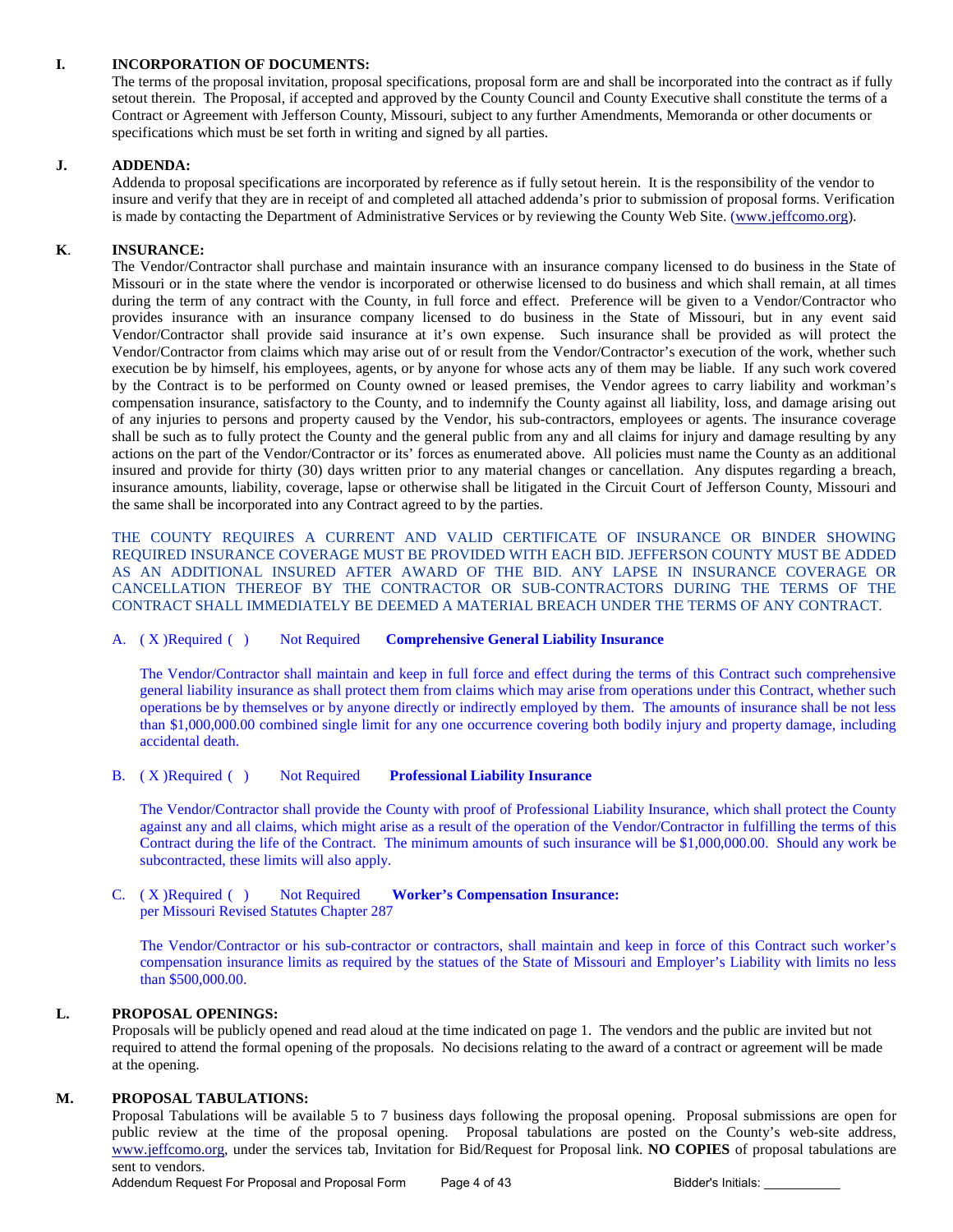# **PROPOSAL FORM AND CONTRACT**

# **A. PROPOSAL REPRESENTATIONS:**

The vendor, by executing the proposal form certifies that:

- 1. The proposal complies with Request for Proposal, Form and Proposal Specifications.
- 2. The vendor is not debarred or suspended from participation in Federal Assistance programs.

## **B. TAXES:**

No bid or proposal shall be awarded by Jefferson County unless the prospective bidder provides proof that the bidder does not owe delinquent real or personal property taxes to Jefferson County. The prospective bidder may be required to provide proof in the form of an original paid tax receipt issued by the Jefferson County Collector or a verified affidavit statingthat the applicant does not own any real or personal property in Jefferson County. Tax receipts for the past 3 years are required and may be obtained at <http://jeffersonmo.devnetwedge.com/> or a notarized affidavit stating that the applicant does not own any real or personal property in Jefferson County on company letterhead.

**Section 135.040 of the Jefferson County Code of Ordinances (Ord. No. 10-0411) requires that no bid or proposal shall be awarded by Jefferson County unless the prospective bidder provides proof that the bidder does not owe delinquent real or personal property, or that the bidder does not own any real or personal property in Jefferson County. All delinquent real or personal property taxes shall be paid, in-full, prior to the award of any bid, or proof shall be provided that the bidder does not own any real or personal property in Jefferson County prior to the award of any bid. Jefferson County considers that the failure to pay any and all real or personal property taxes due Jefferson County, Missouri, the failure to report all real or personal property owned, held or used in Jefferson County, the failure to provide proof thereof, and/or the failure to keep said tax bills current shall be deemed a material breach of the contract and will subject the contract to immediate cancellation. All taxes, due and owing, must be paid in full at the time the bid is awarded by Jefferson County and remain paid during the entire term of the contract unless the prospective bidder provides proof that the bidder does not own real or personal property in Jefferson County. This requirement shall not apply to the award of bids for projects which are funded in whole or in part by Federal funds.**

## **C. CERTIFICATION OF INDEPENDENT PRICE DETERMINATION:**

- 1. The prices in the proposal shall be independently determined, without consultation, communication, or agreement for the purpose of restricting competition as to any matter relating to price with any Vendor or other person.
- 2. Unless otherwise required by law, the prices shall not have been knowingly disclosed by the Vendor prior to opening; or
- 3. No attempt has been made or will be made by the vendor to induce any other person or firm to submit or not to submit a proposal.

## **D. PRICE:**

The price(s) specified in this proposal shall be firm and not subject to contingency or reservation. The vendor represents prices specified in the proposal do not exceed current selling price for the same or substantially similar good or service, and are the same as or lower than other prices charged to the vendor's most favored customer. In the event the stated prices are determined to be higher than the prices for which Supplier has sold the items, or services, to others, this contract price shall be reduced accordingly. **Proposal prices are ALL INCLUSIVE: (Shipping, Handling, Delivery, and Assembly to locations specified by the County). Prices shall be firm for ALL County departments and locations for term of the agreement**.

## **E. MISSOURI DOMESTIC PRODUCT PROCUREMENT ACT:**

Vendor represents that the goods provided comply with Sections 34.350 to 34.359, RSMo, known as the Domestic Product Procurement Act. The act encourages the purchase of products manufactured or produced in the United States, State of Missouri, and Jefferson County, Missouri. Vendor shall include proof of compliance with the Act with the proposal.

## **F. NON-EXCLUSIVE AGREEMENT:**

The contractor shall understand and agree that the contract shall not be construed as an exclusive agreement and further agrees that the County may secure identical and/or similar services or products from other sources at anytime in conjunction with or in replacement of the contractor's services.

## **G. DEFINITIONS:**

- 1. The term "County" means the Jefferson County, Missouri and its designated representatives.<br>2. The term "Vendor" means Sunnlier. Contractor. and Seller and includes designated represent
- 2. The term "Vendor" means Supplier, Contractor, and Seller and includes designated representatives.
- 3. The term "RFP" means Request for Proposal.
- 4. The term "Agreement/Contract means Binding Agreement, Contract, Request for Purchase, Order.

## **H. INSPECTION, ACCEPTANCE AND APPROVALS:**

Goods shall at all times and places, including the period of manufacture, are subject to inspection and test by County. County will accept or give notice of rejection of goods delivered within a reasonable time after receipt. Acceptance shall not waive any warranty. All goods supplied are subject to final inspection and acceptance by County notwithstanding payment, prior inspections or approvals. County may require prompt replacement or correction of rejected goods at Supplier's expense, including a reduction in price for rejected goods. Supplier shall not resubmit rejected goods to County without prior written approval and instructions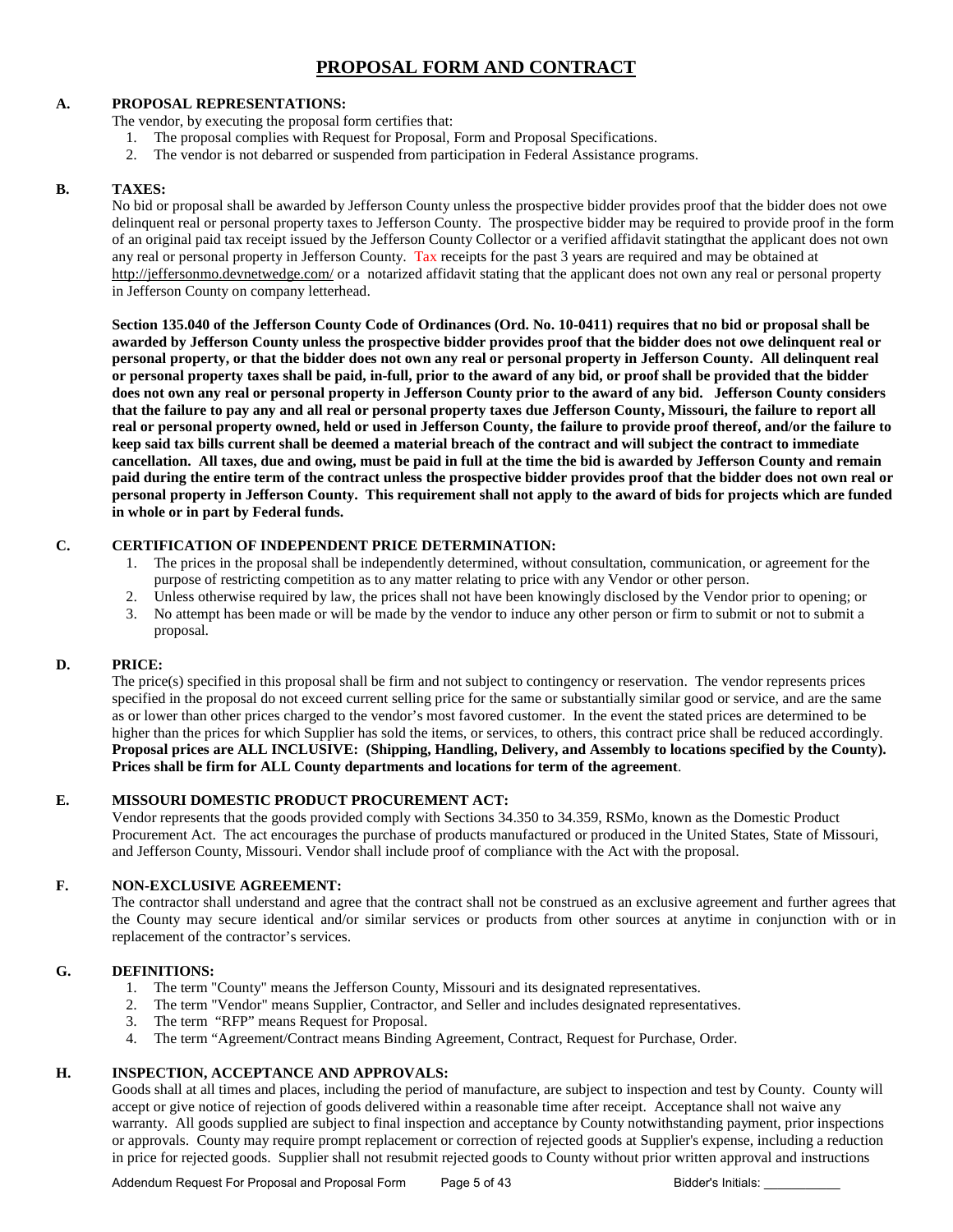from County. In addition, Supplier shall identify resubmitted goods as previously rejected. Supplier shall provide and maintain a quality assurance and control system acceptable to County.

### **I. WARRANTY:**

Unless otherwise agreed to in writing by the parties, Supplier warrants that items ordered to specifications will conform thereto and to any drawings, samples or other descriptions furnished or adopted by County, or, if not ordered to specifications will be fit and sufficient for the purpose intended, and that all items will be new, merchantable, of good material and workmanship, and free from defect. Such warranties, together with Supplier's service warranties and guarantees, if any, shall survive inspection, test, acceptance of, and payment for the items and shall run to County and its assigns. Except for latent defects, the County shall give notice of any nonconformity to the Supplier within one (1) year after acceptance. County may return for credit or require prompt correction or replacement of the defective or non-conforming goods or have the defective good corrected or replaced at Supplier's expense. Return to Supplier of any defective or non-conforming goods and delivery to County of any corrected or replaced goods shall be at Supplier's expense. Defective or non-conforming items shall not be corrected or replaced without written authorization by County. Goods required to be corrected or replaced shall be subject to the provisions of this clause and the clause hereof entitled "Inspection, Acceptance and Approvals" in the same manner and to the same extent as goods originally delivered under this contract.

#### **J. PAYMENT:**

County will pay Supplier for goods upon delivery to, submission of certified invoices and acceptance. The County will not be responsible for articles or services furnished without a purchase order. Price is tax-exempt.

#### **K. CHANGE ORDER:**

County may make changes within the general scope of this contract. If any such changes cause an increase or decrease in the cost of or the time required for the performance of any part of the work, whether changed or not changed by any such order, an equitable adjustment shall be made in the price or delivery schedule or both, and any change order shall be in writing. Any claim by a Supplier for adjustment under this clause shall be asserted within fifteen (15) days from the date of receipt of this written order directing the change, provided, however, County, if it decides that the facts justify such action, may receive and act upon such claim asserted at any time prior to final payment.

#### **L. DELIVERIES:**

Deliveries shall be made in strict accordance with any delivery schedule contained in the proposal specification or contract and in the exact quantity ordered. Failure to adhere to delivery schedule is reason for termination in accordance with the "termination" clause. Deliveries are to be made at locations specified by the County at time of Order.

#### **M. RESPONSIBILITY FOR SUPPLIES:**

Pursuant to Section 290.560 RSMo, Supplier/Contractor shall employ only Missouri laborers and laborers from nonrestrictive states except that other laborers may be used when Missouri laborers or laborers from nonrestrictive states are not available, or are incapable of performing the particular type of work involved, if so certified by the contractor and approved by the County. Except as otherwise provided, Supplier shall be responsible and bear all risks for loss and damage to goods until delivery at County's facilities, regardless of F.O.B. point, point of inspection or acceptance; and if the goods are rejected.

#### **N. SUBCONTRACTS:**

Supplier shall not enter into any subcontract(s) in excess of \$25,000 or 20% of this contract price; whichever is less, for any goods without County's prior written approval.

#### **O. CHOICE OF LAW:**

This proposal and contract shall be governed and interpreted according to the laws of the State of Missouri. Venue for any court action shall be in Jefferson County, Missouri.

# **P. TERMINATION:**<br>1. General:

- Performance of work may be terminated by the County in whole, or from time to time in part, whenever County shall determine that such termination is in the best interests of County. Termination shall be affected by delivery to Supplier of a Notice of Termination specifying the extent to which performance of work is terminated and the date upon which such termination becomes effective. If such notice does not state termination is pursuant to subparagraph 2, 3, or 4 of this paragraph, County shall have the right to so indicate within thirty (30) days. If no notice is delivered within the thirty (30) day period, or such longer periods as is mutually agreed to by the parties, the original Notice of Termination shall be deemed to be issued pursuant to subparagraph 1 of this paragraph.
- 2. Bankruptcy or Insolvency: In the event bankruptcy proceedings are commenced by or against Supplier or under any provisions of the United States Bankruptcy Act or for the appointment of a receiver or trustee or a general assignment for the benefit of creditors of either party, County shall be entitled to terminate without further cost or liability.
- 3. **Section 135.040 of the Jefferson County Code of Ordinances (Ord. No. 10-0411) requires that no bid or proposal shall be awarded by Jefferson County unless the prospective bidder provides proof that the bidder does not owe delinquent real or personal property, or that the bidder does not own any real or personal property in Jefferson County. All delinquent real or personal property taxes shall be paid, in-full, prior to the award of any bid, or**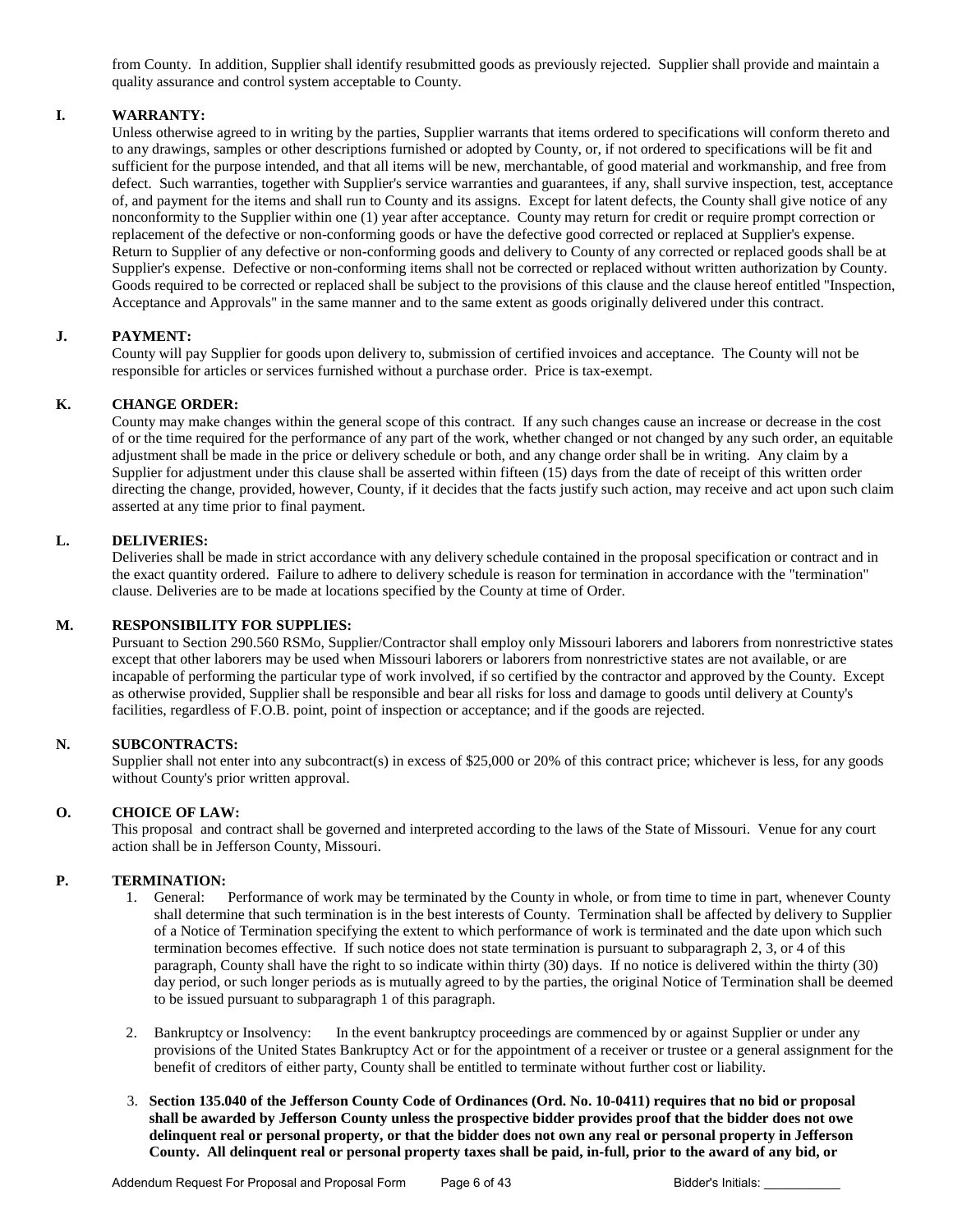**proof shall be provided that the bidder does not own any real or personal property in Jefferson County prior to the award of any bid. Jefferson County considers that the failure to pay any and all real or personal property taxes due Jefferson County, Missouri, the failure to report all real or personal property owned, held or used in Jefferson County, the failure to provide proof thereof, and/or the failure to keep said tax bills current shall be deemed a material breach of the contract and will subject the contract to immediate cancellation. All taxes, due and owing, must be paid in full at the time the bid is awarded by Jefferson County and remain paid during the entire term of the contract unless the prospective bidder provides proof that the bidder does not own real or personal property in Jefferson County. This requirement shall not apply to the award of bids for projects which are funded in whole or in part by Federal funds.**

- 4. Default: County may terminate the whole Contract or any part in either of the following circumstances:
	- a. If supplier fails to deliver the items required by the contract within the time specified; or
		- b. If supplier fails to perform any of the other provisions of the contract, or so fails to make progress as to endanger performance of the contract in accordance with its terms, and in either of these two circumstances does not cure such failure within a period of ten (10) days after notice from County specifying such failure. In the event of termination under subparagraph 1, County shall have the right to procure, on such terms and in such manner as it may deem appropriate, items similar to those terminated, and to recover from Supplier the excess cost for such similar items provided, however, Supplier shall not be liable for such excess costs where the failure upon which the termination is based has arisen out of causes beyond the control of Supplier and without the fault or negligence of Supplier. Such causes shall be deemed to include fires, floods, earthquakes, strikes, and acts of the public enemy. The rights of County provided in subparagraph 1 shall be in addition to any other rights provided by law or the contract.
		- c. In the event of the Supplier's non-compliance with the provisions as set forth. This Contract may be cancelled, terminated or suspended in whole or in part and the supplier may be declared ineligible for further County contracts. The rights and remedies of the County provided in this paragraph shall not be exclusive but are in addition to any remedies provided in this Contract or as provided for by law.

#### **Q. NOTICE AND SERVICE THEREOF:**

Any notice from the County shall be in writing and considered delivered and the service thereof completed when said notice is posted, by certified or regular mail, to the Supplier, at the address stated on the proposal form.

#### **R. CONTRACT TERM:**

Performance shall be governed solely by the terms and conditions as set forth in the Request for Proposal, Proposal Specifications, Proposal Form and the Contract notwithstanding any language contained on any invoice, shipping order, bill of lading or other document furnished the Seller at any time and the acceptance by the County for any goods furnished.

#### **S. COMPLIANCE WITH APPLICABLE LAWS:**

Supplier warrants it has complied with all applicable laws, rules and ordinances of the United States, Missouri or any other Governmental authority or agency in the manufacture or sale of the goods, including but not limited to all provisions of the Fair Labor Standards Act of 1938, as amended.

#### **T. ACTS OF GOD:**

No party shall be liable for delays, nor defaults due to Acts of God or the public enemy, riots, strikes, fires, explosions, accidents, governmental actions of any kind or any other causes of a similar character beyond its control and without its fault or negligence.

#### **U. SELLER'S INVOICES:**

Invoices shall contain the following information. Contract number (if any), Purchase Order Number, Item number, contract description of goods or services, sizes, quantities, unit prices and extended totals. Invoices for and inquiries regarding payment should be addressed to the County Accounts Payable Clerk.

#### **V. APPROVAL:**

It is agreed the acceptance of a proposal shall not be valid and binding upon the County until approved by the County Purchasing Agent, County Council and County Counselor.

#### **W. INDIVIDUAL, PARTNERSHIPS, CORPORATIONS:**

Indicate: [ ] Individual: [ ] Partnership: [ ] Corporation.

Incorporated in the State of \_\_\_\_\_\_\_\_\_\_\_\_\_\_\_\_\_\_\_\_\_\_\_\_\_\_\_\_.

#### **X. LITIGATION:**

This agreement shall be interpreted under the laws of the State of Missouri. Any disagreements, questions, controversies, litigation or other causes of action whatsoever arising from or under the terms of this agreement shall be resolved in the trial courts of 23rd Judicial Circuit Court of the State of Missouri-Hillsboro, Missouri.

**Y. LANGUAGE:** Bids and all related documents will only be accepted in the English Language.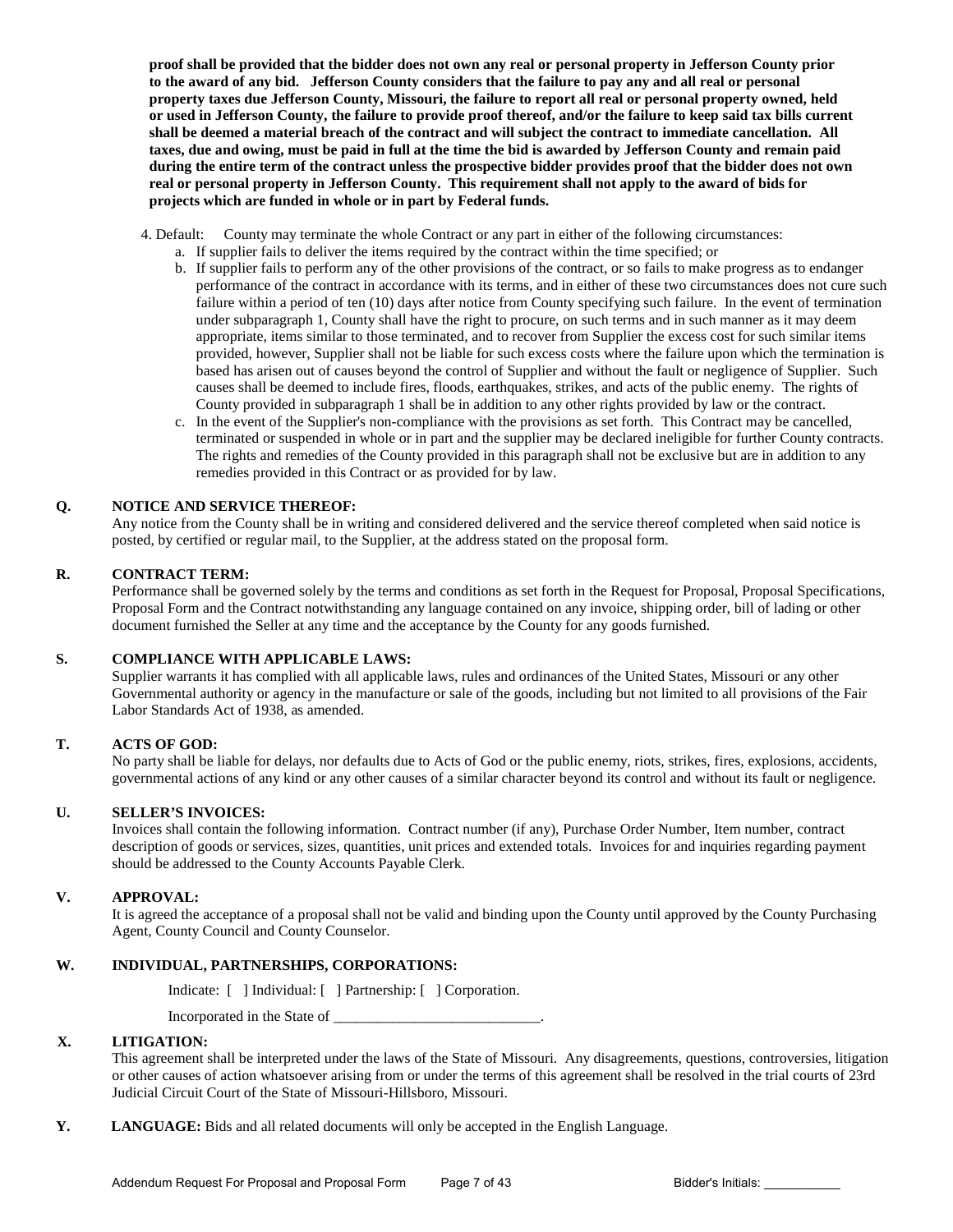# THE INVITATION FOR BID / REQUEST FOR PROPOSAL NOTICES ARE POSTED ON THE JEFFERSON COUNTY, MISSOURI WEBSITE AT [WWW.JEFFCOMO.ORG](http://www.jeffcomo.org/) LOCATED UNDER THE SERVICES TAB, INVITATION FOR BID / REQUEST FOR PROPOSAL LINK.

# **SPECIFICATION CONTACT**

**DAVE COURTWAY – ADMINISTRATIVE SERVICES 636-797-6487**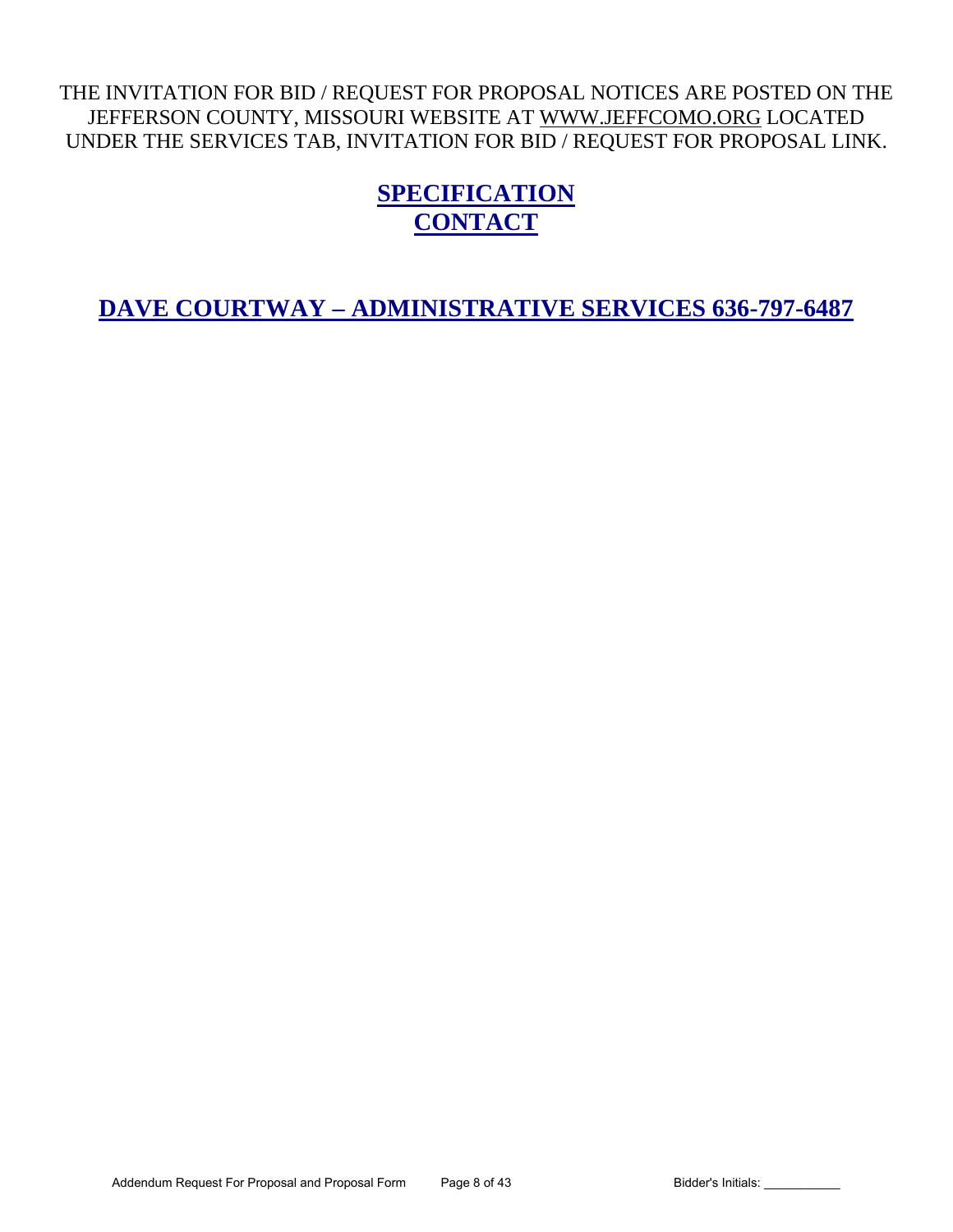# **AFFIDAVIT OF WORK AUTHORIZATION**

The grantee, sub grantee, contractor or subcontractor who meets the section 285.525, RSMo definition of a business entity must complete and return the following Affidavit of Work Authorization.

| Comes now | (Name of Business Entity Authorized Representative) as                                                           |
|-----------|------------------------------------------------------------------------------------------------------------------|
|           | (Position/Title) first being duly sworn on my oath, affirm                                                       |
|           | (Business Entity Name) is enrolled and will continue to participate in the                                       |
|           | E-Verify federal work authorization program with respect to employees hired after enrollment in the program      |
|           | who are proposed to work in connection with the services related to                                              |
|           | (Bid/Grant/Subgrant/Contract/Subcontract) for the duration of the grant, subgrant, contractor, or subcontractor, |
|           | if awarded in accordance with subsection 2 of section 285.530, RSMo. I also affirm that                          |
|           | (Business Entity Name) does not and will not knowingly employ a person                                           |
|           | who is an unauthorized alien in connection with the contracted services related to                               |
|           | (Bid/Grant/Subgrant/Contract/Subcontract) for the duration of                                                    |
|           | the grant, subgrant, contract, or subcontract, if awarded.                                                       |

*In Affirmation thereof, the facts stated above are true and correct. (The undersigned understands that false statements made in this filing are subject to the penalties provided under section 575.040, RSMo.)* 

| Authorized Representative's Signature                                                     | <b>Printed Name</b> |                  |               |
|-------------------------------------------------------------------------------------------|---------------------|------------------|---------------|
| Title                                                                                     | Date                |                  |               |
|                                                                                           | (DAY)               |                  | (MONTH, YEAR) |
| commissioned as a notary public within the County of __________________________, State of |                     | (NAME OF COUNTY) |               |
| (NAME OF STATE)                                                                           |                     |                  | (DATE)        |
| <b>Signature of Notary</b>                                                                | Date                |                  |               |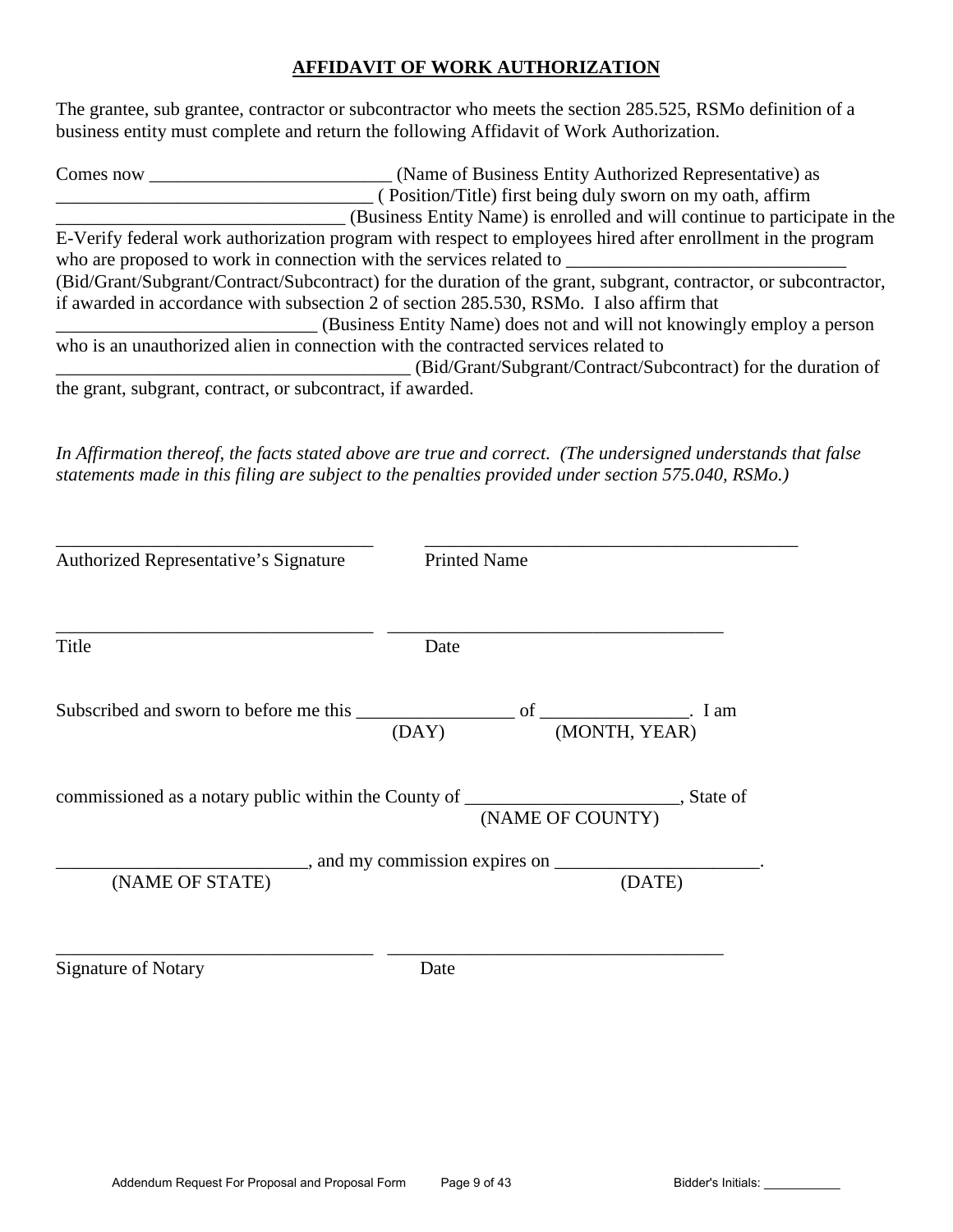# **AFFIDAVIT OF WORK AUTHORIZATION**

(Continued)

# **CURRENT BUSINESS ENTITY STATUS**

I certify that \_\_\_\_\_\_\_\_\_\_\_\_\_\_\_\_\_\_\_\_\_\_\_\_\_\_\_\_\_ (Business Entity Name) **MEETS** the definition of a business entity as defined in section 285.525, RSMo pertaining to section 285.530, RSMo as stated above.

> Representative's Name Representative's Signature (Please Print)

 $\overline{\phantom{a}}$  ,  $\overline{\phantom{a}}$  ,  $\overline{\phantom{a}}$  ,  $\overline{\phantom{a}}$  ,  $\overline{\phantom{a}}$  ,  $\overline{\phantom{a}}$  ,  $\overline{\phantom{a}}$  ,  $\overline{\phantom{a}}$  ,  $\overline{\phantom{a}}$  ,  $\overline{\phantom{a}}$  ,  $\overline{\phantom{a}}$  ,  $\overline{\phantom{a}}$  ,  $\overline{\phantom{a}}$  ,  $\overline{\phantom{a}}$  ,  $\overline{\phantom{a}}$  ,  $\overline{\phantom{a}}$ Authorized Business Entity Authorized Business Entity

Business Entity Name Date

 $\overline{\phantom{a}}$  ,  $\overline{\phantom{a}}$  ,  $\overline{\phantom{a}}$  ,  $\overline{\phantom{a}}$  ,  $\overline{\phantom{a}}$  ,  $\overline{\phantom{a}}$  ,  $\overline{\phantom{a}}$  ,  $\overline{\phantom{a}}$  ,  $\overline{\phantom{a}}$  ,  $\overline{\phantom{a}}$  ,  $\overline{\phantom{a}}$  ,  $\overline{\phantom{a}}$  ,  $\overline{\phantom{a}}$  ,  $\overline{\phantom{a}}$  ,  $\overline{\phantom{a}}$  ,  $\overline{\phantom{a}}$ 

As a business entity, the grantee, sub grantee, contractor, or subcontractor must perform/provide the following. The grantee, sub grantee, contractor, or subcontractor shall check each to verify completion/submission:

□ Enroll and participate in the E-Verify federal work authorization program (Website: [http://www.dhs.gov/e-verify;](http://www.dhs.gov/e-verify) Phone: 888-464-4218: Email: [e-verify@dhs.gov\)](mailto:e-verify@dhs.gov) with respect to the employees hired after enrollment in the program who are proposed to work in connection with the services required herein;

AND

□ Provide documentation affirming said company's/individual's enrollment and participation in the E-Verify federal work authorization program. Documentation shall include a page from the E-Verify Memorandum of Understanding (MOU) listing the grantee's, subgrantee's, contractor's, or subcontractor's name and the MOU signature page completed and signed, at minimum, by the grantee, subgrantee, contractor, or subcontractor and the Department of Homeland Security – Verification Division; (if the signature page of the MOU lists the grantee's, subgrantee's, contractor's, or subcontrator's name, then no additional pages of the MOU must be submitted).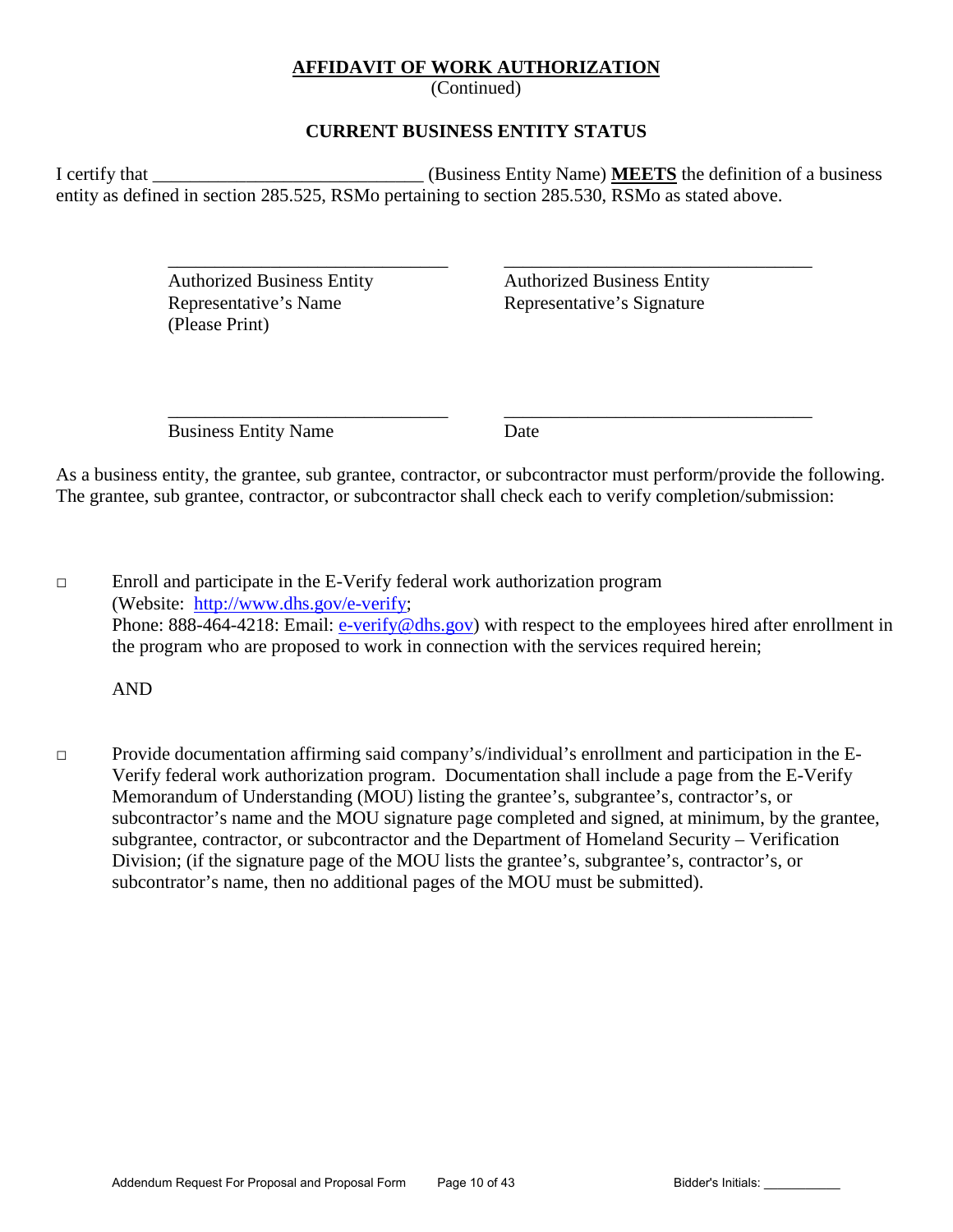# **SPECIFICATIONS**

# **All REQUESTS SHALL BE IN SUBSTANTIALLY THE FOLLOWING FORMAT. ANY DEVIATIONS FROM THIS FORMAT MAY RESULT IN THE PROPOSAL NOT BEING CONSIDERED BY THE COUNTY.**

**The Format Shall be as follows:** 

- **Section 1** Introduction
- **Section 2 Minimum Requirements**
- **Section 3 Background Information**
- **Section 4 Scope of Contract**
- **Section 5 Business Requirements**
- **Section 6 Additional Submission Requirements**
- **Section 7 Evaluation Criteria**
- **Section 8 Pricing**
- **Section 9 References**

# **SECTION 1. INTRODUCTION**

Jefferson County, Missouri, a First Class Chartered County of Missouri (the "County") is seeking proposals from interested and qualified companies or professionals to provide Comprehensive Information Technology Support Services and related Regional Law Enforcement Services to Jefferson County, Missouri. The qualified Vendor would provide necessary technical services, which would enable the County to:

- Protect and secure County technology facilities
- Ensure the efficient operation of County data processing networks and related computer systems
- Enhance the quality of service for County departments and agencies
- Minimize the spending and maximize the ROI for investment in technology.

The ideal Vendor will resolve computer systems and network issues in accordance with standard and acceptable maintenance and support benchmarks. The successful Vendor will be expected to organize Help Desk service calls efficiently and to ensure that there is NO significant computer downtime during normal working hours, generally 7:30 A.M. to 5:00 P.M. Monday through Friday, with the Department of Sheriff on constant 24/7. The Vendor is expected to report on the status of technology issues and communicate effectively with County Departments.

This Request for Proposal ("RFP") is being released to invite interested and qualified firms to prepare and submit proposals in accordance with instructions provided where one successful candidate will be selected and invited to enter into a Contractual relationship with the County for the Services outlined in this RFP.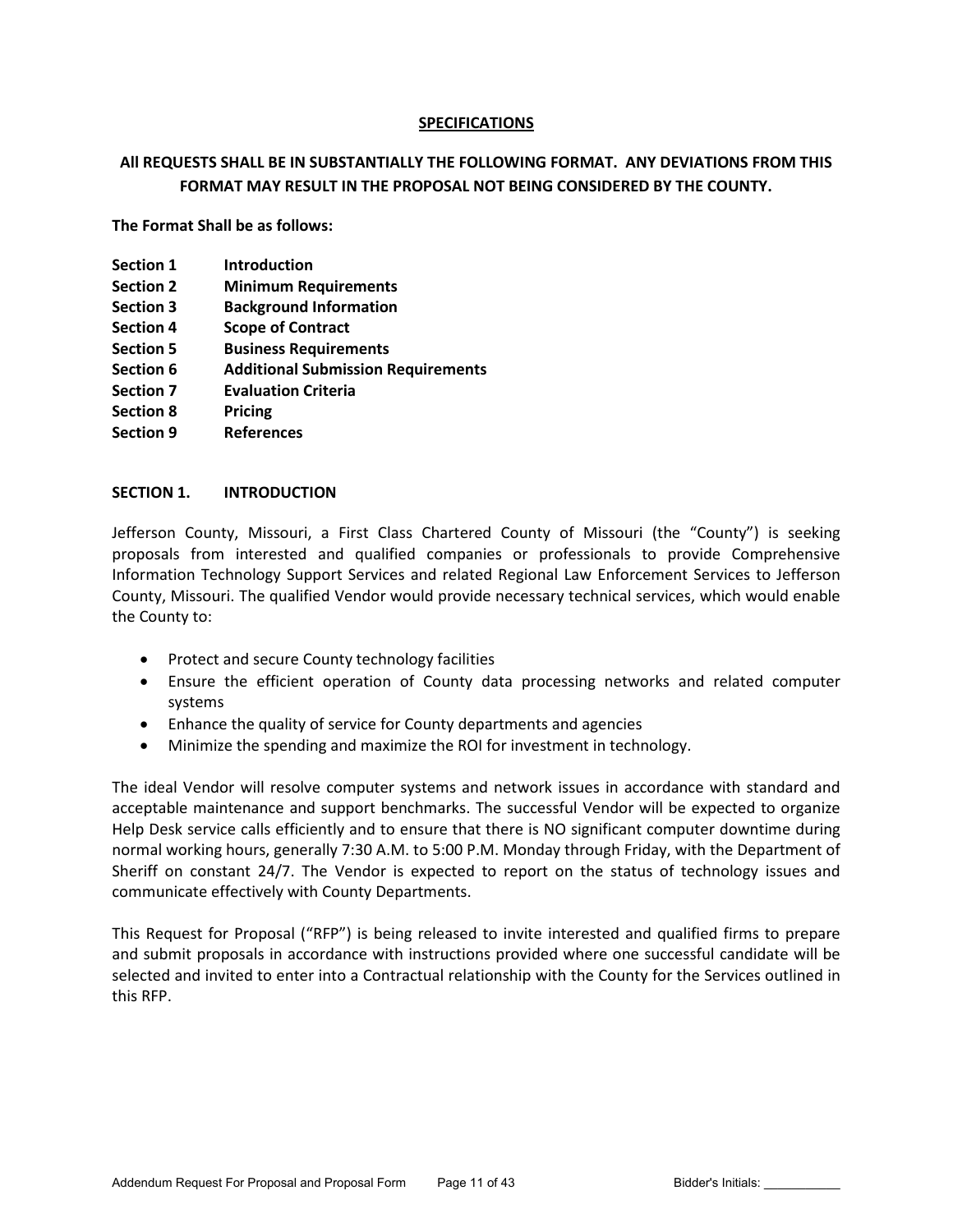# **SECTION 2. MINIMUM REQUIREMENTS**

All companies or professionals responding to this RFP must:

- 1. Have a minimum of seven (7) years experience in Contracting similar size, scope, and complexity of Comprehensive Information Technology Support Services, related Regional Law Enforcement Services, and have extensive experience working with local and municipal governments
- 2. Have sufficient, competent and skilled staff, with experience in performing the Services
- 3. Provide staff members that will be able to pass a mandatory criminal background check before they are allowed entry on-site

# **SECTION 3. BACKGROUND INFORMATION**

The County currently maintains the services listed in this RFP through a Vendor. The Vendor provides a Client Service Manager (CSM) and staff on-site at the County government center. The CSM's duties include, but are not limited to the following: provides information services leadership, coordinates periodic review and planning meetings, directs the information technology staff assigned to the County and tracks service levels. The CSM will be appointed by Management of the selected Vendor but shall serve upon the approval and at the discretion of the County Executive and may be removed without cause by the County Executive. The Vendor's current Contract is due to expire on 12/31/2013.

Jefferson County Government has 17 physical sites being serviced to varying levels by the current Vendor: The County Courthouse, the County Justice Center, the County Jail Facility, the County Administration Facility, the County Annex Facility, the County Juvenile Detention Center, the County Maintenance Facility, the County Fleet Maintenance Facility, the Third Street Annex Building, limited offices in the Department of Family Services Building, three (3) County Highway Facilities, three (3) Zone offices for the Department of Sheriff, and the Economic Development Offices. County-wide, there are thirty-two (32) Microsoft Windows-based servers being utilized throughout the County's various departments and facilities. These servers use Windows server 2000, 2008, and have various memory and hard drive capacity and functioning. All of the servers are backed up to a hard drive backup device and tape system library. Other detailed information about the specifications is available for review, as necessary.

There are approximately four-hundred sixty-five (465) PC's and laptops, two-hundred twenty (220) printers and seventy-five (75) mobile computers in the County offices and departments to be covered under the service and support Agreement with the successful Vendor. This equipment is located throughout seventeen (17) different buildings and in Law Enforcement vehicles. Most of the buildings are within a half mile of each other. There are five (5) facilities located within three (3) miles of the County Courthouse and three (3) facilities approximately 20 miles, in opposite directions, from the County Courthouse. The address and location of these facilities are available upon request. Most of the PC's are manufactured by Dell and vary by age, specifications, software, and service pack versions. Windows XP Professional is the prevalent operating system. The County employs McAfee as its prevalent anti-virus software and uses various versions of Windows software.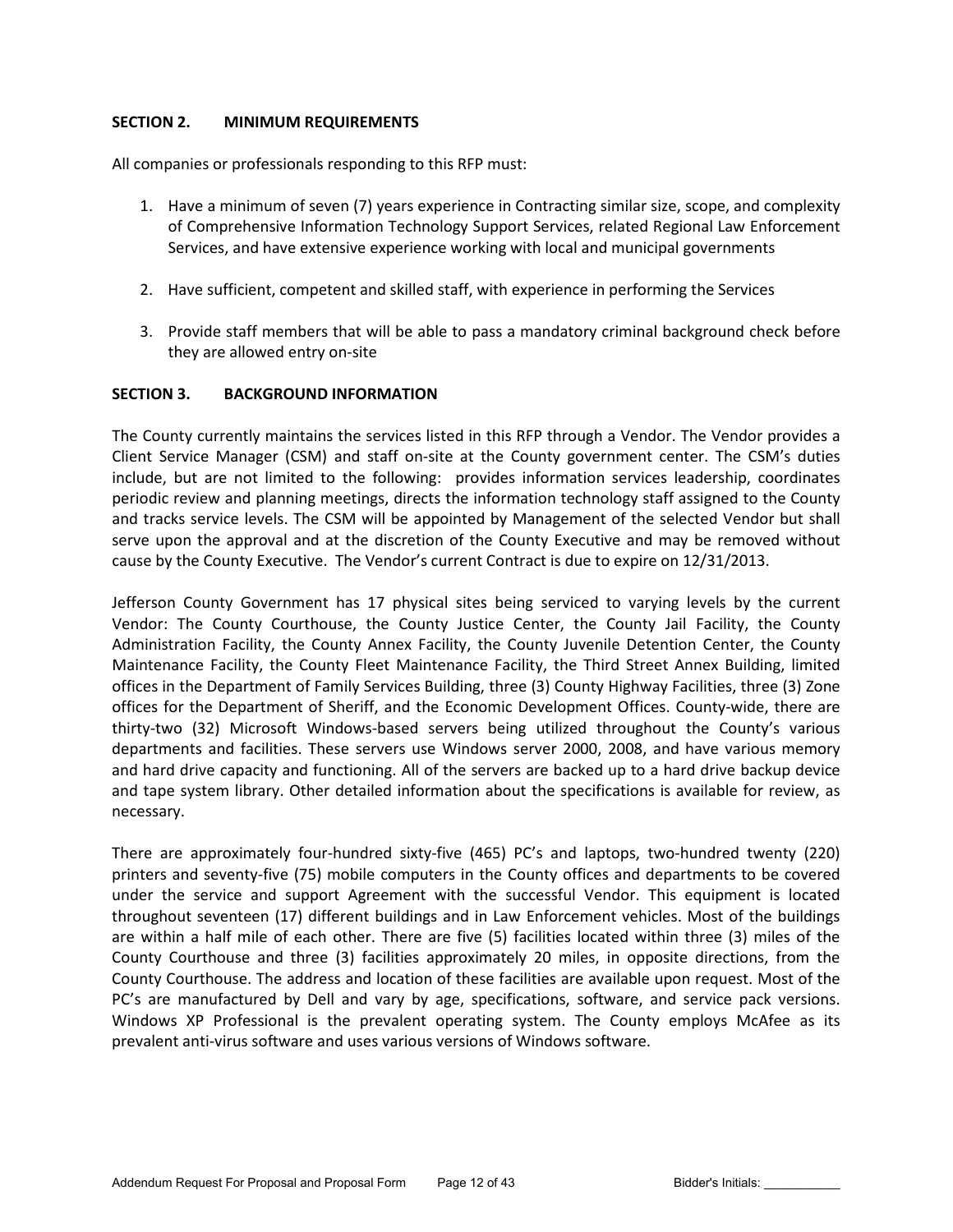There are five (5) different wireless secure hot spots in various buildings. There are three (3) secure wifi networks in the County Courthouse.

The Department of Sheriff has seventy-five (75) car computers. The computers utilize 3G Verizon air to access County law and justice records.

The County has two (2) SANS storage units. One unit is 15 terabyte and one unit is 35 terabyte.

The County owns and utilizes a dark fiber connection between five (5) of the County facilities. AT & T provides a MPLS network and point to point T1 connections to the remaining remote sites.

The County currently utilizes a Mitel phone system. Mitel TDM and VOIP systems connect 800 DIDS using 2.5 PRIs.

# **SECTION 4 SCOPE OF CONTRACT**

**4.1 General Scope.** The County 's objective in issuing this Request for Proposal (RFP) is to select a single qualified Vendor to provide managed technology services and ongoing overall managed support services. The General Scope covers four (4) major categories. Those categories are GENERAL SERVICES, SYSTEMS ADMINISTRATION, HELP DESK AND NETWORK SUPPORT, AND PROJECT DEVELOPMENT, to accommodate departmental and agency computer system activities and user equipment performance. All services must be provided in accordance with applicable law.

**The County expects the Vendor proposal to define, in detail, the approach to be utilized in meeting the mission of the RFP.** 

# **A. GENERAL SERVICES**

Professional general services shall include, but are not limited to:

- Provide expertise and information services consulting in emerging technologies and direct the County's selection and use of comprehensive technologies
- Provide the County with leadership skills in budgeting, strategic planning and forecasting
- Responsible for maintaining mission critical systems, privacy, backup, and disaster recovery systems
- Perform data systems, telecommunications and enterprise technology needs assessments as warranted for the County
- Ensure compliance with local, state and federal regulations as these apply to technology usage
- Primary contact for day to day help desk and technology projects
- Proposal preparation and management of other Vendors where applicable
- Provide on-site staffing to assist with maintenance and support of County applications and administration of County networks
- Other duties as assigned by the County of Jefferson.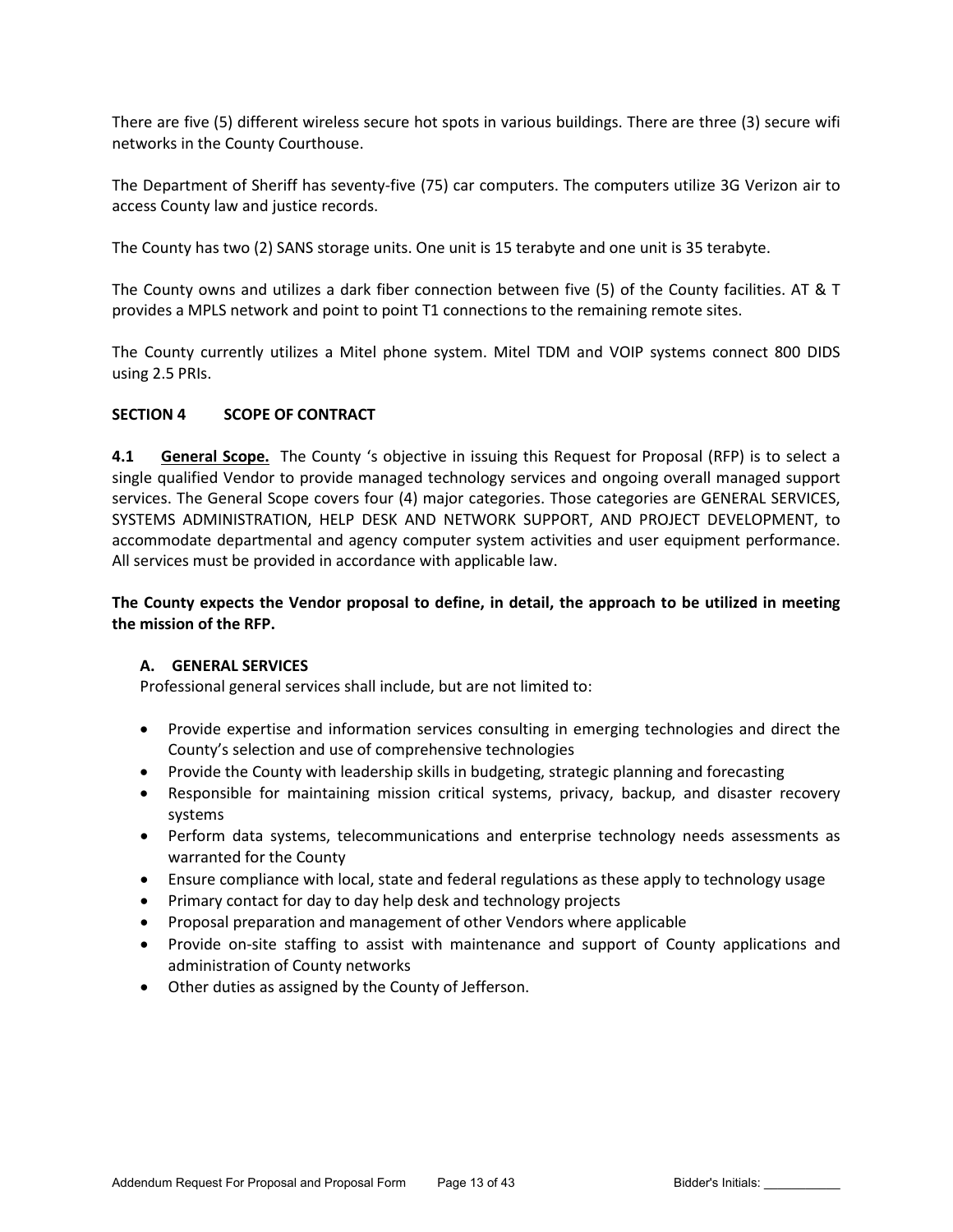# **B. SYSTEMS ADMINISTRATION**

Systems Administration is generally defined as higher-level network, server administration, and server maintenance tasks beyond those of Help Desk. Systems Administration involves working with core technologies that make up the County's critical, enterprise-wide systems. These systems must function properly to provide users with essential network services and connectivity. Administering these key components safely and effectively requires many years of platform-specific experience and high-level technical training beyond that held by typical Help Desk staff. Systems Administration services shall include, but are not limited to:

- Inspection and monitoring of systems logs for security, system, and application errors
- Monitor disk space usage and allocation throughout server network
- Data backup system configuration, maintenance, scheduling, and backup verification
- Power systems maintenance and monitoring that support the network infrastructure and server systems
- Install and configure software on network servers in compliance with established licensing Agreements
- Network infrastructure administration
- Antivirus management.

# **C. HELP DESK AND NETWORK SUPPORT**

- Help Desk support is generally defined as, but not limited to, basic support of network workstation hardware, operating systems, user application software, shared files, and printing resources within the County environment. Help Desk and Network Support services shall include, but are not limited to, respond to telephone, in person, and e-mail support requests from end-users and management
- Provide daily administration of network services, file shares, and shared resources
- Maintain user accounts in Active Directory
- Set up new employee network and e-mail accounts in Active Directory
- Assist users with e-mail system problems
- Administer, maintain, and repair existing PC workstations and related hardware
- Troubleshoot, maintain and repair existing PC workstations and related hardware
- Install and configure software on PCs in compliance with established licensing Agreements.

# **D. PROJECT DEVELOPMENT**

Project work refers to activities that fall outside normal course of daily help desk and network support, systems administration and maintenance activities. Project Development services include, but are not limited to:

- Creation of technical or training documentation
- Design, testing, evaluation, or implementation of new systems or applications
- Server builds, rebuilds, installations, upgrades, and migrations
- System, software, security, and procedural audits that are beyond the scope of normal daily/weekly/monthly auditing
- Major Local Area Network upgrades, expansions or enhancements
- Major Wide Area Network upgrades, expansions or enhancements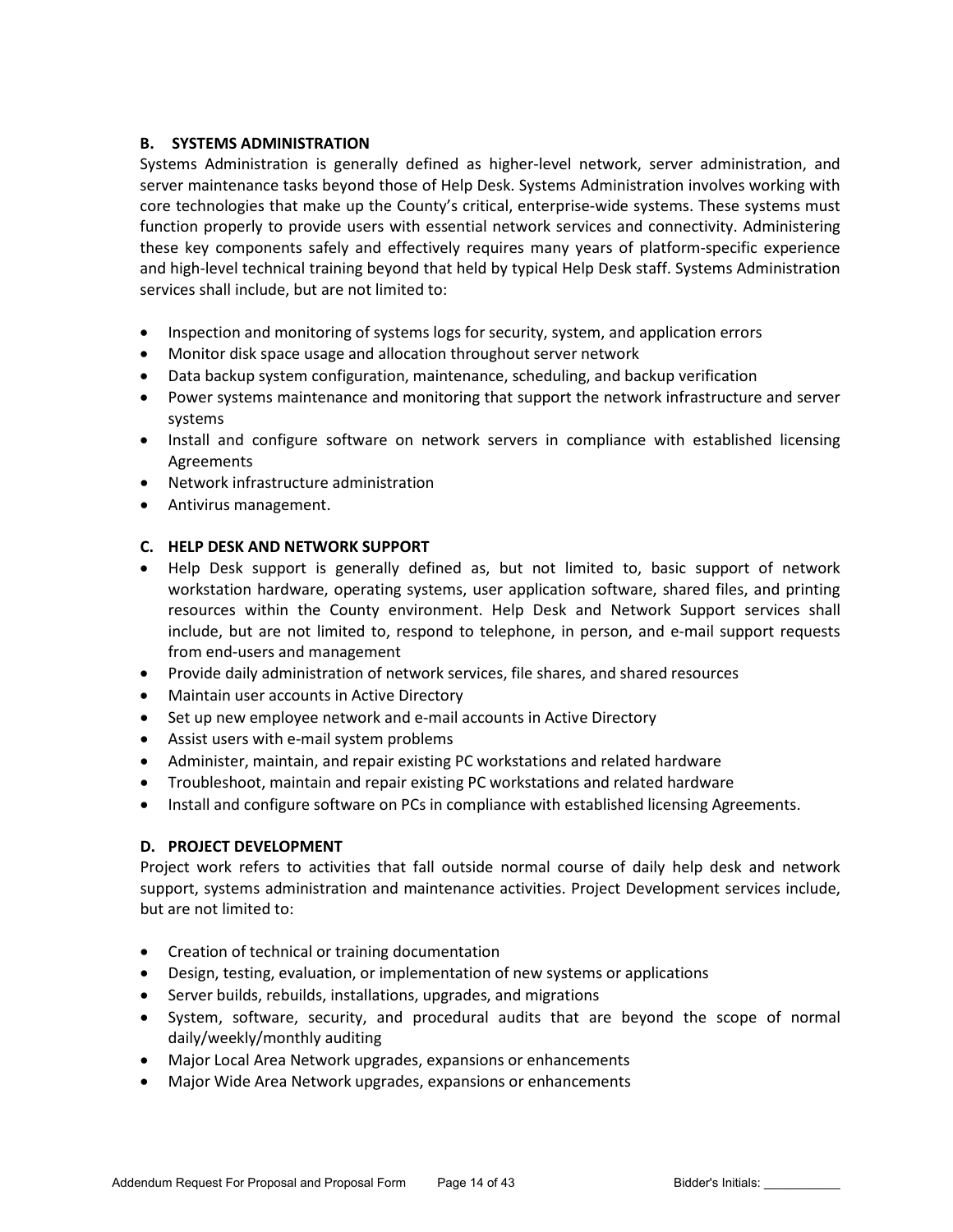• Design, testing, evaluation, or implementation of new systems or applications.

**4.2 Service to be provided by Selected Vendor**. **SELECTED VENDOR SHALL SUPPLY ALL SERVICES THAT ARE CURRENTLY PROVIDED BY CURRENT VENDOR**. Services include, but are not limited to, data center management, disaster recovery, applications maintenance and development, network management, personal computer support, data communications management, technical assistance, information services strategic planning, information services consulting, proposal preparation, and help desk support. The list of services may be amended upon written Agreement of the parties at any time.

Services shall be available on the same schedule and at the same service level as currently provided by the current Vendor. The data center and associated services will be operational consistent with County requirements and will follow the same Holiday Schedule as consistently followed by the County.

**4.3 Structure**. Vendor shall assume data processing functions and personnel required to perform duties under the RFP.

**4.4 Initial Term.** The initial term of the Contract will be for five (5) years beginning January 1, 2014 and terminating December 31, 2018.

**4.5 Renewal Options.** The initial Contract may be renewed upon written Agreement of both parties for not less than renewal period of twenty-four (24) months, and no longer than five (5) years.

**4.6 Funding Out/Non Appropriation.** Notwithstanding anything else in the proposed Contract to the contrary, the obligation of the County under any Contract shall cease immediately and without penalty, need for written notice or further payment being required, aside from those for which funds have been previously appropriated, if the County Council does not for any reason appropriate funds for the Contract or any of its renewals. Provided, however, that in the event of such non-appropriation of funds, the County shall not thereafter Contract with any other entity for the provision of the services under said Contract, for such time as my remain during the term of the Contract or its renewals.

**4.7 Quality assurance.** All services provided by selected Vendor will be tracked by the selected Vendor, providing service level reporting quarterly to County and selected Vendor management. Service level tracking will include data center availability, network availability, report delivery, number of incidents and mean time to resolve, application system failures, and open issues.

**4.8 Technical support**. All information services problems or questions will be directed to the Help Desk provided by selected Vendor. All County information services clients will be given a help number to call for service related issues, questions, or operational problems.

**4.9 Disaster recovery**. Selected Vendor shall provide adequate disaster recovery planning and facilities. Any such disaster facilities shall be consistent with the services being provided to the County and shall be tested as thoroughly as is reasonable annually. Such test will require the cooperation of the County. All costs for these disaster facilities will be borne by selected Vendor, and the costs associated with testing will be the responsibility of each organization respectively. For purpose of the services to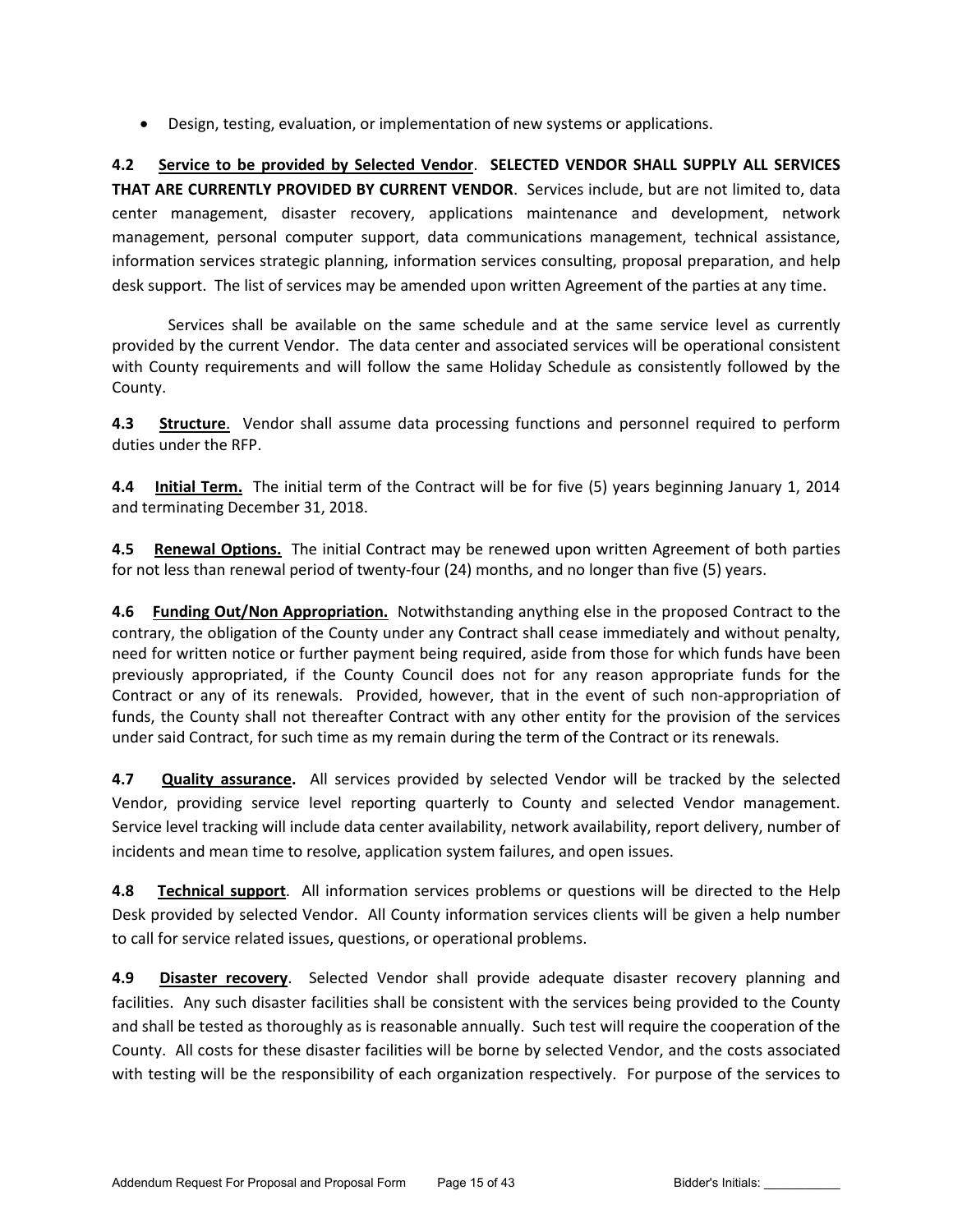be rendered under this Contract, any declaration of disaster will be jointly declared by selected Vendor and the County, with the County bearing the fees so associated.

**4.10 Service level Agreements**. Selected Vendor will construct service level Agreements with all major County information services clients in a time acceptable to the County. These service level Agreements will include hours of operation, type of services provided, time of services, quality of services, problem resolution procedures, and key contacts. These service level Agreements will be approved by County management and become the standard for ongoing service evaluation. Service level Agreements will be reviewed at least annually for changes in requirements.

**4.11 Other than normal request**. Requests by County for services under the Contract which are for other than normal operating activities, emergency maintenance, or annual plans approved by the County shall require a properly authorized service request. "Properly Authorized" shall mean the request was made by the Director of the Department seeking other than normal services.

**4.12 Facilities and work space**. At no cost to selected Vendor, County shall provide suitable office and work space for the Client Site Management Team and required computer and data center equipment to provide County services.

**4.13 Third Party Agreements**. Selected Vendor shall use its best efforts to enter into Agreements with all major County information services clients within a time acceptable to the County after execution of any Contract. Such Agreements may permit third parties to employ selected Vendor services to access data and records from County's departments, which make files and data available to the public.

**4.14 Prices selected Vendor may charge to Third Parties.** Subject to applicable law, selected Vendor may charge such rates for services to Third Party clients as in the opinion of selected Vendor is fair and reasonable. Provided, however, that County retains the right to approve any such rate, and no change in such rates may be made except on approval of County Council and subject to applicable law. Any requests of selected Vendor for rate approval shall be reviewed and responded to by County Executive or designate within thirty (30) days of submittal.

**4.15 Method of payment for base fee and extended services**. Quarterly fees and payments for base service by County will be due on the first  $(1<sup>st</sup>)$  day of each quarter for such quarter, with no offsets. Quarters are to be based on a January-December Fiscal Year. Fees and payments which exceed the base price, are payable upon receipt of invoice. Selected Vendor may, from time to time and with consent of appropriate County officials, Contract for services requested by County which are beyond the scope of the base Agreement, and pay for such services out of its own funds, with costs reimbursable to selected Vendor by County upon receipt.

**4.16 Conflict of interest.** Selected Vendor will represent and warrant in writing that it presently has no interest and shall not acquire any interest, direct or indirect, which would conflict in any manner or degree with the performance of services to be provided under this RFP or any subsequent Contract. Selected Vendor further represents and warrants that in the performance of any Contract no persons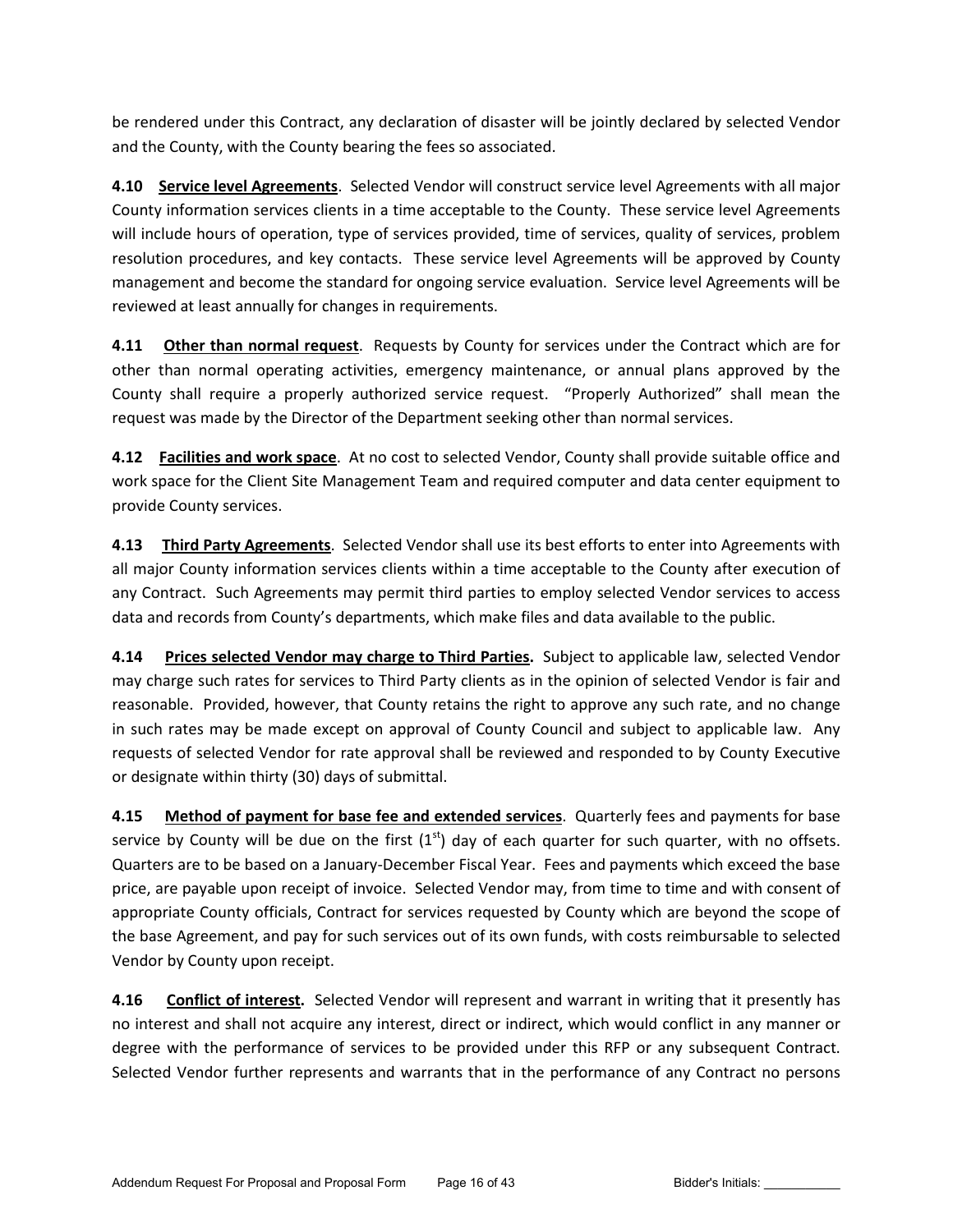having any such interest shall be employed by selected Vendor. For breach or violation of this representation and warranty, County may, by written notice to selected Vendor, terminate the right of Vendor to proceed under any Contract.

**4.17 No solicitation.** Selected Vendor will represent and warrant that no Agreement or arrangement has been entered into or made with any person or agency to solicit or secure any Contract upon an Agreement or understanding for a gratuity, commission, percentage, brokerage fee or contingency fee in any form, to any person excepting bona fide employees of selected Vendor or bona fide established commercial or sales agencies. For breach or violations of this representation and warranty, County may, by written notice to selected Vendor, terminate the right of Vendor to proceed under any Contract or be entitled to (1) pursue the same remedies against Vendor as it could pursue in the event of a breach of Contract, and (2) as a penalty, in addition to any other damages to which it may be entitled by law, County may recover exemplary damages in an amount to be determined by the County Executive, which amount shall not be less than one (1) no more than five (5) times the amount selected Vendor paid or agreed to as such gratuity or contingency fee. The rights and remedies of County as provided in this paragraph shall not be exclusive and are in addition to any other rights and remedies as provided in this RFP or as provided by law.

**4.18 Non-discrimination.** Selected Vendor, during any approved Contract term, will agree as follows:

a. Selected Vendor shall not discriminate against any employee or applicant for employment in terms or conditions of employment including, but not limited to: recruitment, selection, training, upgrading, promotion, demotion, transfer, layoff, or termination due to said person's race, religion, creed, color, sex, age, national origin, handicap or disability. Vendor shall follow all Federal, State and Local laws in implementing the terms of any Contract or Agreement with the County.

b. In the event of selected Vendor's non-compliance with the provisions of this section, Contract may be canceled, terminated or suspended in whole or in part and selected Vendor may be declared ineligible for further County Contracts. The rights and remedies of the County as provided in this paragraph shall not be exclusive and are in addition to any other remedies provided in this RFP, any subsequent Contract or provided by law.

**4.19 Assignment.** Selected Vendor shall not, without the prior written consent of County, assign transfer or otherwise dispose of any Contract, any claim hereunder, any interest herein, or any monies due or to become due hereunder.

**4.20 Data not to be marketed**. Data originating from County shall not be provided to any third parties without the written consent of the appropriate Jefferson County Official. Further, selected Vendor shall not market or otherwise advertise the availability or possibility of the availability of such data to the public generally, or other non-authorized persons or organizations, without the prior written consent of the appropriate Jefferson County Official.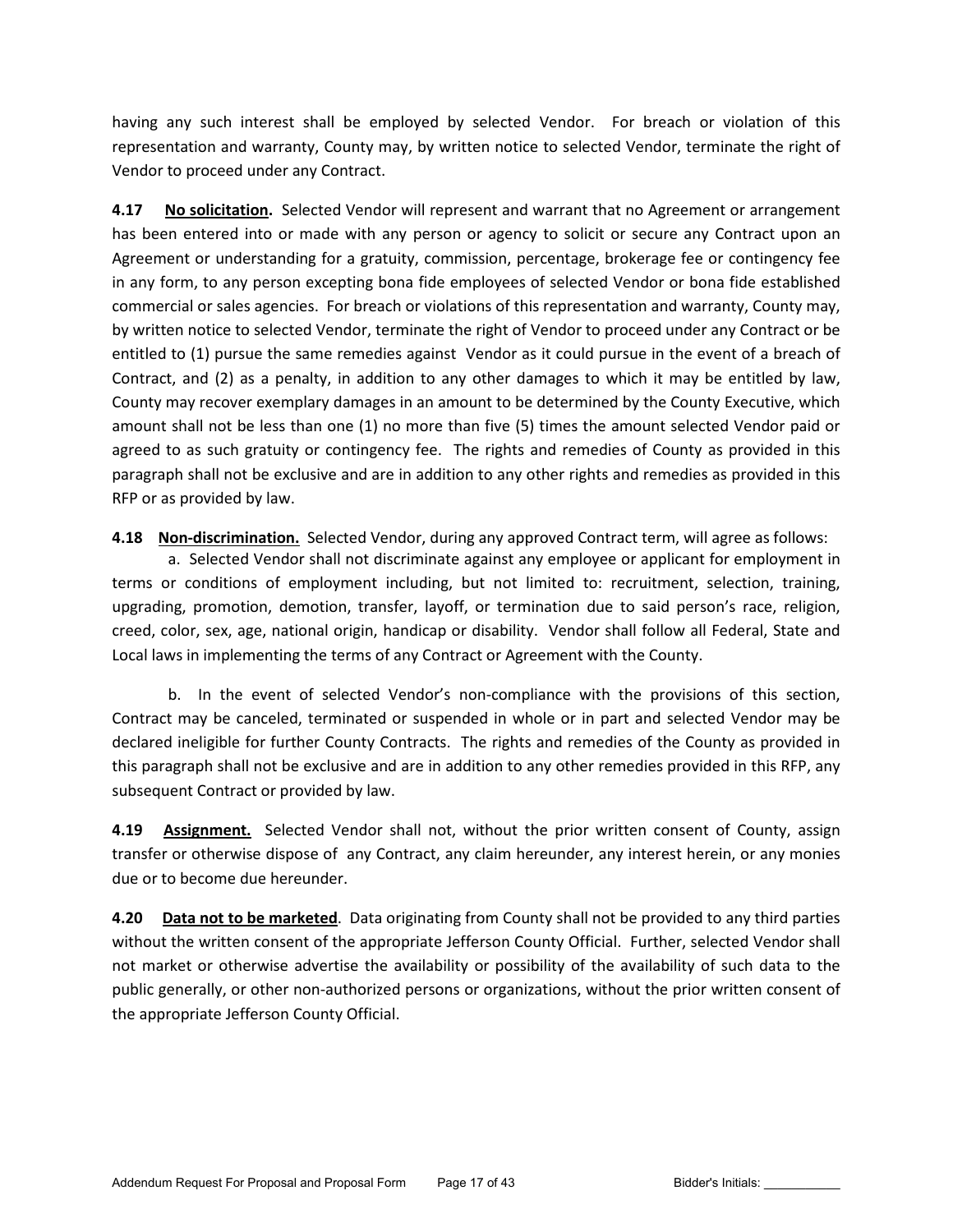**4.21 Right to audit**. County retains the right to audit the services provided by selected Vendor twice annually, at the County's discretion and expense, upon reasonable notice to selected Vendor. County may inspect and/or tour the Vendor operation at its discretion.

**4.22 Vendor selection**. The right to vendor selection for new technologies or new information services shall be reserved to County for any selection which at law is required to be made pursuant to the Procurement Policy of Jefferson County and other applicable ordinances or laws. For any selection of Vendors for information services, which is not controlled by said Procurement Policy, selected Vendor shall be the Vendor of choice, with the County having the right to the final decision.

**4.23 Data to be secure**. County data shall be kept secure by selected Vendor, with access to County data limited to those designated by County.

**4.24 Vendor use of County assets.** Selected Vendor shall have the right to use all existing or acquired County data processing assets for the term of any subsequent Contract, at no cost to Vendor. Any County assets in possession of selected Vendor, which require periodic maintenance, will be properly and adequately maintained by Vendor. Selected Vendor shall maintain accurate inventory records of County assets used by Vendor and will provide access to County for the purpose of conducting an audit of such records and to inspect such assets. At its discretion, selected Vendor may return to County any assets no longer required. Disposition of such returned assets shall be the responsibility of County, as well as any costs associated with removal or disposal.

**4.25 Additional Insurance.** Selected Vendor shall provide additional insurance coverage for the following items:

- a. insurance coverage for damages to County owned assets when such assets are in the possession of selected Vendor. In possession of selected Vendor shall mean that a piece of equipment or software has been moved inside of a selected Vendor facility. The amount of insurance coverage shall be adequate to cover the replacement costs of such assets
- b. selected Vendor shall obtain insurance sufficient to ensure continuity of services from a subordinated site, that is, to cover the cost of temporary equipment in the event a selected Vendor facility, for whatever reason, suffers significant property loss which renders the facility unfit for occupancy, or for any other reason which causes an interruption in services which cannot be restored promptly.

**4.26 Limitations on liability for damages.** Damages incurred by the County due to service outages, errors or omissions, technical problems, or other disruptions will be limited to actual loss of revenue unless caused by negligence or willful failure on the part of selected Vendor.

**4.27 Additional considerations for termination.** Termination for non-performance of functions imposed by reason of the need to comply with statutory obligations. Some services to be provided by Vendor under this RFP are of the utmost importance. For willful or negligent failure of selected Vendor to perform such services (except for failure due to acts of God), the County may cancel or terminate any Contract upon ninety (90) days written notice. Such services include, but are not limited to those data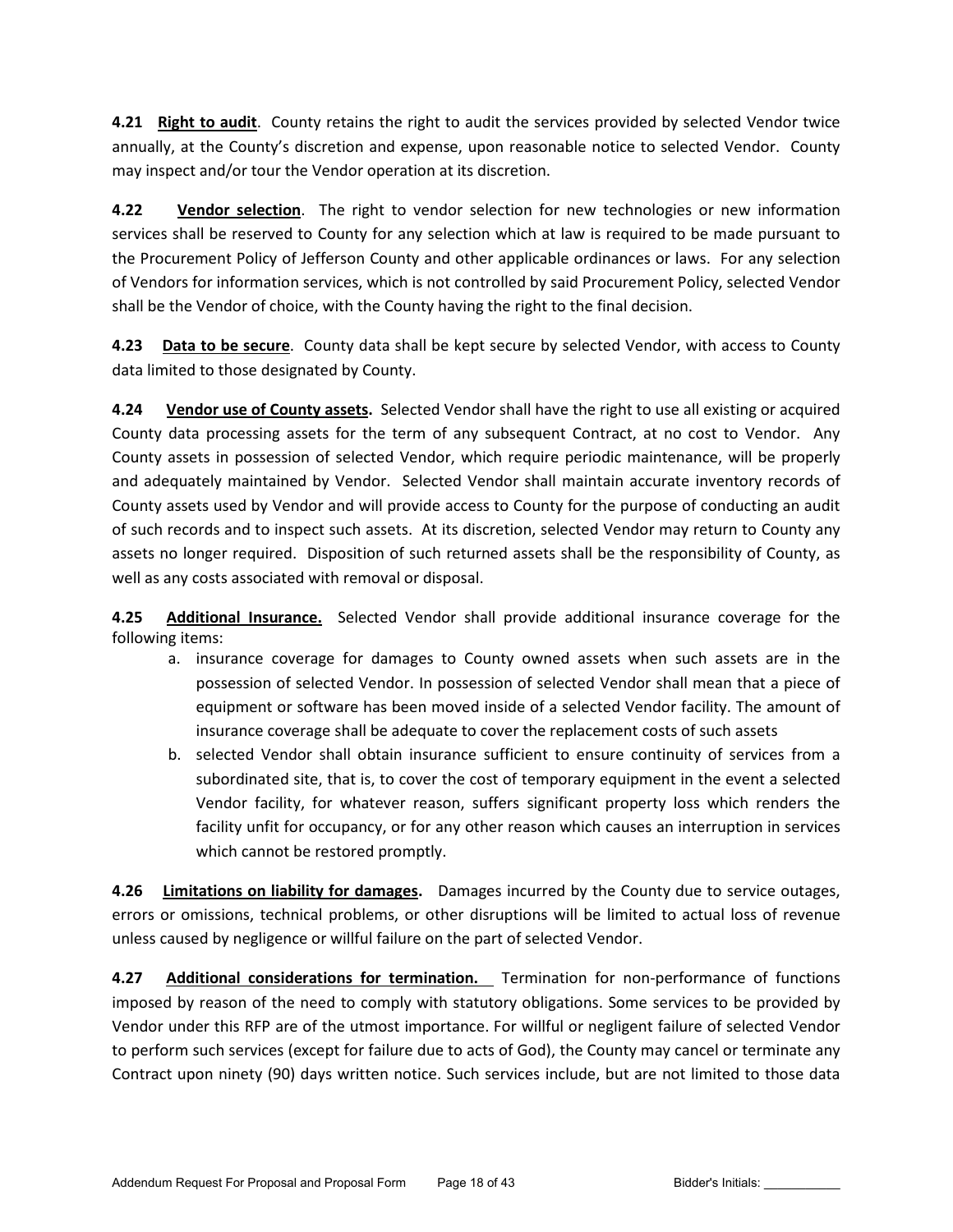processing functions such as election notices, tax-related notices, and all other functions which are specifically incumbent upon the County by Statute.

**4.28 Independent Contractor.** Selected Vendor is at all times hereunder acting and performing as an independent Contractor and not an agent for the County, and no act of commission or omission of any party hereto shall be construed to make or render any other party its or their principal, agent, joint venture or associate except as specifically indicated herein.

**4.29 Costs incurred in responding to the RFP.** County shall not be obligated to pay any firm or be liable for any cost incurred by a firm in responding to this RFP. All costs associated with the presentation of the proposal and any supplemental information shall be borne solely by the proposer, and shall not be passed on to the County under any circumstances.

# **SECTION 5. BUSINESS REQUIREMENTS**

The below table lists all primary applications used by various Jefferson County departments/agencies. **Vendor proposals shall include a Yes or No response to each of the items contained in this section as to whether Vendor can support the item in the base Contract price.**

|                        | <b>VENDOR</b>         | <b>AGENCIES SUPPORTED</b> | Y/N | <b>COMMENTS</b> |
|------------------------|-----------------------|---------------------------|-----|-----------------|
| <b>SOFTWARE</b>        |                       |                           |     |                 |
| <b>Hosted Software</b> |                       |                           |     |                 |
| IMDS (Muni Court       | <b>Current Vendor</b> | <b>Municipal Courts</b>   |     |                 |
| System)                |                       |                           |     |                 |
| Payroll and            | <b>ADP</b>            | <b>HR</b>                 |     |                 |
| associated             |                       |                           |     |                 |
| processing             |                       |                           |     |                 |
| In House Developed     |                       |                           |     |                 |
| Boards and             | In house              | <b>County Executive</b>   |     |                 |
| Commissions            | Developed             |                           |     |                 |
|                        |                       |                           |     |                 |
| Liquor License         | In House              | County Clerk              |     |                 |
|                        | Developed             |                           |     |                 |
| AS 400 support         |                       |                           |     |                 |
| applications:          |                       |                           |     |                 |
|                        |                       |                           |     |                 |
| AS 400 Cost            | In House              | <b>Public Works</b>       |     |                 |
| Accounting             | Developed             |                           |     |                 |
|                        |                       |                           |     |                 |
| AS 400 Record check    | In House              | Sheriff                   |     |                 |
| receipt processing     | Developed             |                           |     |                 |
| AS 400 Personal file   | In House              | Sheriff                   |     |                 |
| for Sheriff            | Developed             |                           |     |                 |
|                        |                       |                           |     |                 |
| AS 400 Insurance       | In House              | Sheriff                   |     |                 |
| checks for Sheriff     | Developed             |                           |     |                 |
|                        |                       |                           |     |                 |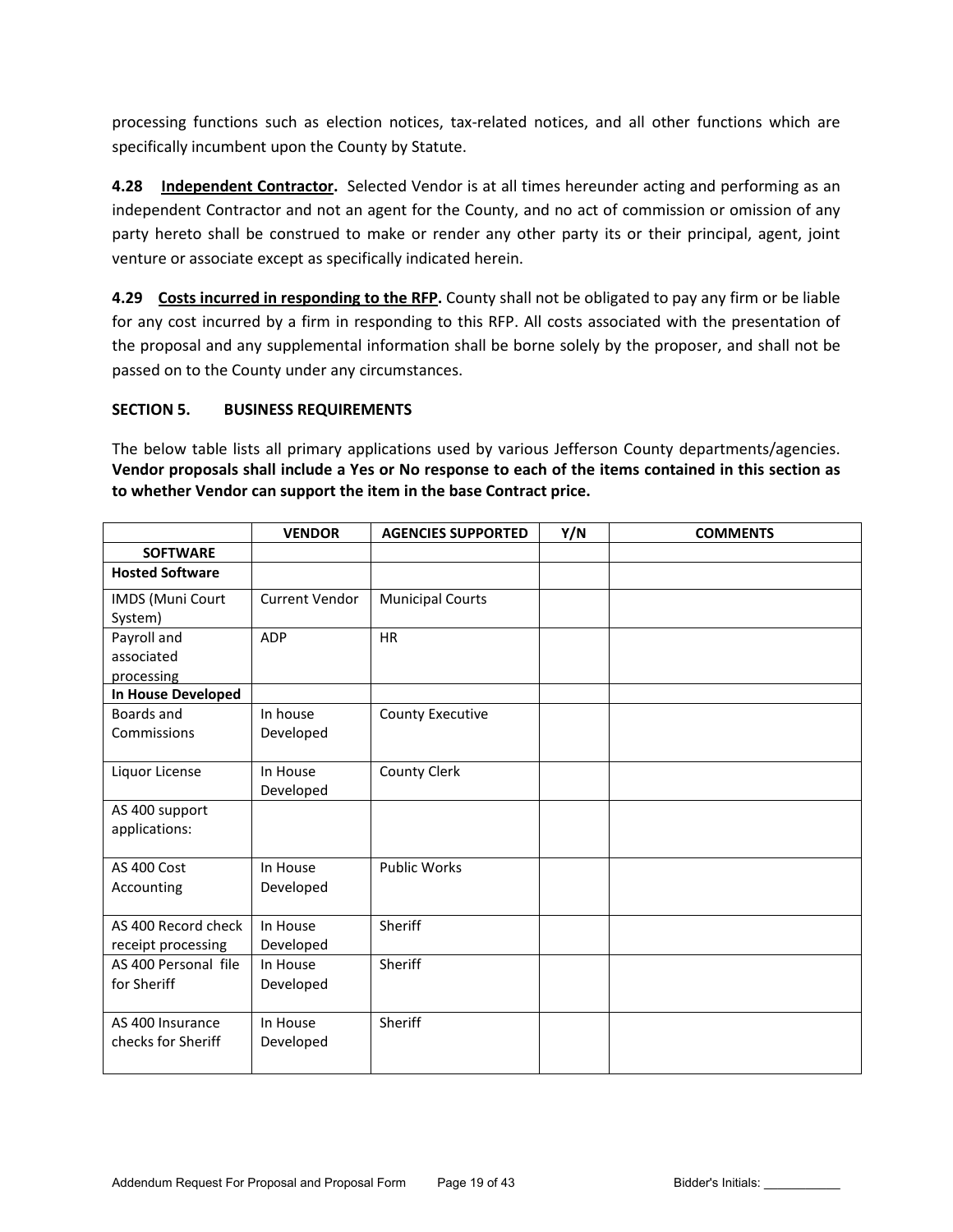|                                           | <b>VENDOR</b>         | <b>AGENCIES SUPPORTED</b> | Y/N | <b>COMMENTS</b> |
|-------------------------------------------|-----------------------|---------------------------|-----|-----------------|
| <b>Law Enforcement</b>                    | Current Vendor        |                           |     |                 |
| <b>Systems</b>                            | Training on all       |                           |     |                 |
|                                           | of the Law            |                           |     |                 |
|                                           | Enforcement           |                           |     |                 |
|                                           | Systems is            |                           |     |                 |
|                                           | provided              |                           |     |                 |
| Sheriff Booking                           | Current Vendor        | Sheriff                   |     |                 |
| System                                    |                       |                           |     |                 |
|                                           |                       |                           |     |                 |
|                                           |                       |                           |     |                 |
| <b>Sheriff Arrest</b>                     | Current Vendor        | Sheriff                   |     |                 |
| System                                    |                       |                           |     |                 |
|                                           |                       |                           |     |                 |
| Sheriff Jail                              | <b>Current Vendor</b> | Sheriff                   |     |                 |
| Management                                |                       |                           |     |                 |
| System                                    |                       |                           |     |                 |
|                                           |                       |                           |     |                 |
|                                           |                       |                           |     |                 |
| LeWEB                                     | Current Vendor        | Sheriff                   |     |                 |
|                                           |                       |                           |     |                 |
| Provides access to:                       |                       |                           |     |                 |
|                                           |                       |                           |     |                 |
| Vehicle records                           |                       |                           |     |                 |
| (DOR)                                     |                       |                           |     |                 |
|                                           |                       |                           |     |                 |
| <b>Traffic Analysis</b>                   |                       |                           |     |                 |
|                                           |                       |                           |     |                 |
| Gang records                              |                       |                           |     |                 |
|                                           |                       |                           |     |                 |
| Summons                                   |                       |                           |     |                 |
|                                           |                       |                           |     |                 |
| Wanted/Missing                            |                       |                           |     |                 |
| Persons                                   |                       |                           |     |                 |
|                                           |                       |                           |     |                 |
| Field Interview                           |                       |                           |     |                 |
| Reports                                   |                       |                           |     |                 |
|                                           |                       |                           |     |                 |
| <b>Highway Patrol</b><br>access (MULES) - |                       |                           |     |                 |
| Felony Hot File                           |                       |                           |     |                 |
| Records                                   |                       |                           |     |                 |
|                                           |                       |                           |     |                 |
| <b>National Crime</b>                     |                       |                           |     |                 |
| <b>Information Center</b>                 |                       |                           |     |                 |
| access (NCIC)                             |                       |                           |     |                 |
|                                           |                       |                           |     |                 |
| Sheriff - Field                           | <b>Current Vendor</b> | Sheriff                   |     |                 |
| <b>Interview Reports</b>                  |                       |                           |     |                 |
| (FIRS)                                    |                       |                           |     |                 |
|                                           |                       |                           |     |                 |
|                                           |                       |                           |     |                 |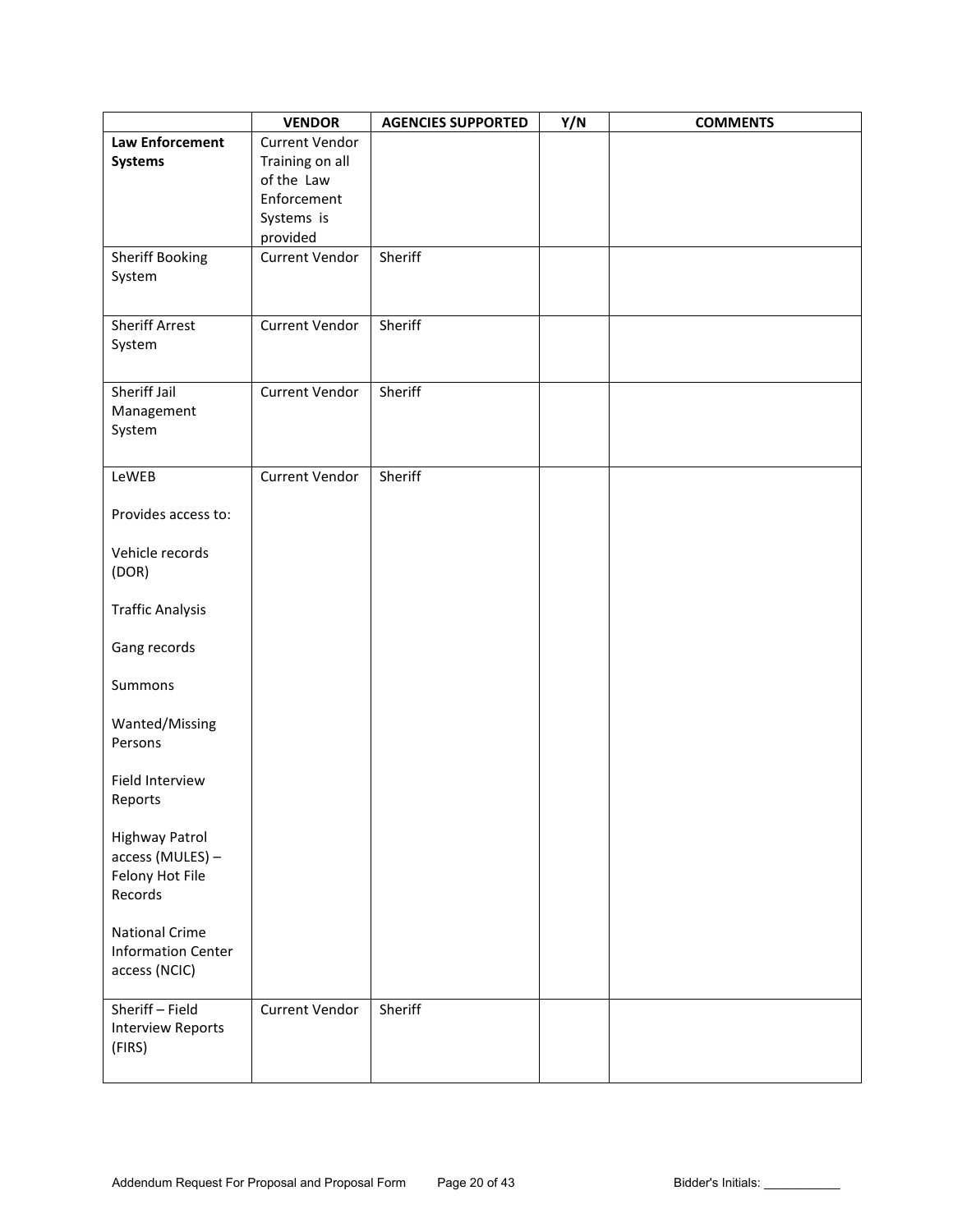|                                                                                                                                                                                  | <b>VENDOR</b>         | <b>AGENCIES SUPPORTED</b> | Y/N | <b>COMMENTS</b> |
|----------------------------------------------------------------------------------------------------------------------------------------------------------------------------------|-----------------------|---------------------------|-----|-----------------|
| Sheriff-Hit<br>Confirmations                                                                                                                                                     | <b>Current Vendor</b> | Sheriff                   |     |                 |
| Sheriff - Regional<br>Mug Shot system<br>(IRIS)                                                                                                                                  | <b>Current Vendor</b> | Sheriff                   |     |                 |
| Sheriff Law<br>Enforcement traffic<br>System<br>(LETS)                                                                                                                           | <b>Current Vendor</b> | Sheriff                   |     |                 |
| Sheriff Mobile<br><b>Traffic Ticketing</b><br>Service<br>(electronic capture<br>and printing of<br>tickets, summons in<br>the cars -interfaces<br>into the Muni Court<br>system) | Current Vendor        | Sheriff                   |     |                 |
| Sheriff-concealed<br>Carry Registration<br>Service (CWC)                                                                                                                         | <b>Current Vendor</b> | Sheriff                   |     |                 |
| Sheriff Care System                                                                                                                                                              | Current Vendor        | Sheriff                   |     |                 |
| Sheriff Incident<br>Reporting                                                                                                                                                    | <b>Current Vendor</b> | Sheriff                   |     |                 |
| Sheriff Case System<br>for Sheriff                                                                                                                                               | Current Vendor        | Sheriff                   |     |                 |
| <b>Medisoft Medical</b>                                                                                                                                                          | Medisoft              | Sheriff - jail            |     |                 |
| <b>Purchased</b><br><b>Applications</b>                                                                                                                                          |                       |                           |     |                 |
| Animal Shelternet                                                                                                                                                                | Animal<br>Shelternet  | Animal Control            |     |                 |
| Evidence Manager                                                                                                                                                                 | Evidence<br>Manager   | Sheriff                   |     |                 |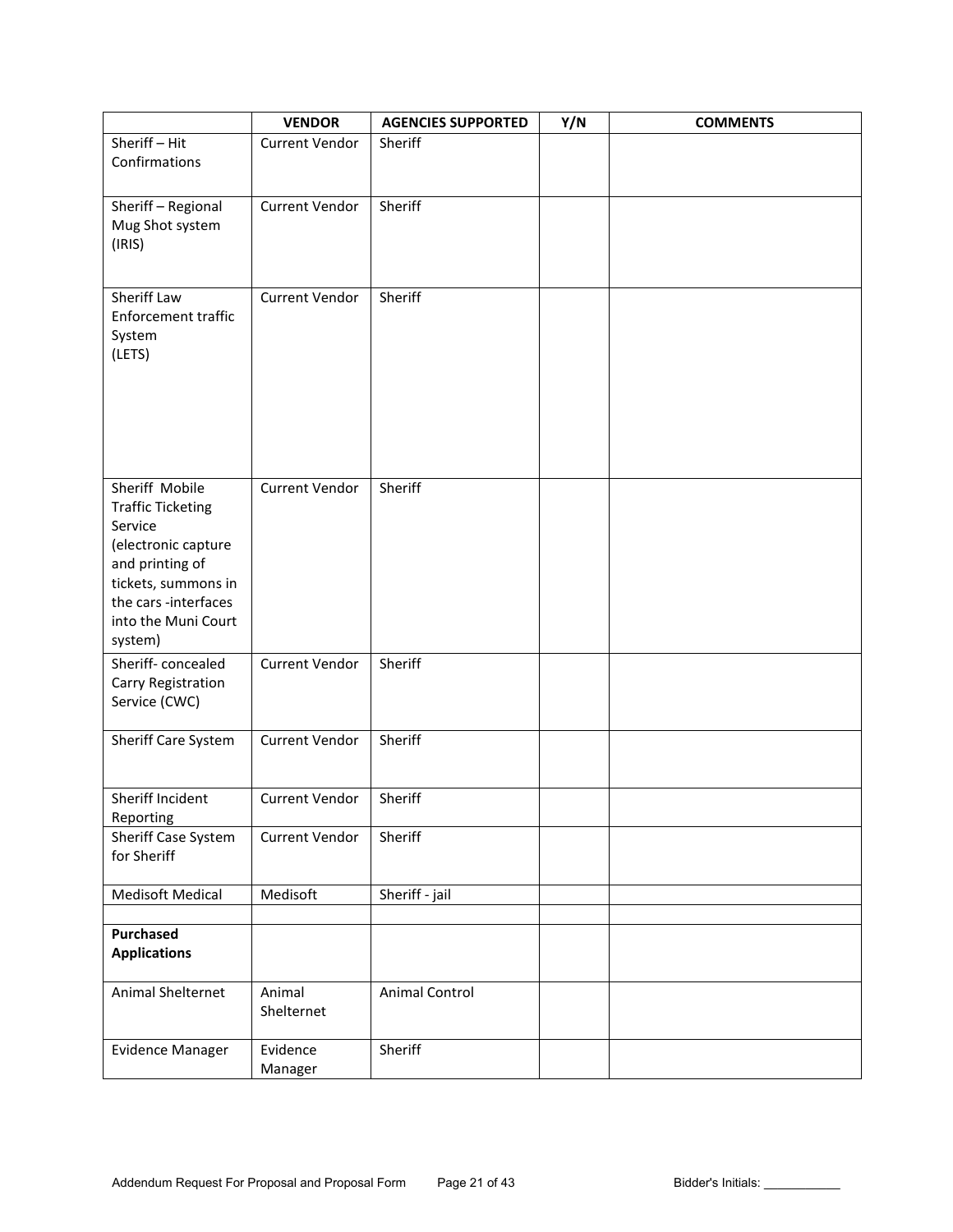|                                 | <b>VENDOR</b>        | <b>AGENCIES SUPPORTED</b>   | Y/N | <b>COMMENTS</b> |
|---------------------------------|----------------------|-----------------------------|-----|-----------------|
| Fidlar for Recorder             | Fidlar               | Recorder                    |     |                 |
| of Deeds (converting            |                      | Title companies             |     |                 |
| old files)                      |                      |                             |     |                 |
|                                 |                      |                             |     |                 |
| FMS - Accounting                | Mitchell             |                             |     |                 |
| system that                     | Humphrey             |                             |     |                 |
| includes:                       |                      |                             |     |                 |
| FMS General Ledger              | Mitchell             | All depts.                  |     |                 |
|                                 | Humphrey             |                             |     |                 |
| <b>FMS Fixed Assets</b>         | Mitchell             | Auditor                     |     |                 |
|                                 | Humphrey             |                             |     |                 |
| <b>FMS Purchase</b>             | Mitchell             | All Depts                   |     |                 |
| Orders                          | Humphrey             |                             |     |                 |
|                                 |                      |                             |     |                 |
| <b>FMS Accounts</b>             | Mitchell             | County Clerk                |     |                 |
| Payable                         | Humphrey             |                             |     |                 |
|                                 |                      |                             |     |                 |
| <b>FMS Bank Deposits</b>        | Mitchell             | Treasurer                   |     |                 |
|                                 | Humphrey<br>Mitchell | Code                        |     |                 |
| <b>FMS Permit</b><br>processing | Humphrey             |                             |     |                 |
|                                 |                      |                             |     |                 |
| FMS Cash Track                  | Mitchell             | Code                        |     |                 |
|                                 | Humphrey             |                             |     |                 |
| <b>FMS Contractor</b>           | Mitchell             | Code                        |     |                 |
| licensing                       | Humphrey             |                             |     |                 |
|                                 |                      |                             |     |                 |
| Laserfiche                      | Laserfiche           | All depts.                  |     |                 |
|                                 |                      |                             |     |                 |
| MAPLOGIC Layout                 |                      | Planning                    |     |                 |
| Manager (use with               | Maplogic             |                             |     |                 |
| ESRI)                           |                      |                             |     |                 |
| Veripic still pictures          | Veripic              | <b>Prosecuting Attorney</b> |     |                 |
|                                 |                      | Sheriff                     |     |                 |
| Veripic                         |                      |                             |     |                 |
| Audio/videofloating             |                      |                             |     |                 |
| license                         | Veripic              | Sheriff                     |     |                 |
| <b>Current Vendor</b>           |                      |                             |     |                 |
| Developed Systems               |                      |                             |     |                 |
|                                 |                      |                             |     |                 |
| Data Bases for                  | Current Vendor       | <b>Public Works</b>         |     |                 |
| Public works                    |                      |                             |     |                 |
|                                 |                      |                             |     |                 |
| Intranet                        | Current Vendor       | <b>ALL</b>                  |     |                 |
| development                     |                      |                             |     |                 |
|                                 |                      |                             |     |                 |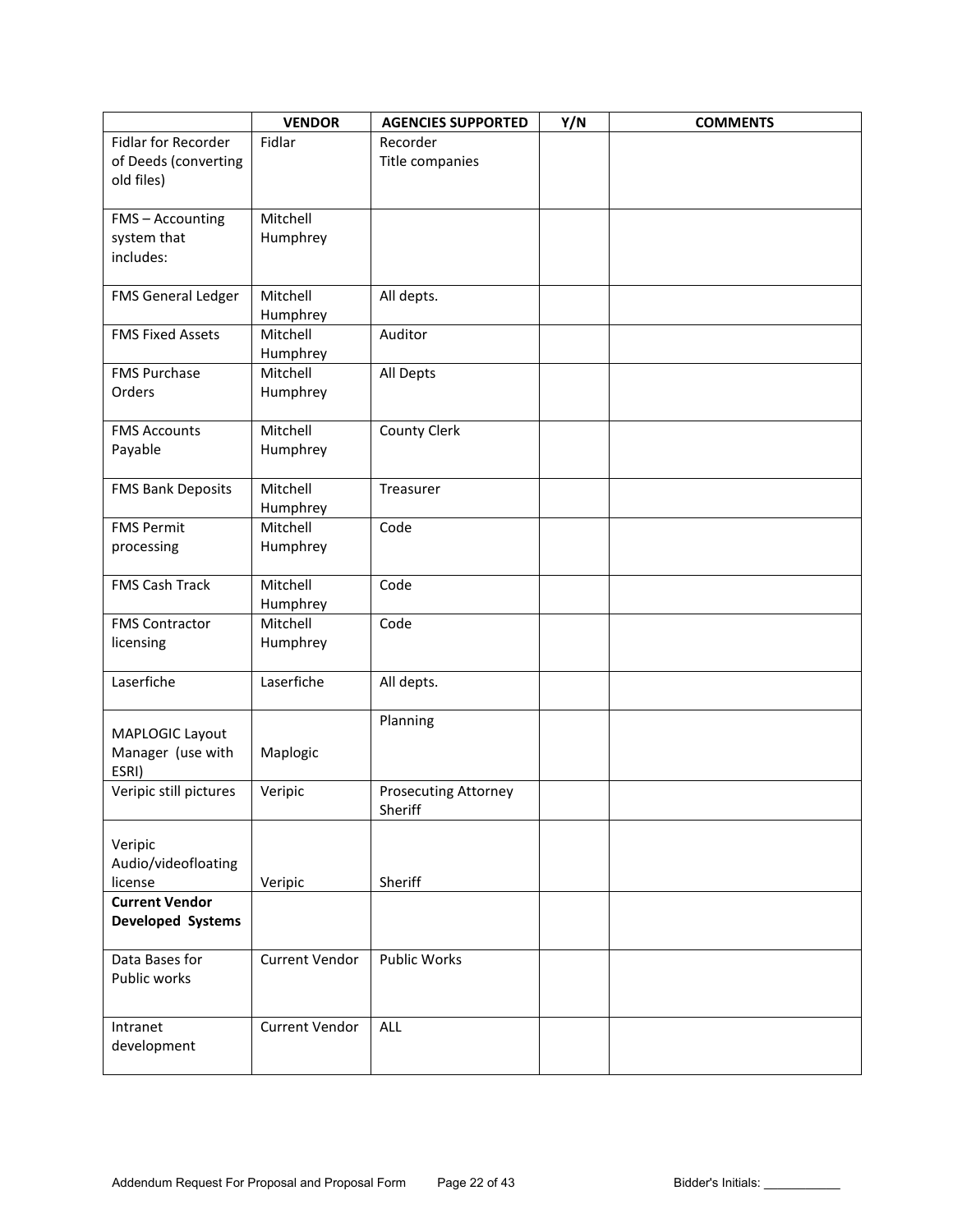|                                                                          | <b>VENDOR</b>         | <b>AGENCIES SUPPORTED</b>                                                            | Y/N | <b>COMMENTS</b>                                                  |
|--------------------------------------------------------------------------|-----------------------|--------------------------------------------------------------------------------------|-----|------------------------------------------------------------------|
| Internet<br>development                                                  | <b>Current Vendor</b> | <b>ALL</b>                                                                           |     |                                                                  |
| <b>IVR</b>                                                               | <b>Current Vendor</b> | Code Enforcement                                                                     |     |                                                                  |
| Design and support<br>the data base for<br>the Memorial Wall<br>of Honor |                       |                                                                                      |     |                                                                  |
| Planning and zoning<br>Deeds                                             | Current Vendor        | Planning                                                                             |     |                                                                  |
| Purchasing<br><b>Inventory System</b>                                    | Current Vendor        | Purchasing                                                                           |     |                                                                  |
| <b>Utility Products:</b>                                                 |                       |                                                                                      |     |                                                                  |
| <b>ADOBE Acrobat</b><br>Standard                                         | Adobe                 | Public Works, County<br>Collector, County Clerk,<br>County Exec                      |     |                                                                  |
| Adobe Acrobat<br>Professional                                            | Adobe                 | Purchasing, Solid<br>Waste, Public Works,<br>County Exec Office,<br>Sheriff, PA, EMA |     |                                                                  |
| Adobe Page Maker                                                         | Adobe                 | Planning<br>Prosecuting Attorney                                                     |     |                                                                  |
| Adobe Photoshop                                                          | Adobe                 | Planning<br>Sheriff                                                                  |     |                                                                  |
| AutoCad full                                                             | <b>DLT Solutions</b>  | <b>Public Works</b>                                                                  |     |                                                                  |
| AUTO CAD LT                                                              | <b>DLT Solutions</b>  | <b>Public Works</b>                                                                  |     |                                                                  |
| AVL Capture all                                                          | Av Capture all        | Assembly Room                                                                        |     | video recording<br>county council minutes<br>posting on web site |
| <b>BACKUP EXEC</b>                                                       | Veritas               | $\mathsf{I}\mathsf{T}$                                                               |     |                                                                  |
| CorelDRAW                                                                |                       |                                                                                      |     |                                                                  |
| <b>Graphics Suite</b>                                                    | Corel                 | Public Works                                                                         |     |                                                                  |
| Disk Keeper                                                              |                       |                                                                                      |     |                                                                  |
| Undelete Server                                                          | Consusiv              |                                                                                      |     |                                                                  |
| Maint                                                                    | Technologies          | IT                                                                                   |     |                                                                  |
| <b>DRAGON naturally</b><br>Speaking                                      | Nuance                |                                                                                      |     |                                                                  |
|                                                                          |                       | <b>Public Administration</b>                                                         |     |                                                                  |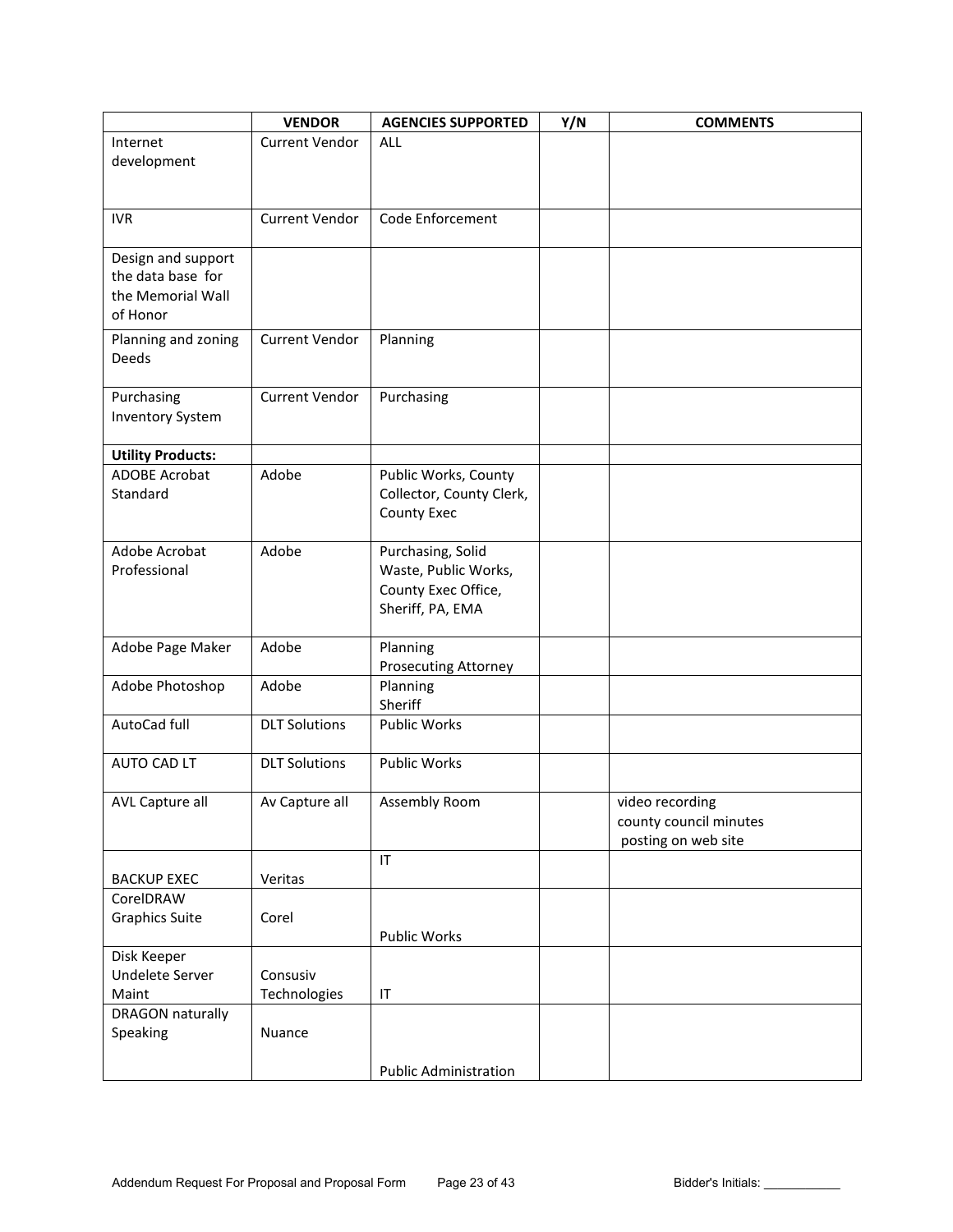|                              | <b>VENDOR</b>  | <b>AGENCIES SUPPORTED</b> | Y/N | <b>COMMENTS</b> |
|------------------------------|----------------|---------------------------|-----|-----------------|
| <b>DTN Weather Sentry</b>    | Telvnet        | <b>Public Works</b>       |     | 1-800-655-8111  |
| EPI Suite 4.0                | Episuite       | Sheriff, HR (ID Cards)    |     |                 |
| <b>ESRI</b> products         | <b>ESRI</b>    | Assessor, County Exec     |     |                 |
| (technical only)             |                | Code, Planning, Storm     |     |                 |
|                              |                | Water, Sheriff            |     |                 |
|                              |                | <b>County Clerk</b>       |     |                 |
|                              |                | Public Works, Planning,   |     |                 |
| <b>ESRI Arc View (Basic)</b> | <b>ESRI</b>    | <b>EMA</b>                |     |                 |
| Esri ArcIMS                  |                |                           |     |                 |
| Cust#253116                  | <b>ESRI</b>    | Assessor                  |     |                 |
| Esri ArcPad                  | <b>ESRI</b>    | Planning                  |     |                 |
| Esri ArcView with            |                |                           |     |                 |
| License Manager              | <b>ESRI</b>    | IT                        |     |                 |
| <b>ESRI ARC Editor</b>       |                | PW, Assessor, Storm       |     |                 |
| Concurrent                   | <b>ESRI</b>    | Water                     |     |                 |
| <b>ESRI GIS SERVER</b>       | <b>ESRI</b>    | IT                        |     |                 |
| <b>ESRI SDE Data Base</b>    | <b>ESRI</b>    | IT                        |     |                 |
|                              |                | County Council,           |     |                 |
| <b>FTR Minutes</b>           | <b>Buscomm</b> | Planning                  |     |                 |
| GEO                          |                |                           |     |                 |
| Express/lizardtech           | Lizard Tech    | Storm Water               |     |                 |
| GPS-Photo Link               |                |                           |     |                 |
| Richo Edition                | Ricoh          | Public Works              |     |                 |
| In-Design CS-3               |                |                           |     |                 |
| Adobe                        | Adobe          | Planning                  |     |                 |
| LOTUS NOTES MAIL             |                |                           |     |                 |
| <b>SERVER</b>                | <b>IBM</b>     | All departments           |     |                 |
| LOTUS NOTES                  |                |                           |     |                 |
| PASSPORT                     | <b>IBM</b>     | All departments           |     |                 |
| <b>MCAFEE</b>                | McAfee         | Antivirus Software - all  |     |                 |
|                              |                | departments               |     |                 |
| Microsoft Digital            |                |                           |     |                 |
| Image Software               | Microsoft      | Public Works              |     |                 |
| Suite                        |                | Planning                  |     |                 |
| Microsoft Office             |                | Purchasing                |     |                 |
| Publisher                    | Microsoft      | Public Works              |     |                 |
| Microsoft Project            | Microsoft      | Public Works              |     |                 |
| Microsoft Office             |                |                           |     |                 |
| Professional                 | Microsoft      | All Departments           |     |                 |
|                              |                |                           |     |                 |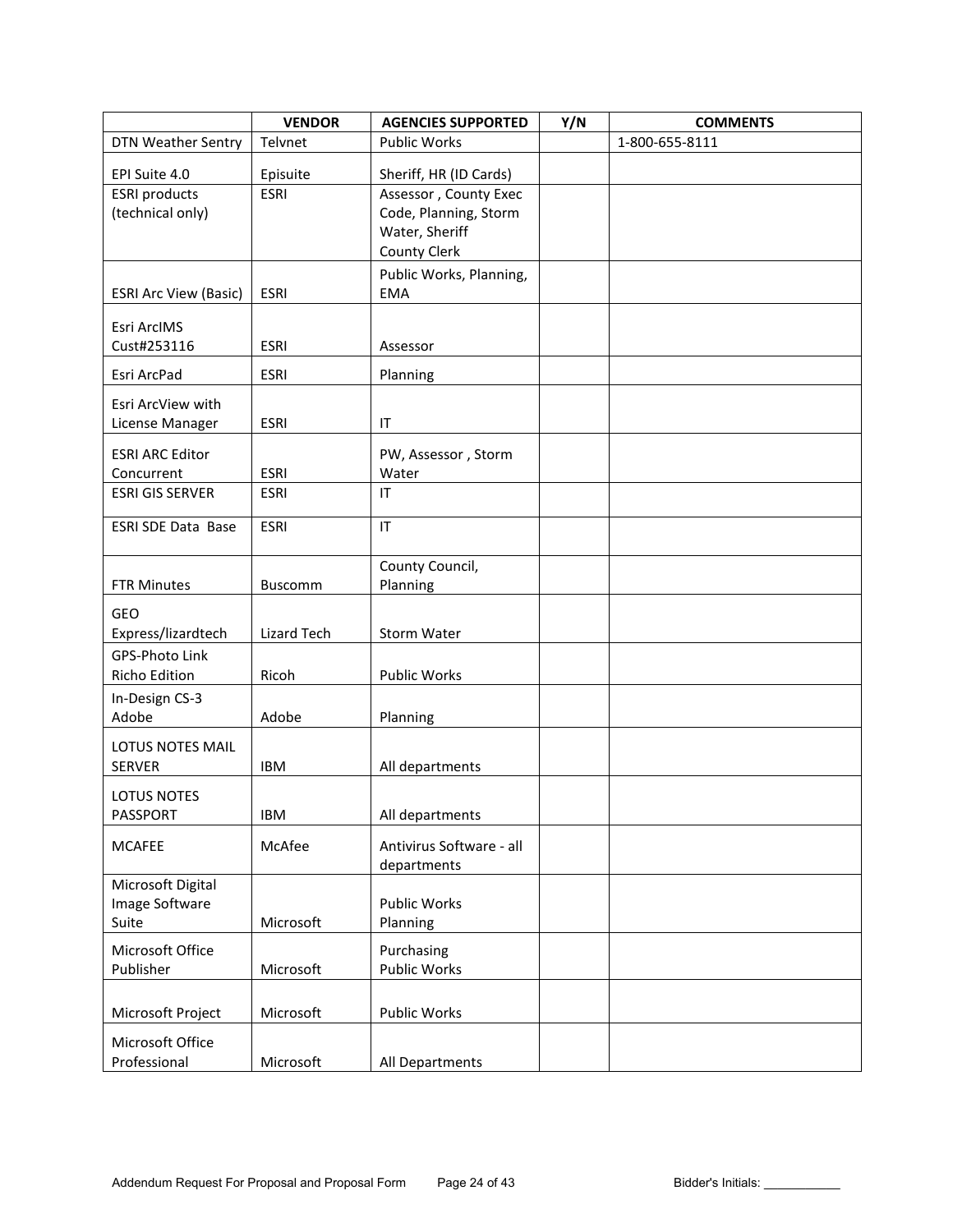|                                        | <b>VENDOR</b>            | <b>AGENCIES SUPPORTED</b> | Y/N | <b>COMMENTS</b> |
|----------------------------------------|--------------------------|---------------------------|-----|-----------------|
| Microsoft Windows                      |                          |                           |     |                 |
| XP                                     | Microsoft                | All Departments           |     |                 |
| Microsoft Windows<br>$\overline{7}$    | Microsoft                | All Departments           |     |                 |
| Microsoft Windows                      |                          |                           |     |                 |
| 8                                      | Microsoft                | All Departments           |     |                 |
|                                        |                          |                           |     |                 |
| Microsoft Select<br>Expression Web 1.0 | Microsoft                | Sheriff                   |     |                 |
|                                        |                          |                           |     |                 |
| Microsoft Sequel<br>Server             | Microsoft                | IT                        |     |                 |
|                                        |                          |                           |     |                 |
| Microsoft Streets<br>and Trips 2011    | Microsoft                | Public Works              |     |                 |
| <b>MUTC Traffic</b>                    |                          |                           |     |                 |
| Control Multi user                     |                          | Public Works              |     |                 |
| <b>NUANCE PDF</b>                      |                          |                           |     |                 |
| Converter 7.2                          | Nuance                   | Public Works              |     |                 |
| <b>NETSOFT ELITE</b>                   | Netsoft                  | Juvenile                  |     |                 |
|                                        |                          | Assessor                  |     |                 |
| <b>NETSOFT</b>                         | Netsoft                  | <b>EMA</b>                |     |                 |
| <b>PORTFOLIO</b>                       |                          | Planning                  |     |                 |
| <b>OMNI PAGE</b>                       | Nuance                   | Sheriff                   |     |                 |
|                                        |                          |                           |     |                 |
|                                        |                          |                           |     |                 |
| Paint Shop Pro                         | Corel                    | <b>IVR</b> server         |     |                 |
|                                        |                          |                           |     |                 |
| PC Anywhere                            | Symantec                 | Finance                   |     |                 |
|                                        | Network                  |                           |     |                 |
| Power Schutte                          | Solutions                | Public Works              |     |                 |
| <b>Professional Traffic</b>            | Professional             | Assessor                  |     |                 |
| Graphics                               | <b>Traffic Graphics</b>  |                           |     |                 |
| Quicken Deluxe                         |                          |                           |     |                 |
| 2000                                   | Intuit                   | Collector                 |     |                 |
| <b>REFLECTION</b>                      | Attachmate               | AS400 Access              |     |                 |
| ROXIO Easy Media                       |                          |                           |     |                 |
| Suite                                  | Roxio                    | All Departments           |     |                 |
| <b>RTA</b>                             | Ron Turley<br>associates | Fleet, Highway            |     |                 |
|                                        |                          |                           |     |                 |
| <b>RUMBA</b>                           | Net Manage               | AS 400 Access             |     |                 |
| Schedule Tech-                         |                          |                           |     |                 |
| Vacation Scheduler                     | Schedule Tech            | Public Works              |     |                 |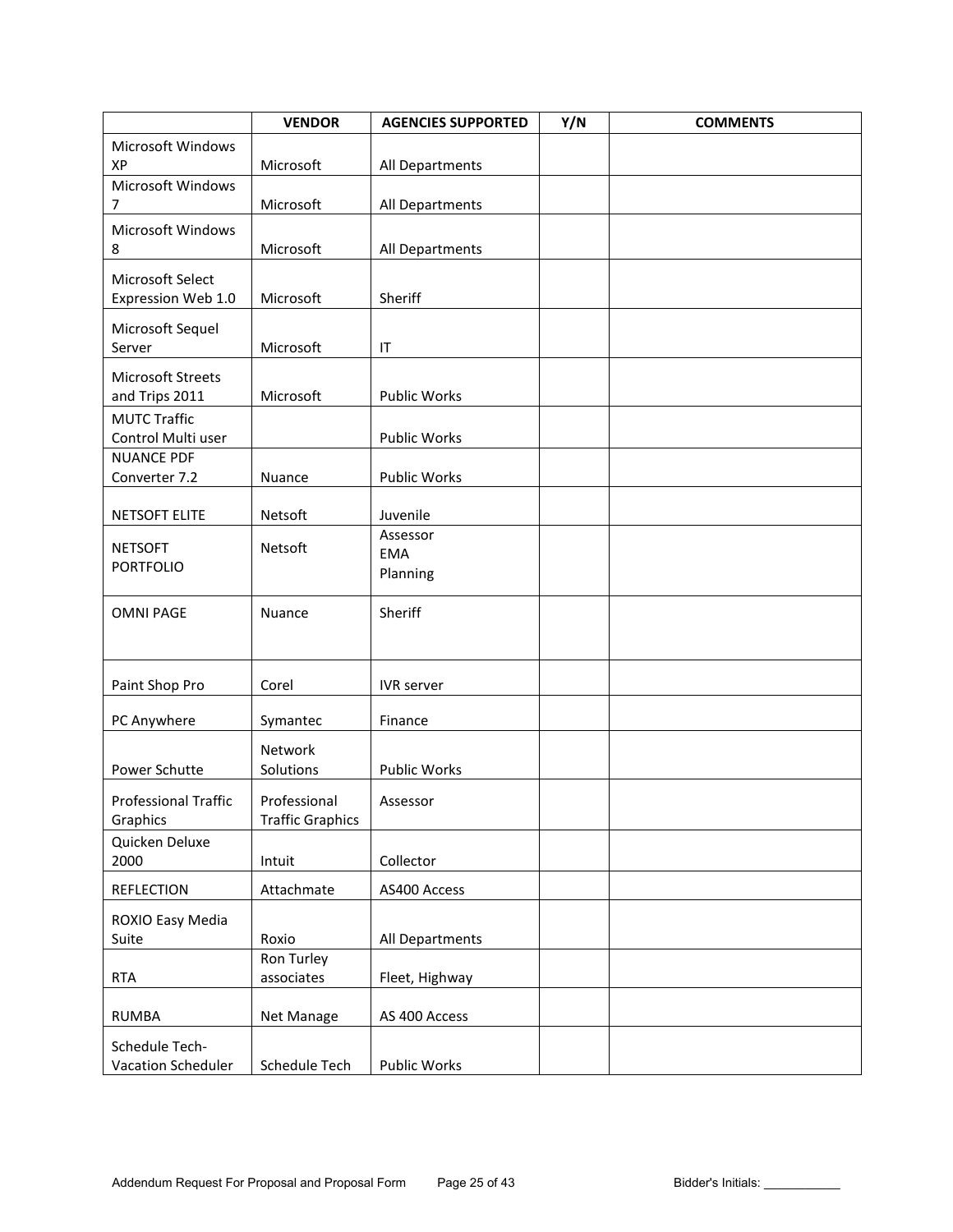|                            | <b>VENDOR</b> | <b>AGENCIES SUPPORTED</b> | Y/N | <b>COMMENTS</b> |
|----------------------------|---------------|---------------------------|-----|-----------------|
|                            | Rainmaker     |                           |     |                 |
| Spell catcher              |               | <b>County Clerk</b>       |     |                 |
| <b>Crystal Reports</b>     | Seagate       | Auditor                   |     |                 |
|                            |               | County Clerk              |     |                 |
|                            |               | Sheriff                   |     |                 |
|                            |               |                           |     |                 |
|                            |               |                           |     |                 |
| SmartDraw 2008             | SmartDraw     | Sheriff, IT               |     |                 |
| <b>Symantic Enterprise</b> |               |                           |     |                 |
| Ghost                      | Symantec      | IT                        |     |                 |
| <b>VISIO</b>               |               |                           |     |                 |
| PROFESSIONAL               | Microsoft     | Assessor                  |     |                 |
|                            |               |                           |     |                 |
| <b>WORD PERFECT</b>        | Corel         | <b>Public Works</b>       |     |                 |

|                         | <b>DESCRIPTION</b>                     | Y/N | <b>COMMENTS</b> |
|-------------------------|----------------------------------------|-----|-----------------|
| <b>Fax Finder</b>       |                                        |     |                 |
| Support email           |                                        |     |                 |
| Lotus notes             |                                        |     |                 |
| Develop of input forms  |                                        |     |                 |
| for:                    |                                        |     |                 |
| Judges                  |                                        |     |                 |
| Juvenile                |                                        |     |                 |
|                         |                                        |     |                 |
| Provide Training for:   |                                        |     |                 |
| Microsoft office        |                                        |     |                 |
| <b>Lotus Notes</b>      |                                        |     |                 |
| Internet programming    |                                        |     |                 |
| Intranet programming    |                                        |     |                 |
|                         |                                        |     |                 |
|                         |                                        |     |                 |
| <b>Network Support:</b> |                                        |     |                 |
| Assist departments with | Includes SSL certificates for security |     |                 |
| implementation and      |                                        |     |                 |
| support for Credit Card |                                        |     |                 |
| Processing              |                                        |     |                 |
|                         |                                        |     |                 |
| Help Desk support and   | 24 hours a day - 365 days per year     |     |                 |
| guaranteed response     |                                        |     |                 |
| time                    | The help desk must contact the on      |     |                 |
|                         | call person within 15 minutes of call. |     |                 |
|                         |                                        |     |                 |
| 24 a day Technical      |                                        |     |                 |
| support                 |                                        |     |                 |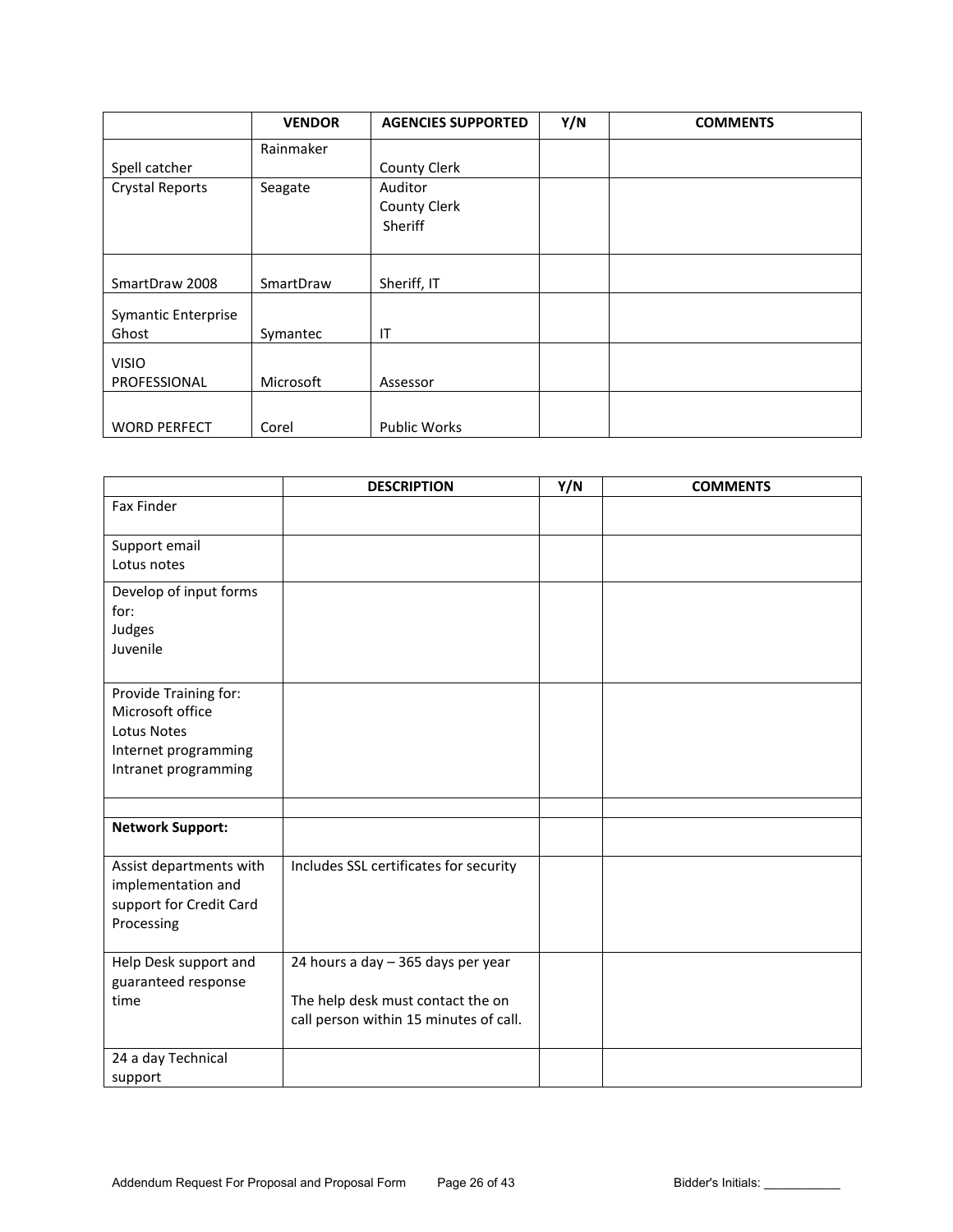|                                                | <b>DESCRIPTION</b>                             | Y/N | <b>COMMENTS</b> |
|------------------------------------------------|------------------------------------------------|-----|-----------------|
| Must be able to monitor                        | 1 X 30 meg                                     |     |                 |
| and support                                    |                                                |     |                 |
| Communication Line to<br><b>CURRENT VENDOR</b> |                                                |     |                 |
|                                                |                                                |     |                 |
| Must be able to support                        | Includes HP/3COM switches and                  |     |                 |
| the Wide area network                          | CISCO routers associated to the WAN            |     |                 |
| MPLS environment, T1                           |                                                |     |                 |
| lines, DSL lines                               |                                                |     |                 |
|                                                |                                                |     |                 |
| Provide 24 hour a day<br>Wide area network     |                                                |     |                 |
| monitoring                                     |                                                |     |                 |
|                                                |                                                |     |                 |
| Must be able to manage                         | Includes the equipment associated to           |     |                 |
| and support the dark                           | the dark fiber.                                |     |                 |
| fiber across the Jefferson                     |                                                |     |                 |
| county campus.                                 |                                                |     |                 |
| Must be able to support                        | Includes the HP/3COM Switches                  |     |                 |
| the LAN                                        |                                                |     |                 |
|                                                |                                                |     |                 |
| Must be able to track all                      |                                                |     |                 |
| hardware and software                          |                                                |     |                 |
| inventories<br>as it is installed, moved,      |                                                |     |                 |
| or deleted.                                    |                                                |     |                 |
|                                                |                                                |     |                 |
| Must be able to support                        | $\overline{2}$<br>AS 400-                      |     |                 |
| all county equipment                           |                                                |     |                 |
| (Defined in next column)                       |                                                |     |                 |
| ALL PCs and servers are                        | PCs and laptops<br>456<br>15 Terabytes EMC SAN |     |                 |
| DELL                                           | 35 Terabyte EMC San                            |     |                 |
| Laptops are DELL and                           | Disk back up and tape back up                  |     |                 |
| Toshiba                                        | Client servers<br>31                           |     |                 |
|                                                | Mobile Laptops<br>75                           |     |                 |
| Mobile laptops are                             | Spectra Tape Library System                    |     |                 |
| Panasonic                                      |                                                |     |                 |
| Back up software is Back                       |                                                |     |                 |
| up Exec                                        |                                                |     |                 |
|                                                |                                                |     |                 |
| Hardware Maintenance                           | Included in the base Contract price            |     |                 |
| through a third party                          |                                                |     |                 |
|                                                |                                                |     |                 |
|                                                | No additional fees are to be charged           |     |                 |
|                                                |                                                |     |                 |
|                                                |                                                |     |                 |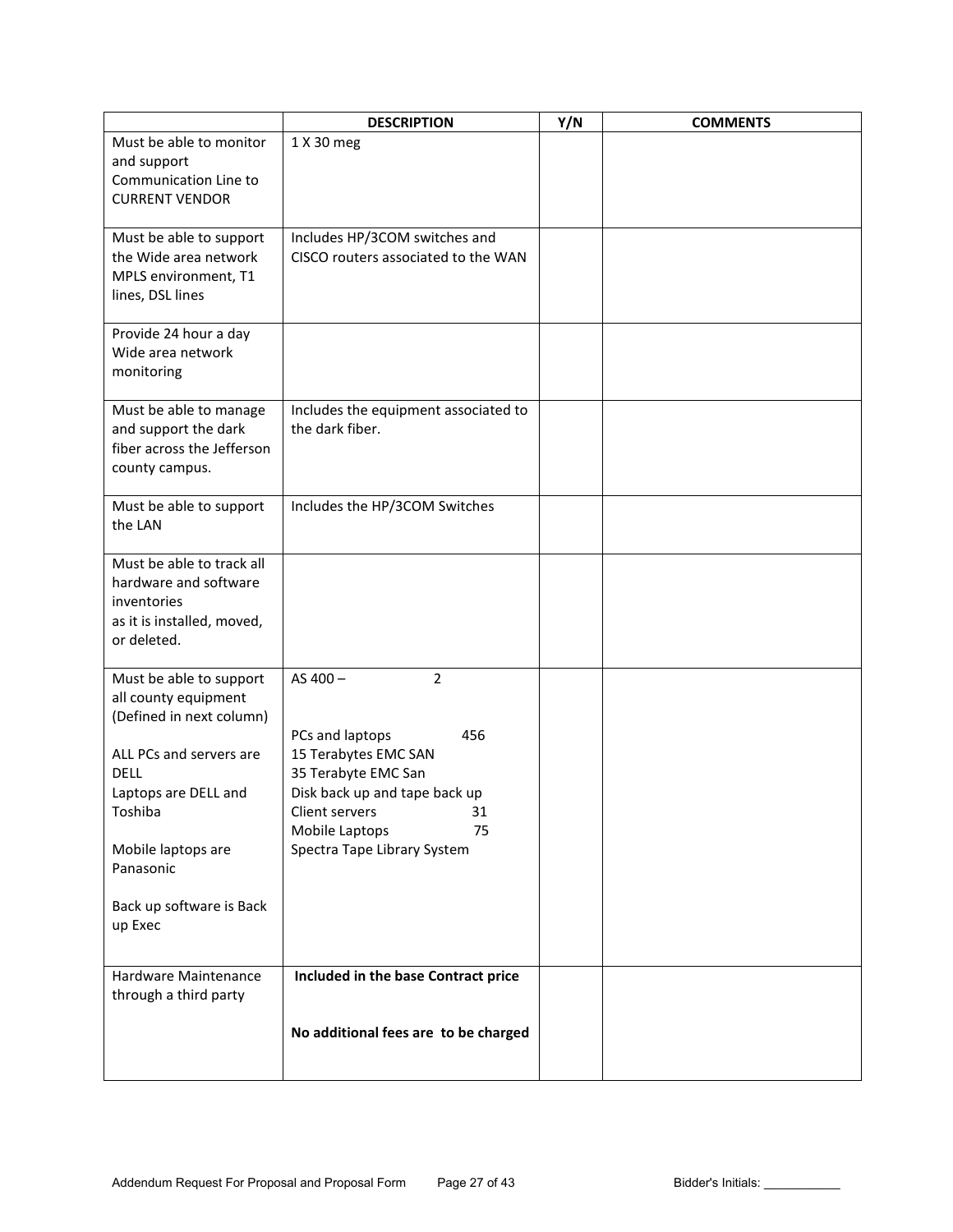|                                                 | <b>DESCRIPTION</b>                   | Y/N | <b>COMMENTS</b> |
|-------------------------------------------------|--------------------------------------|-----|-----------------|
| Provide a Regional                              | Share data with St. Louis County and |     |                 |
| <b>Communication link</b>                       | another 135 Law Enforcement          |     |                 |
| Mugshot System                                  | Agencies                             |     |                 |
|                                                 | (Includes sex offenders)             |     |                 |
| <b>Support Data Security</b>                    |                                      |     |                 |
| and Firewall protection                         |                                      |     |                 |
|                                                 |                                      |     |                 |
| Data Center<br>Management Includes:             |                                      |     |                 |
| 1. Back up of                                   |                                      |     |                 |
| existing Systems                                |                                      |     |                 |
|                                                 |                                      |     |                 |
|                                                 | 5 Terabyte of data                   |     |                 |
|                                                 |                                      |     |                 |
|                                                 |                                      |     |                 |
|                                                 |                                      |     |                 |
|                                                 |                                      |     |                 |
| Network<br>2.                                   |                                      |     |                 |
| Management                                      |                                      |     |                 |
|                                                 |                                      |     |                 |
|                                                 |                                      |     |                 |
| Information<br>3.<br><b>Services Consulting</b> |                                      |     |                 |
|                                                 |                                      |     |                 |
|                                                 |                                      |     |                 |
| Proposal<br>4.                                  |                                      |     |                 |
| Preparation                                     |                                      |     |                 |
|                                                 |                                      |     |                 |
| 5. Server                                       | 1 AS 400 Server and 31servers        |     |                 |
| Management                                      |                                      |     |                 |
|                                                 |                                      |     |                 |
| Telephone Cell Phone                            |                                      |     |                 |
| Support                                         |                                      |     |                 |
|                                                 |                                      |     |                 |
| <b>Tablet Support</b>                           |                                      |     |                 |
| Camera System                                   |                                      |     |                 |
| Installation and Support                        |                                      |     |                 |
| for Jail                                        |                                      |     |                 |
|                                                 |                                      |     |                 |
| Sound System<br>Installation and Support        |                                      |     |                 |
| for Muni Court and                              |                                      |     |                 |
| Assembly room                                   |                                      |     |                 |
|                                                 |                                      |     |                 |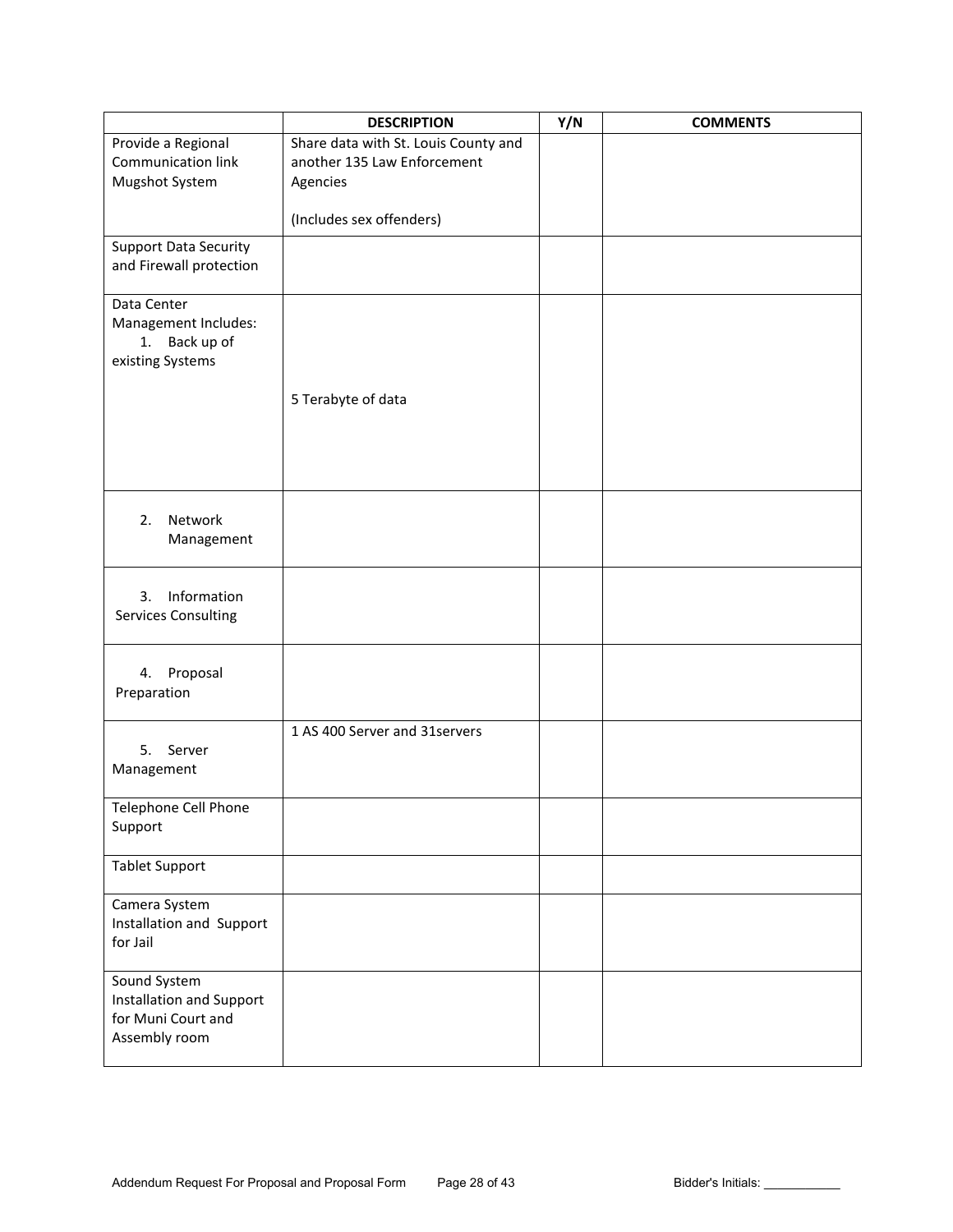|                                                | <b>DESCRIPTION</b>              | Y/N | <b>COMMENTS</b> |
|------------------------------------------------|---------------------------------|-----|-----------------|
| Support for County wide                        |                                 |     |                 |
| camera and access door                         |                                 |     |                 |
| systems                                        |                                 |     |                 |
|                                                |                                 |     |                 |
| Must be capable of<br>providing Wiring designs |                                 |     |                 |
| for new buildings and                          |                                 |     |                 |
| new areas                                      |                                 |     |                 |
|                                                |                                 |     |                 |
|                                                |                                 |     |                 |
| Must be able to                                |                                 |     |                 |
| terminate data and                             |                                 |     |                 |
| phone cables                                   |                                 |     |                 |
|                                                |                                 |     |                 |
| Installation and support                       |                                 |     |                 |
| for Video Arraignment                          |                                 |     |                 |
| Systems                                        |                                 |     |                 |
| (Polycom equipment)                            |                                 |     |                 |
|                                                |                                 |     |                 |
| <b>Access Door Support</b>                     |                                 |     |                 |
| Form CTS                                       |                                 |     |                 |
|                                                |                                 |     |                 |
| Implementation and                             |                                 |     |                 |
| support for 700                                |                                 |     |                 |
| telephone stations both                        |                                 |     |                 |
| TDM and VOIP MITEL                             |                                 |     |                 |
| telephone System                               |                                 |     |                 |
|                                                |                                 |     |                 |
| Implementation and<br>support for ESNA Voice   |                                 |     |                 |
| Mail System -                                  |                                 |     |                 |
|                                                |                                 |     |                 |
| Purchasing of all County                       | Includes research and verifying |     |                 |
| hardware and software                          | invoices are correct            |     |                 |
|                                                |                                 |     |                 |
| Provide support the<br>Barracuda software to   |                                 |     |                 |
| monitor email for SPAM                         |                                 |     |                 |
| and viruses                                    |                                 |     |                 |
|                                                |                                 |     |                 |
| Provide support for the                        |                                 |     |                 |
| Barracuda email arching                        |                                 |     |                 |
| system                                         |                                 |     |                 |
|                                                |                                 |     |                 |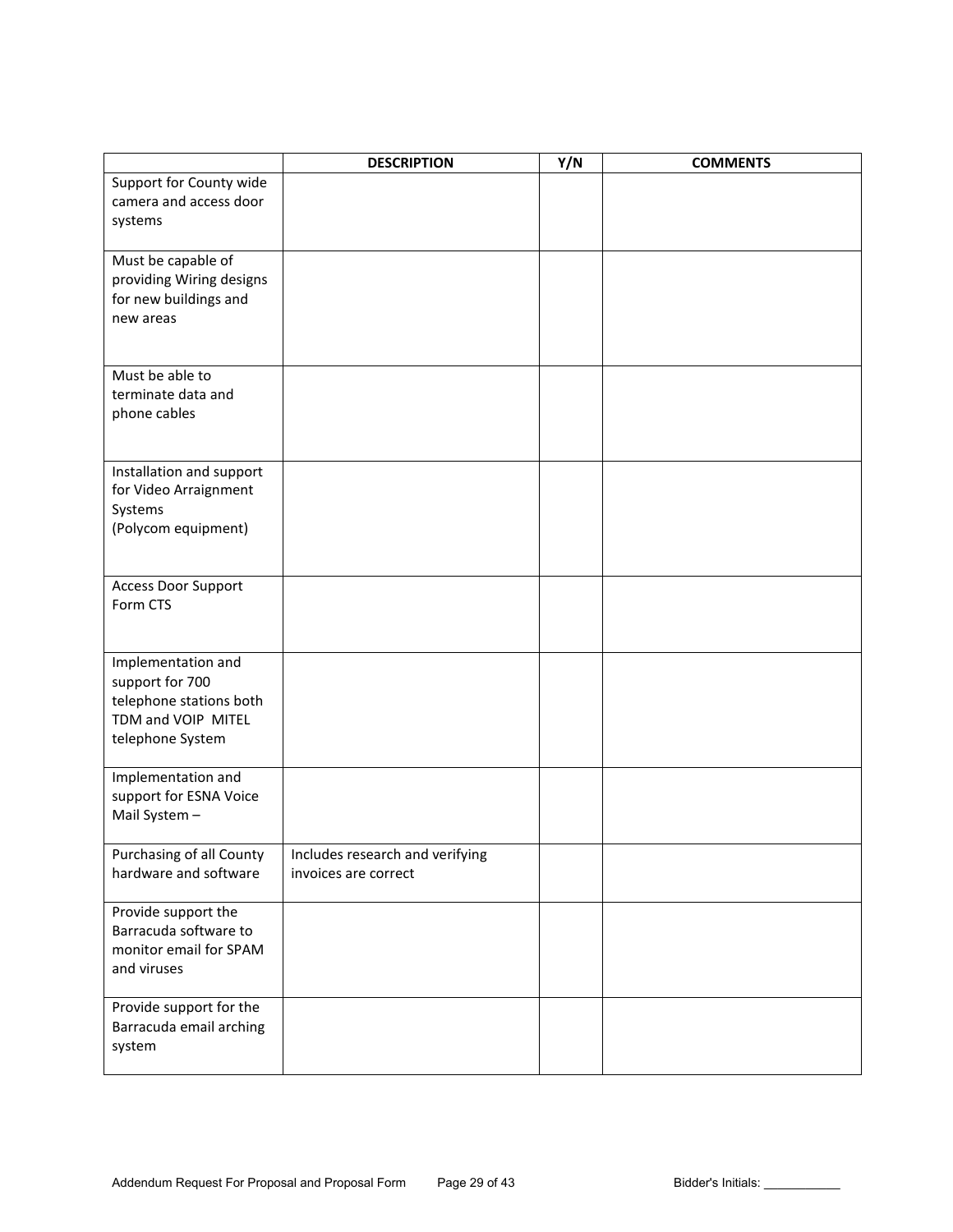|                           | <b>DESCRIPTION</b> | Y/N | <b>COMMENTS</b> |
|---------------------------|--------------------|-----|-----------------|
| Internet is programmed    |                    |     |                 |
| and monitored to restrict |                    |     |                 |
| access to specific        |                    |     |                 |
| Web sites                 |                    |     |                 |
|                           |                    |     |                 |
| Installation and support  |                    |     |                 |
| of a virtualized          |                    |     |                 |
| environment:              |                    |     |                 |
| Supporting                |                    |     |                 |
| VM Ware                   |                    |     |                 |
| <b>EMC SANS</b>           |                    |     |                 |
| DELL Appassture disk      |                    |     |                 |
| back up to third party    |                    |     |                 |
|                           |                    |     |                 |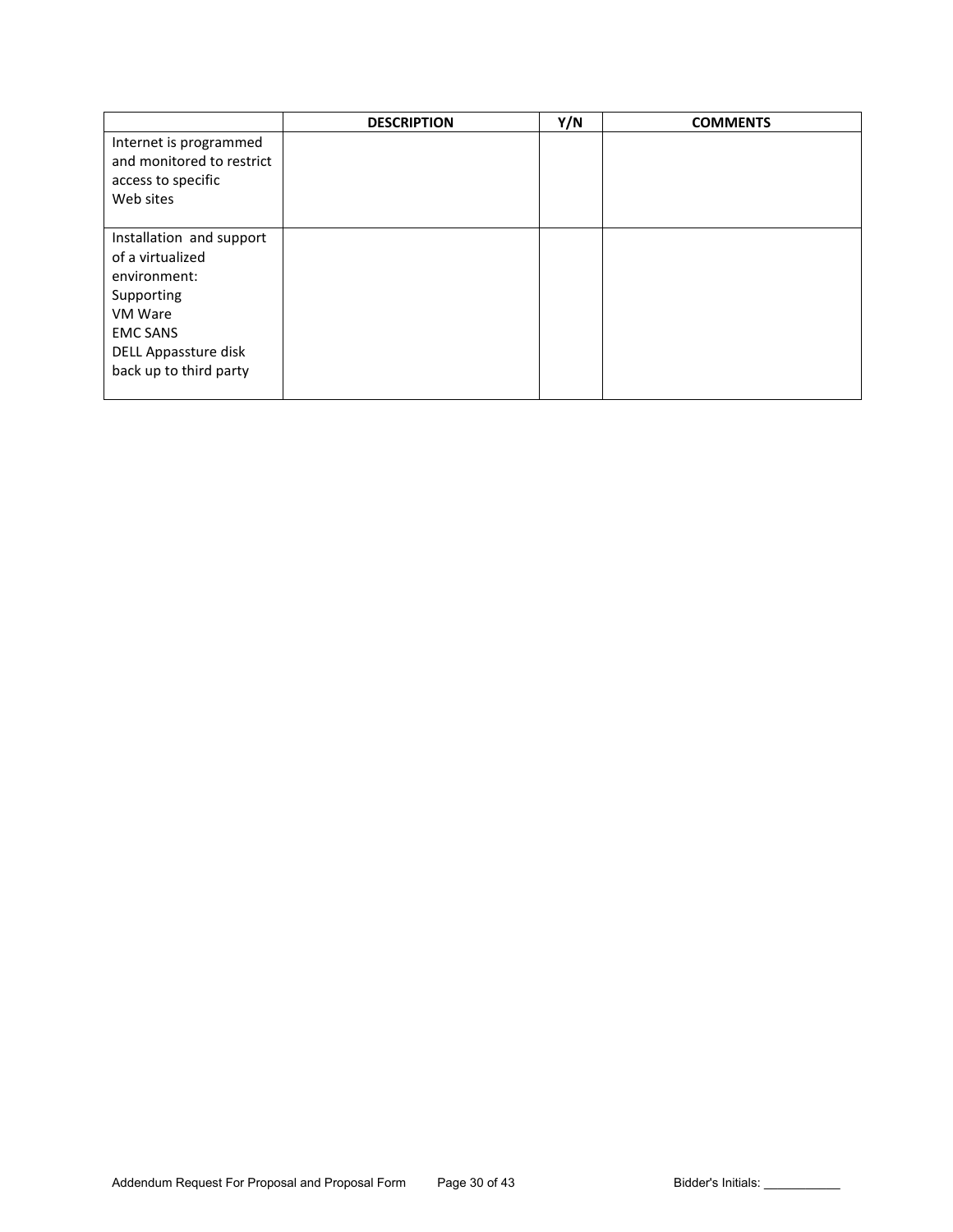|                      | <b>DESCRIPTION</b>                                                  | Y/N | <b>ADDITIONAL COMMENTS</b>                                              |
|----------------------|---------------------------------------------------------------------|-----|-------------------------------------------------------------------------|
| <b>Service Level</b> |                                                                     |     |                                                                         |
| <b>Agreements</b>    |                                                                     |     |                                                                         |
|                      |                                                                     |     |                                                                         |
| On site support      | Must be from 7:30 to 5:00 daily                                     |     |                                                                         |
|                      |                                                                     |     |                                                                         |
| Incidents            | All incidents that are reported to a                                |     |                                                                         |
|                      | help desk should be assigned to a<br>person within 15 minutes       |     |                                                                         |
|                      |                                                                     |     |                                                                         |
|                      |                                                                     |     |                                                                         |
|                      | Critical incidents                                                  |     | Critical incidents are classified as                                    |
|                      | A person will be working on the                                     |     | everyone cannot work                                                    |
|                      | problem within 30 minutes of the call                               |     |                                                                         |
|                      | from the Help Desk                                                  |     | Another example is when some                                            |
|                      |                                                                     |     | people cannot access the network,                                       |
|                      | Critical incidents should be resolved                               |     | internet or one can access an                                           |
|                      | within 24 hours                                                     |     | application                                                             |
|                      | High priority incidents                                             |     | High priority incidents are classified                                  |
|                      | A person will be working on the                                     |     | when someone is having a problem                                        |
|                      | problem within 30 minutes of being                                  |     | with their PC that prevents them from                                   |
|                      | contacted by the Help Desk                                          |     | working                                                                 |
|                      |                                                                     |     |                                                                         |
|                      | High Priority incidents should be                                   |     |                                                                         |
|                      | resolved within 24 hours                                            |     |                                                                         |
|                      |                                                                     |     |                                                                         |
|                      | Medium priority incidents<br>A person will be working on the        |     | Medium priority incidents are<br>classified when someone is having      |
|                      | problem within 8 hours of being                                     |     | problems with their PC but they are                                     |
|                      | contacted by the Help Desk                                          |     | still productive.                                                       |
|                      |                                                                     |     |                                                                         |
|                      | Medium priority incidents should be                                 |     | Another example is that a printer is                                    |
|                      | resolved within 24 hours                                            |     | jamming but they can be rerouted                                        |
|                      |                                                                     |     | their print to another printer                                          |
|                      |                                                                     |     |                                                                         |
|                      | Low priority incidents                                              |     | Low priority incidents are defined as                                   |
|                      | A person will be working on the<br>problem within 20 hours of being |     | someone is having a problem but<br>there is a work around while waiting |
|                      | contacted by the help desk                                          |     | for a part or a new version of the                                      |
|                      |                                                                     |     | software needs to be purchased.                                         |
|                      | Low priority incidents should be                                    |     |                                                                         |
|                      | resolved within 40 hours                                            |     | Another definition would be that a                                      |
|                      |                                                                     |     | part needs to be replaced and one is                                    |
|                      |                                                                     |     | on order.                                                               |
|                      |                                                                     |     |                                                                         |
|                      |                                                                     |     |                                                                         |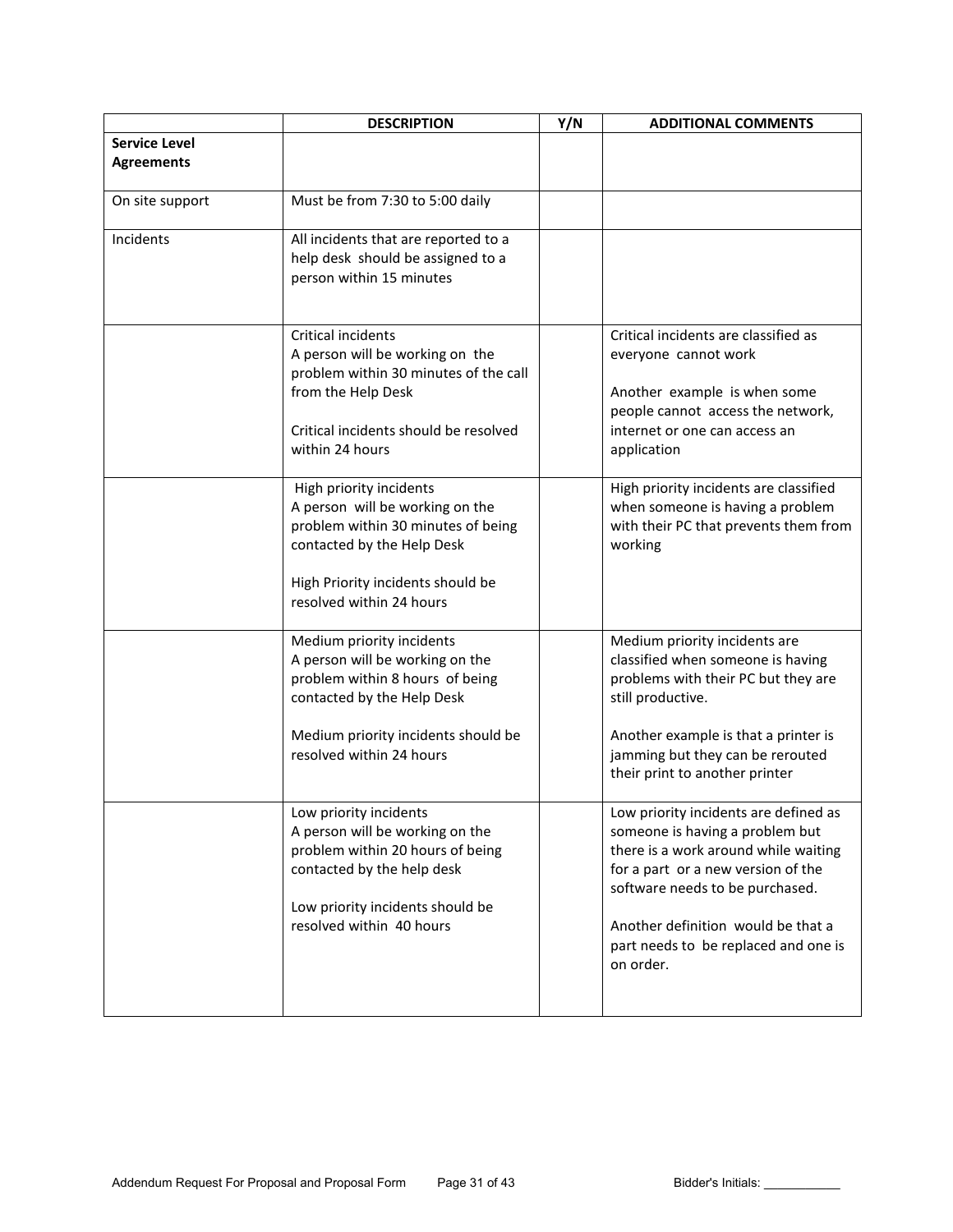|                | <b>DESCRIPTION</b>                             | Y/N | <b>ADDITIONAL COMMENTS</b> |
|----------------|------------------------------------------------|-----|----------------------------|
| Communications |                                                |     |                            |
|                | Wide Area Network                              |     |                            |
|                | Manage communication's<br>а.                   |     |                            |
|                | providers to insure a 99.9%                    |     |                            |
|                | uptime.                                        |     |                            |
|                | Provide a quarterly report<br>b.               |     |                            |
|                | to Director of                                 |     |                            |
|                | Administration of                              |     |                            |
|                | unplanned downtime<br>Planned down time should |     |                            |
|                | c.<br>be managed to 4 hours per                |     |                            |
|                | quarter per line.                              |     |                            |
|                | Notification of planned<br>d.                  |     |                            |
|                | downtime must be                               |     |                            |
|                | reported to all elected                        |     |                            |
|                | officials and department                       |     |                            |
|                | heads 24 hours before                          |     |                            |
|                | scheduled downtime.                            |     |                            |
|                | All scheduled down time will<br>e.             |     |                            |
|                | be done after 5:00 P.M. and                    |     |                            |
|                | preferably starting Friday                     |     |                            |
|                | night until Sunday midnight                    |     |                            |
|                |                                                |     |                            |
|                |                                                |     |                            |
|                | Voice communications and voice<br>mail         |     |                            |
|                | Manage communication's<br>а.                   |     |                            |
|                | providers to insure a 99.9%                    |     |                            |
|                | uptime.                                        |     |                            |
|                | Provide a quarterly report<br>b.               |     |                            |
|                | to Director of                                 |     |                            |
|                | Administration of                              |     |                            |
|                | unplanned downtime                             |     |                            |
|                | Planned down time should<br>$C_{1}$            |     |                            |
|                | be managed to 4 hours per                      |     |                            |
|                | quarter per line.                              |     |                            |
|                | d. Notification of planned                     |     |                            |
|                | downtime must be<br>reported to all elected    |     |                            |
|                | officials and department                       |     |                            |
|                | heads 24 hours before                          |     |                            |
|                | scheduled downtime.                            |     |                            |
|                | All scheduled down time<br>$e_{1}$             |     |                            |
|                | will be done after 5:00 P.M.                   |     |                            |
|                | and preferably starting                        |     |                            |
|                | Friday night until Sunday                      |     |                            |
|                | midnight                                       |     |                            |
|                |                                                |     |                            |
|                |                                                |     |                            |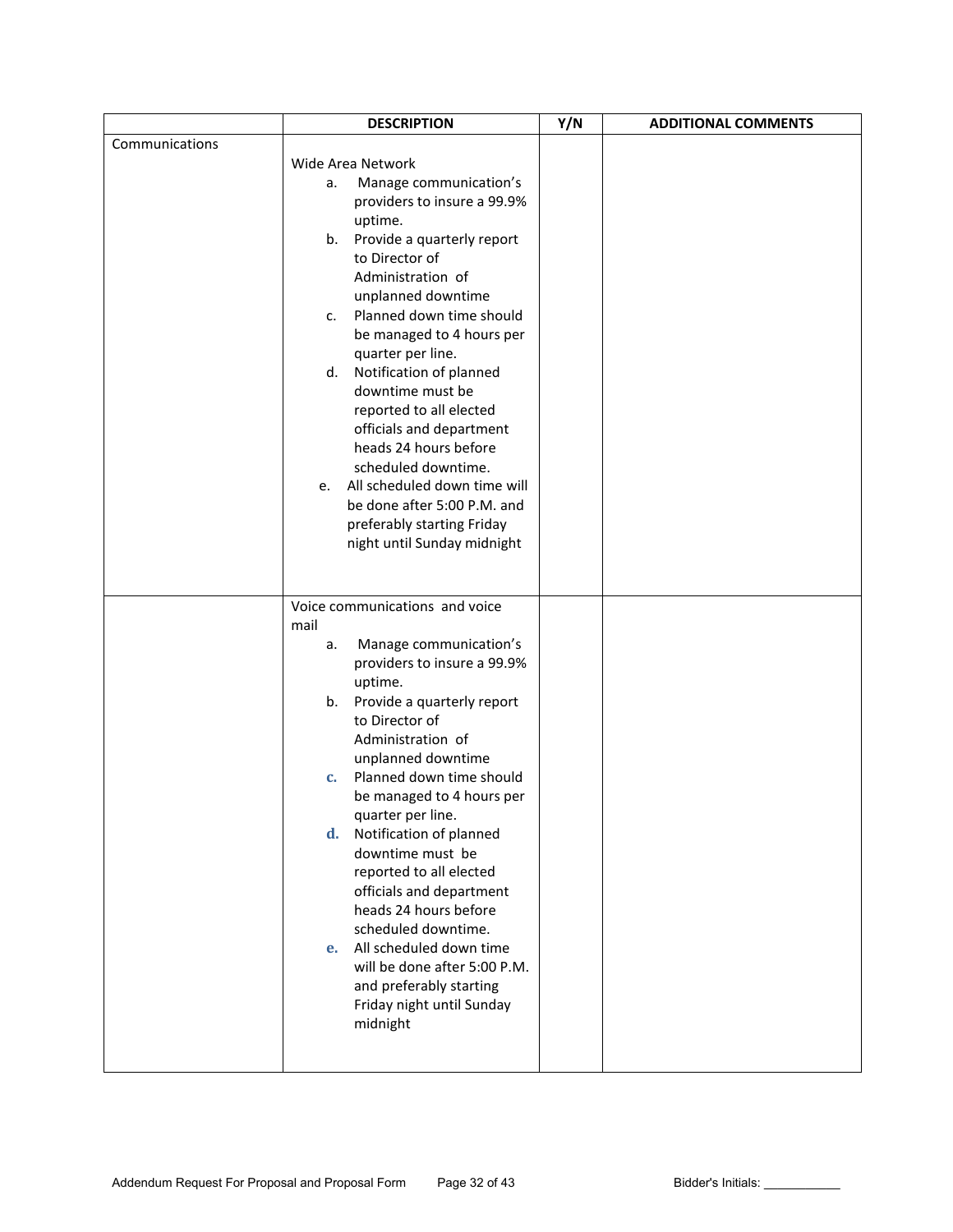|                                                                                 | <b>DESCRIPTION</b>                                                                                                                                                                                                                                                                                                                                                                                                                                                                | Y/N | <b>COMMENTS</b> |
|---------------------------------------------------------------------------------|-----------------------------------------------------------------------------------------------------------------------------------------------------------------------------------------------------------------------------------------------------------------------------------------------------------------------------------------------------------------------------------------------------------------------------------------------------------------------------------|-----|-----------------|
| Network Availability                                                            | Manage the network<br>а.<br>availability to<br>99.9 %, 24 hours per day.<br>Planned maintenance and<br>b.<br>downtime should be limited<br>to 4 hours per quarter, 16<br>hours annually.<br>Notification of planned<br>c.<br>downtime must be reported<br>to all elected officials and<br>department heads 24 hours<br>before scheduled downtime.<br>d. All scheduled down time will<br>be done after 5:00 P.M. and<br>preferably starting Friday<br>night until Sunday midnight. |     |                 |
| Administration                                                                  |                                                                                                                                                                                                                                                                                                                                                                                                                                                                                   |     |                 |
| IT Management                                                                   | Mange the daily tasks and determine<br>priorities based on current business<br>needs                                                                                                                                                                                                                                                                                                                                                                                              |     |                 |
| Provide reports to<br>management as<br>requested                                |                                                                                                                                                                                                                                                                                                                                                                                                                                                                                   |     |                 |
| Provide information<br>services leadership.                                     |                                                                                                                                                                                                                                                                                                                                                                                                                                                                                   |     |                 |
| Coordinate quarterly<br>review and planning<br>meetings, as requested.          |                                                                                                                                                                                                                                                                                                                                                                                                                                                                                   |     |                 |
| Direct the Information<br>Technology staff<br>assigned to Jefferson<br>County   |                                                                                                                                                                                                                                                                                                                                                                                                                                                                                   |     |                 |
| Act as the secretary for<br>the Information<br>Technology steering<br>committee |                                                                                                                                                                                                                                                                                                                                                                                                                                                                                   |     |                 |
| Disaster Recovery off-<br>site storage of critical<br>data                      |                                                                                                                                                                                                                                                                                                                                                                                                                                                                                   |     |                 |
| Maintain the Disaster<br>Recovery Plan                                          |                                                                                                                                                                                                                                                                                                                                                                                                                                                                                   |     |                 |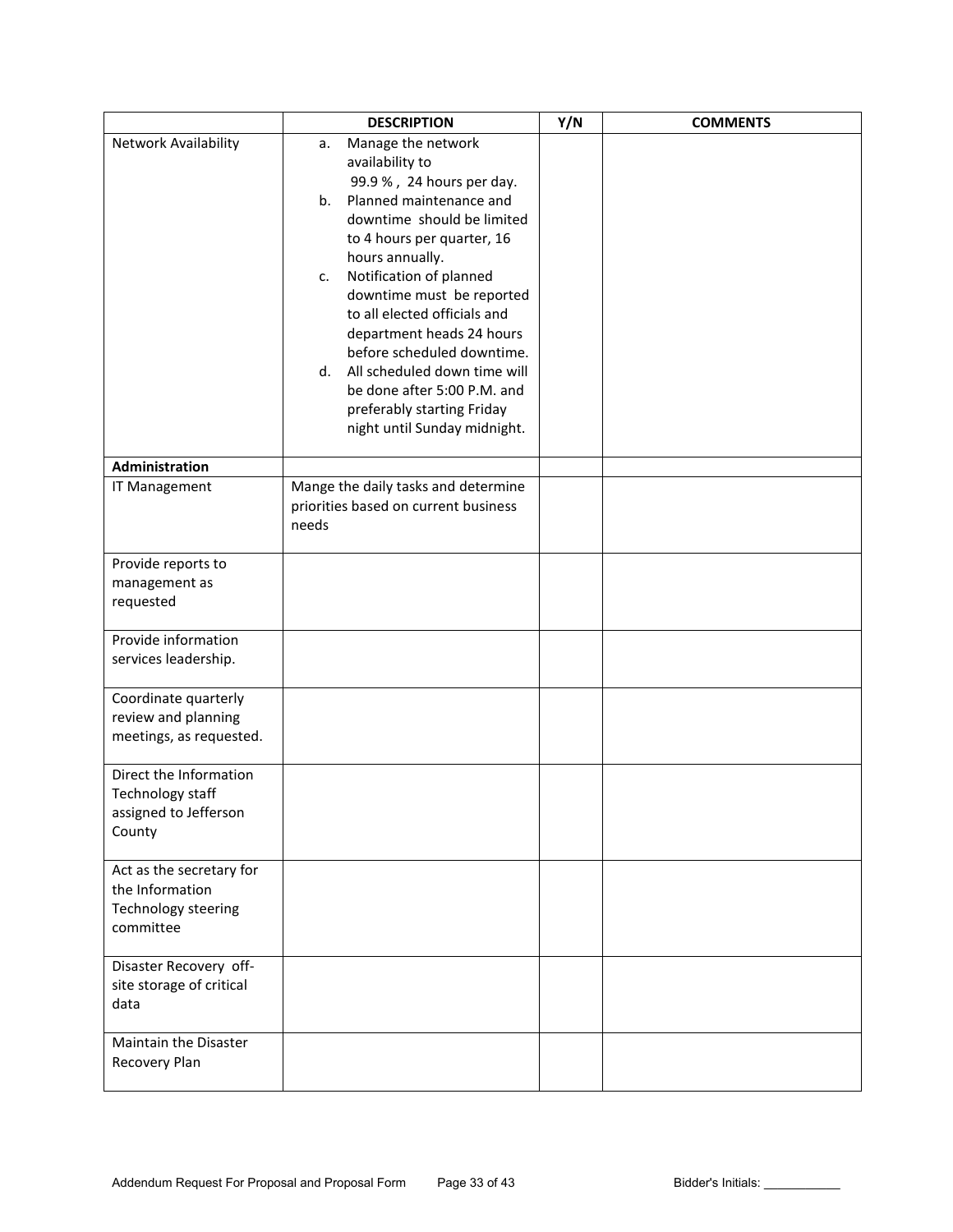|                               | <b>DESCRIPTION</b>                    | Y/N | <b>COMMENTS</b> |
|-------------------------------|---------------------------------------|-----|-----------------|
| Assist in developing an       | Must continue to do each year         |     |                 |
| <b>Information Technology</b> |                                       |     |                 |
| Strategic Plan                |                                       |     |                 |
| (5 year plan)                 |                                       |     |                 |
| Provide technical support     | Able to design professional marketing |     |                 |
| for the wall                  | information                           |     |                 |
| but also                      |                                       |     |                 |
|                               |                                       |     |                 |
| Promote the wall              |                                       |     |                 |
| through attending             |                                       |     |                 |
| veterans meetings and         |                                       |     |                 |
| fund raisers                  |                                       |     |                 |
|                               |                                       |     |                 |
| Evaluate new                  |                                       |     |                 |
| technologies and<br>recommend |                                       |     |                 |
| implementation of those       |                                       |     |                 |
| technologies that would       |                                       |     |                 |
| benefit the county to         |                                       |     |                 |
| increase performance or       |                                       |     |                 |
| have a direct cost savings    |                                       |     |                 |
|                               |                                       |     |                 |
| Manage Vendor                 |                                       |     |                 |
| performance on all            |                                       |     |                 |
| applications                  |                                       |     |                 |
| Manage Vendor costs           | Negotiate new Contracts and price     |     |                 |
|                               | structure                             |     |                 |
|                               |                                       |     |                 |
|                               | Identify erroneous billing            |     |                 |
| Manage Vendor                 |                                       |     |                 |
| Contracts                     |                                       |     |                 |
|                               |                                       |     |                 |
| Continually evaluate          |                                       |     |                 |
| ways to reduce overall        |                                       |     |                 |
| on-going costs                |                                       |     |                 |
|                               |                                       |     |                 |
| Evaluate and recommend        |                                       |     |                 |
| new business practices        |                                       |     |                 |
| that benefit the County       |                                       |     |                 |
|                               |                                       |     |                 |
|                               |                                       |     |                 |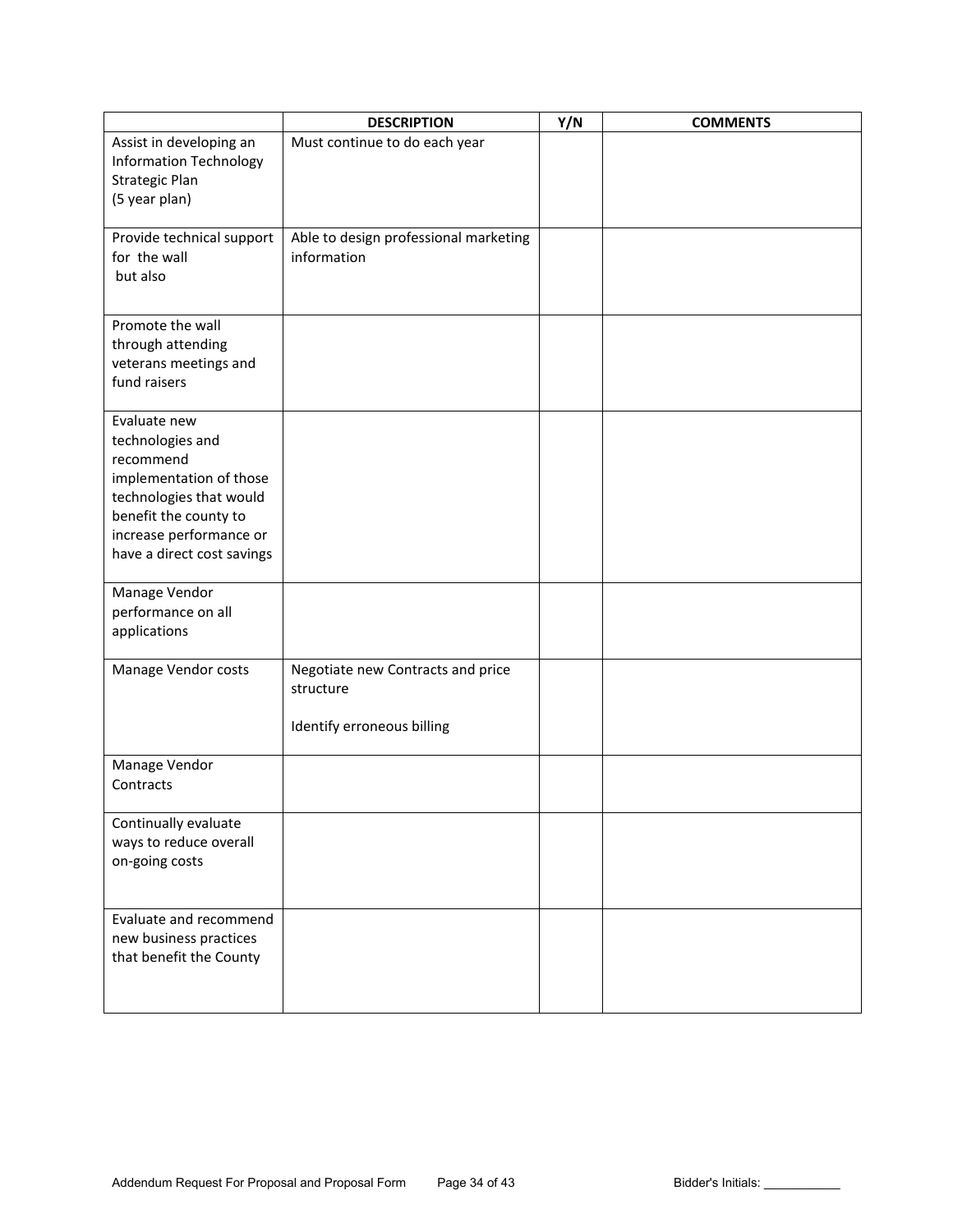|                                        | <b>DESCRIPTION</b>                    | Y/N | <b>COMMENTS</b> |
|----------------------------------------|---------------------------------------|-----|-----------------|
| List the kind of Corporate             | <b>System Analysts</b>                |     |                 |
| office support available               | Mainframe programmers                 |     |                 |
|                                        | Client service programmers            |     |                 |
|                                        | Web (internet) programmers            |     |                 |
|                                        | Local area Network Specialists        |     |                 |
|                                        | Wide area Network Specialists         |     |                 |
|                                        | Data Base Administrators              |     |                 |
|                                        | Senior Network Analysts               |     |                 |
|                                        | <b>Trainers</b>                       |     |                 |
|                                        | <b>Communications Specialists</b>     |     |                 |
|                                        | <b>Security Administrators</b>        |     |                 |
|                                        | All of these people are from various  |     |                 |
|                                        | backgrounds not just Law              |     |                 |
|                                        | <b>Enforcement and the Government</b> |     |                 |
|                                        | Sector                                |     |                 |
|                                        |                                       |     |                 |
| Evaluate and implement                 |                                       |     |                 |
| software to resolve                    |                                       |     |                 |
| business issues                        |                                       |     |                 |
|                                        |                                       |     |                 |
| Provide Security<br>Administration for |                                       |     |                 |
| almost all applications is             |                                       |     |                 |
| handled by CURRENT                     |                                       |     |                 |
| <b>VENDOR IT</b>                       |                                       |     |                 |
|                                        |                                       |     |                 |
| Mitchell Humphrey                      | Paid by Vendor for Vendor and         |     |                 |
| annual user group fees                 | Jefferson county to attend            |     |                 |
|                                        |                                       |     |                 |
| IT attends training                    | Paid by Vendor for Vendor training    |     |                 |
| specific to Jefferson                  | on Jefferson County systems:          |     |                 |
| County Systems and it is               |                                       |     |                 |
| to be paid for by the                  | Mitchell Humphrey                     |     |                 |
| company                                | <b>RTA</b>                            |     |                 |
|                                        |                                       |     |                 |
| Capable of preparing and               |                                       |     |                 |
| managing a million dollar              |                                       |     |                 |
| budget                                 |                                       |     |                 |
|                                        |                                       |     |                 |
| <b>CURRENT VENDOR</b>                  |                                       |     |                 |
| <b>CONTRACT</b>                        |                                       |     |                 |
| <b>DOES NOT INCLUDE</b>                |                                       |     |                 |
|                                        |                                       |     |                 |
| Capital expenditures or                |                                       |     |                 |
| financing charges                      |                                       |     |                 |
| incurred by the county                 |                                       |     |                 |
|                                        |                                       |     |                 |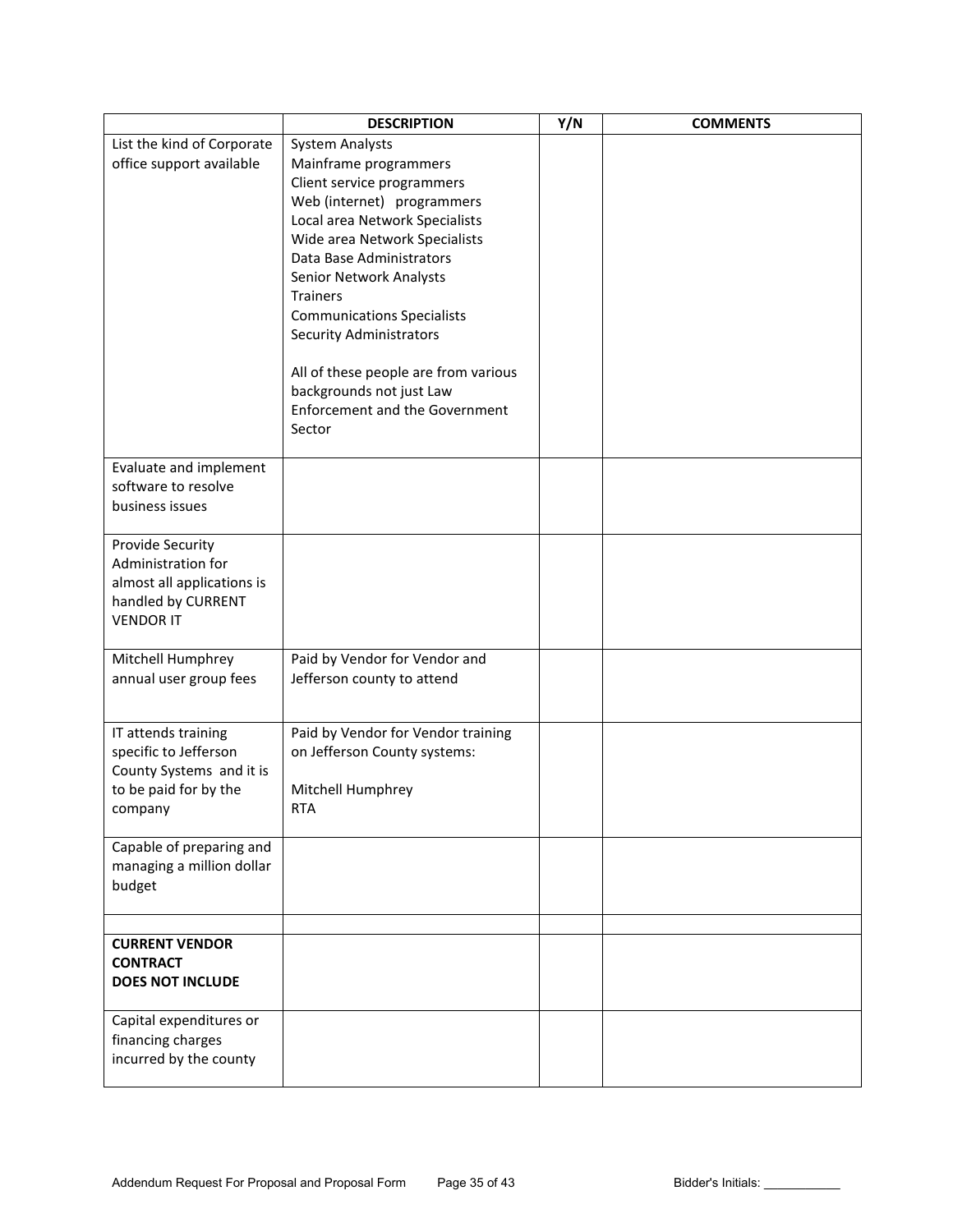|                         | <b>DESCRIPTION</b> | Y/N | <b>COMMENTS</b> |
|-------------------------|--------------------|-----|-----------------|
| Personal data terminals |                    |     |                 |
| or Associated equipment |                    |     |                 |
| and communication       |                    |     |                 |
| charges                 |                    |     |                 |
|                         |                    |     |                 |
| Purchase, lease or      |                    |     |                 |
| maintenance of software |                    |     |                 |
| packages                |                    |     |                 |
|                         |                    |     |                 |
| Cost for upgrades for   |                    |     |                 |
| software packages       |                    |     |                 |
|                         |                    |     |                 |
| Services to third party |                    |     |                 |
| agencies                |                    |     |                 |
| Implementation of       |                    |     |                 |
| software upgrades Is    |                    |     |                 |
| done by Current Vendor  |                    |     |                 |
| through the use of base |                    |     |                 |
| hours                   |                    |     |                 |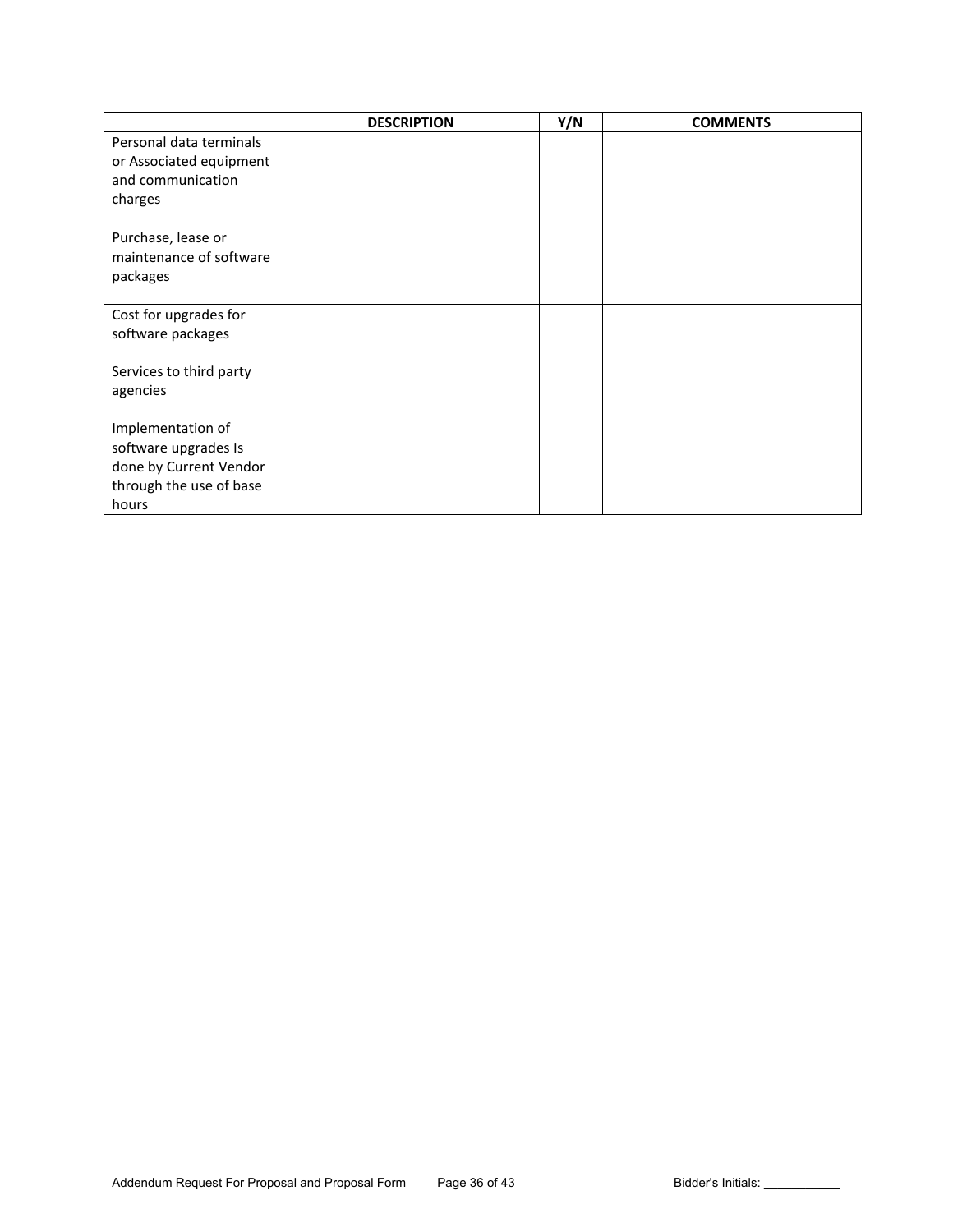## **SECTION 6. ADDITIONAL SUBMISSION REQUIREMENTS**

In addition to the terms stated elsewhere in this RFP, the following information will be required from the proposer. **The County is looking for content, organized effort, and solution-oriented procedures.**

Terms of the Agreement shall be for an initial five (5) years beginning January 1, 2014 and terminating December 31, 2018. The initial Contract may be renewed upon written Agreement of both parties for not less than a renewal period of twenty-four (24) months, and no longer than five (5) years. Submit proposal form in triplicate (three copies) with specification pages, if applicable, and the following:

- The Vendor name and contact person, together with the address, telephone number, facsimile number and email address, of the office from which the proposal is generated.
- A short profile of the firm including at a minimum:
	- o Organizational Structure
	- o Length of time in business
	- o Length of time Contracting similar scope of services
	- o Location of management<br>o Number of clients
	- Number of clients
	- o Number of clients Contracted with similar scopes of services
	- o Number of full-time employees
	- o Evidence that the firm is authorized to do business in Missouri.
- A chronological listing of governmental engagements, specifically within the State of Missouri, for which the proposers firm has served over the past seven (7) years. This should include Regional Law Enforcement engagements.
- A statement as to the proposer's general approach and plans to accomplish the mission; meeting all requirements of this RFP.
- Proposal pricing section completely filled out and properly executed by company and authorized person submitting the proposal
- Copy of proposed Agreement between the County and Vendor
- Name, title, address, and telephone number of three (3) references for clients, to whom similar services have been provided
- List of staff to be assigned to the County of Jefferson, along with resumes
- A timetable for transition to the proposers firm
- Identify on an individual basis any other services to be offered related to the information Technology Contract
- Support services questions to be addressed:
	- Support availability (days of week and time)
	- **EXECUTE:** Structure of charges for support
	- **EXECT:** Steps for resolving problem escalation
	- **Final authority regarding conflict**
	- Response time and goal for resolving problems
- Identify any litigation or proceeding, during the past three (3) years, related to a dispute between the proposers firm and a customer regarding the delivery of professional services.
- Any additional information that will assist the County in evaluating the proposers firms qualifications. Voluminous examples are not necessary.

Responses to this RFP shall be completed as mentioned and stipulated. Elaborate qualifications and brochures are not desired. Clear, concise, and orderly information is important. All pages shall be numbered consecutively. The provider is expected to respond to all items requested in as much detail as necessary for the County to make a fair evaluation of the proposal.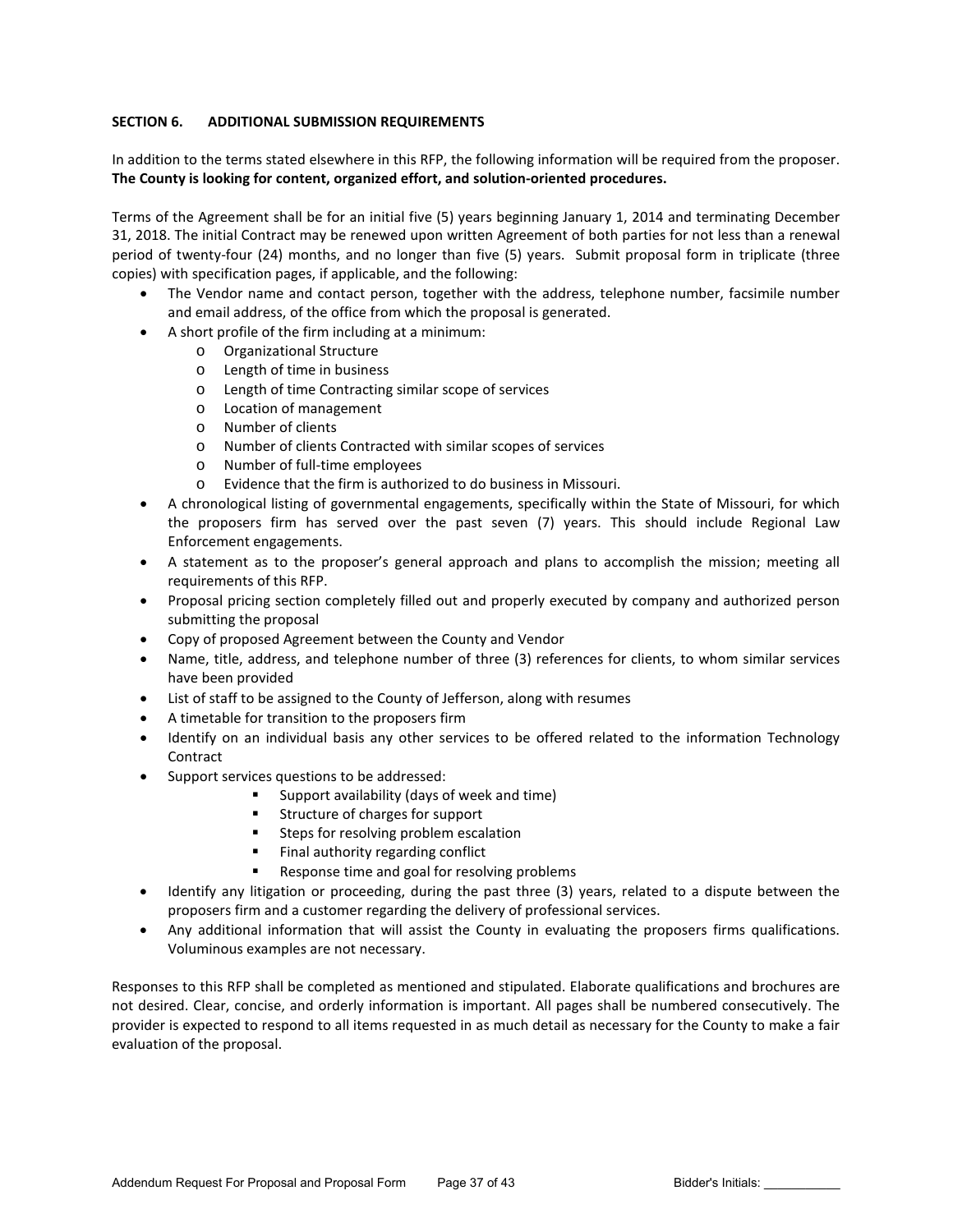# **SECTION 7. EVALUATION CRITERIA**

The County will review the Vendors' qualifications. Responses will be evaluated against the following evaluation criteria.

- 7.1 Past Performance
- 7.2 Mission Capability
	- (a.) Technical Approach & Methodology
	- (b.) Project Staffing
- 7.3 Pricing

The following order of importance of the evaluation criteria applies. Past Performance is considered more important than Mission Capability. Within the Mission Capability factor, the sub factors (Technical Approach and Staffing) are considered of equal importance. All non-cost factors, when combined, are considered significantly more important than cost or price. Cost/price is evaluated but not rated. Award will be made to the Vendor whose proposal conforms to the requirements specified in the RFP and which provides the best value to Jefferson County; price and other factors considered. This may result in an award to a higher rated, higher priced schedule Vendor where the decision is consistent with the evaluation factors.

7.1 Past Performance - Confidence Assessments will be used to evaluate Vendor's ability to successfully perform based on previous and recent Contracts and work efforts. Recent Contracts are defined as those Contracts presently being performed or which have been performed during the past three (3) years from the date of issuance of this solicitation. The Contractor shall demonstrate satisfactory recent and relevant past performance on efforts of similar size, scope and complexity to the tasks outlined in this solicitation as they relate to the Mission Capability sub factors (as listed above) and the Cost factor (i.e., does recent/relevant performance demonstrate ability to stay on schedule and within Contract's cost/price).

| <b>Point</b><br>Range | Rating                            | <b>Description</b>                                                                                                                                                   |  |  |
|-----------------------|-----------------------------------|----------------------------------------------------------------------------------------------------------------------------------------------------------------------|--|--|
| 30                    | High Confidence                   | Based on the proposer's performance record, the County has a high<br>expectation that the proposer will successfully meet the performance<br>requirements as stated. |  |  |
| 20                    | Satisfactory Confidence           | Based on the proposer's performance record, the County has little doubt<br>that the proposer will successfully meet the performance requirements.                    |  |  |
| 10                    | Limited<br>Confidence             | Based on the proposer's performance record, the County has some doubt<br>that the proposer will successfully meet the performance requirements.                      |  |  |
| 0                     | Neutral/Unknown<br>Confidence**** | No performance record is identifiable or the proposer's performance record<br>is so sparse that no confidence assessment rating can be reasonably<br>assigned.       |  |  |
| 0                     | No.<br>Confidence                 | Based on the proposer's performance record, the County has no expectation<br>that the proposer will be able to successfully meet the performance<br>requirements.    |  |  |

# **PERFORMANCE CONFIDENCE ASSESSMENT**

\*\*\*\*Proposals without a record of relevant past performance or for whom information on past performance is not available or the Vendor's performance record is so limited that no confidence assessment rating can be reasonable assigned will not be entitled to any point value.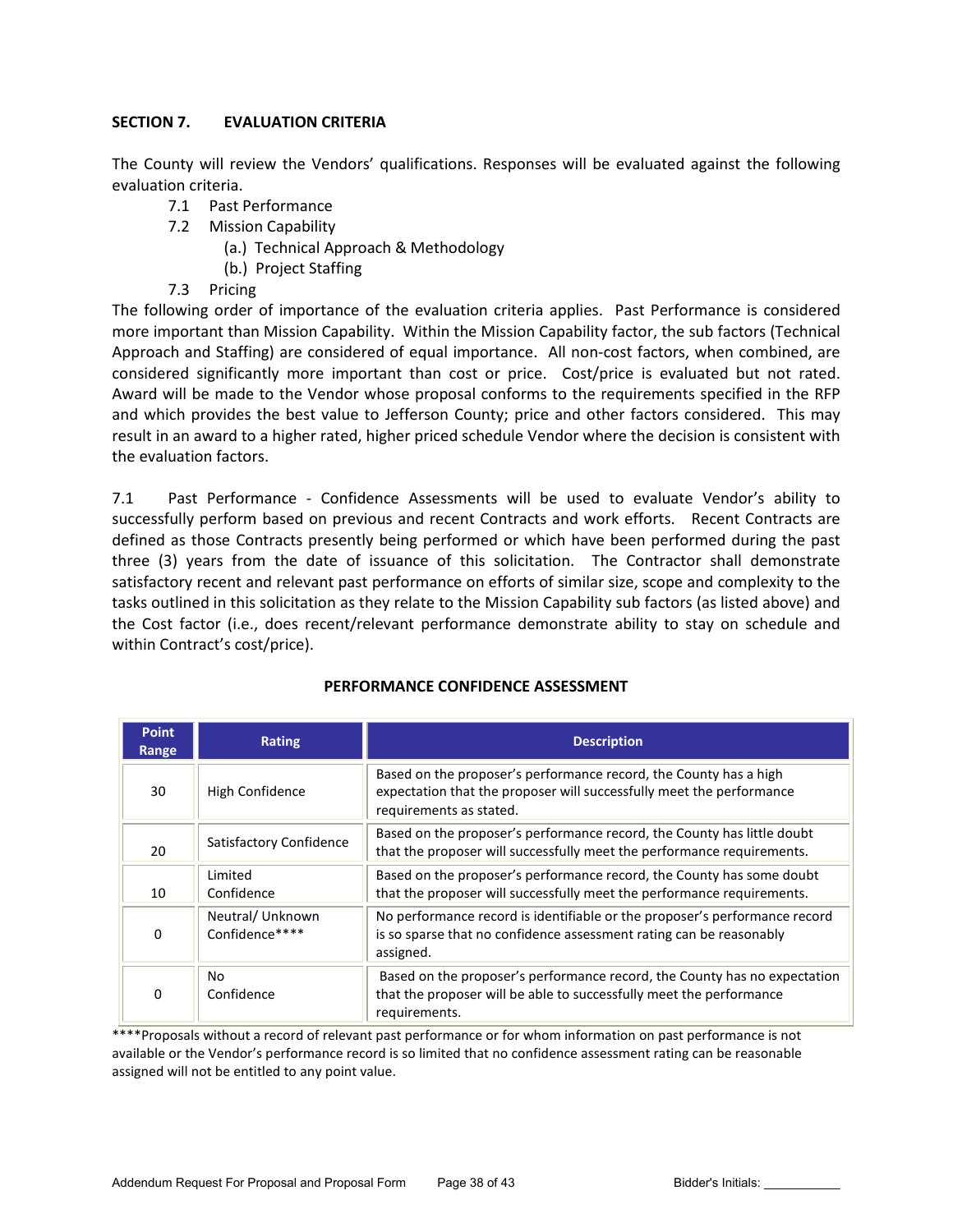## **PERFORMANCE RELEVENCY**

| Range | <b>Relevancy</b>     | <b>Definition</b>                                                                                                                 |
|-------|----------------------|-----------------------------------------------------------------------------------------------------------------------------------|
| 30    | Very Relevant        | Past/Present performance effort involved essentially the same<br>magnitude of effort and complexities this solicitation requires. |
| 20    | Relevant             | Past/Present performance effort involved much of the<br>magnitude of effort and complexities this solicitation requires.          |
| 10    | Somewhat<br>Relevant | Past/Present performance effort involved some of the<br>magnitude of effort and complexities this solicitation requires.          |
| 0     | Not Relevant         | Past/Present performance effort did not involve any of the<br>magnitude of effort and complexities this solicitation requires.    |

 \*\*\*\*\*Under the Past Performance factor, the Performance Confidence Assessment represents the evaluation of a Vendor's present or past work record to assess the County's confidence in the Vendor's probability of successfully performing as proposed. Jefferson County will evaluate the Vendor's demonstrated record of Contract compliance in supplying products and services that meet user's needs, including cost and schedule. The Past Performance Evaluation will be accomplished by reviewing aspects of a Vendor's recent and relevant present and past performance, focusing on and targeting performance which is relevant to Mission Capability sub factors and the Cost factor. Higher relevancy will be assessed for Contracts that are most similar to the effort, or part of the effort, for which that Vendor is being proposed.

**7.2 Mission Capability** - Ratings/Risk Assessments are applied to Mission Capability sub factors. The following measures will be used to rate the sub factors under the mission capability factor:

a. Technical:

The Vendor submits a sound plan for accomplishing the Contract within the required period of performance. The plan shall adequately identify all major Contract activities in logical order and realistic milestone dates.

The Vendor submits a plan that identifies quality checks to ensure the final deliverables meet all Performance Work Statement requirements and includes proposed actions for correct of any defects.

b. Staffing:

Identifies key personnel by resume; provides mechanisms to retain or replace with personnel of similar capabilities and identifies reachback capabilities to access subject matter expertise.

Provides evidence of technical experience in providing the full array of technology support services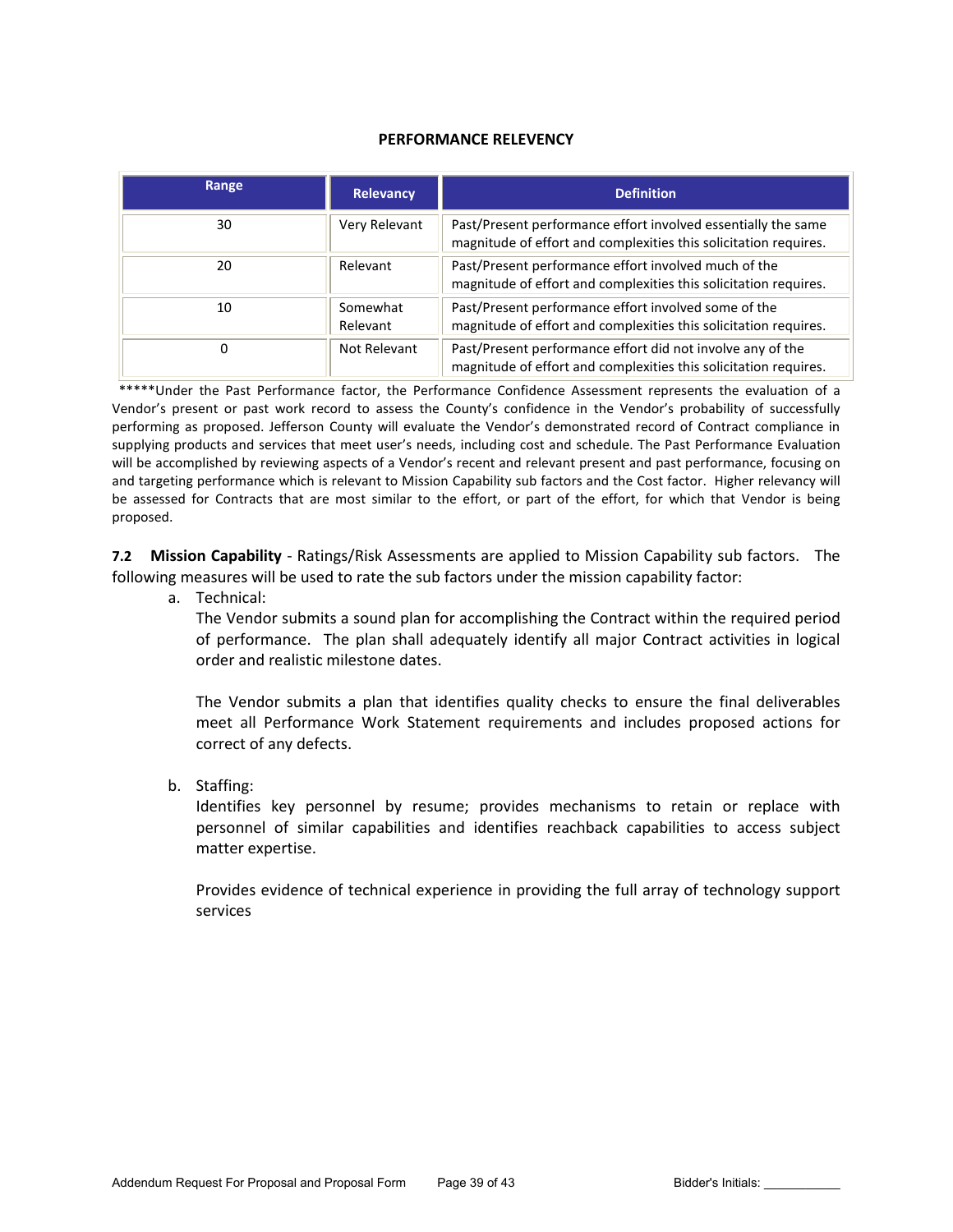# **TABLE FOR SCORING MISSION CAPABILITIES**

| <b>Point</b><br>Range | <b>Rating</b> | <b>Description</b>                                                                                                                                                          |  |
|-----------------------|---------------|-----------------------------------------------------------------------------------------------------------------------------------------------------------------------------|--|
| 30                    | Exceptional   | Exceeds specified minimum performance or capability requirements in a way<br>beneficial to the County. A proposal must have one or more strengths and no<br>deficiencies.   |  |
| 20                    | Acceptable    | Meets specified minimum performance or capability requirements. A proposal<br>must have no deficiencies but may have one or more strengths.                                 |  |
| 10                    | Marginal      | There is doubt regarding whether an aspect of the proposal meets a specified<br>minimum performance or capability requirements, but any such uncertainty is<br>correctable. |  |
| 0                     | Unacceptable  | Fails to meet specified minimum performance or capability requirements. The<br>proposal has one or more deficiencies and is not awardable.                                  |  |

# **RISK ASSESSMENT TABLE**

| <b>Risk</b>  | <b>Description</b>                                                                                                                                                                                                                                                |  |  |
|--------------|-------------------------------------------------------------------------------------------------------------------------------------------------------------------------------------------------------------------------------------------------------------------|--|--|
| Low          | Has little potential to cause disruption of schedule, increased cost or degradation of<br>performance. Normal Contractor effort and normal government monitoring will likely be able<br>to overcome any difficulties.                                             |  |  |
| Moderate     | Can potentially cause disruption of schedule, increased cost or degradation of performance.<br>Special Contractor emphasis and close government monitoring will likely be able to overcome<br>difficulties.                                                       |  |  |
| High         | Likely to cause significant disruption of schedule, increased cost or degradation of<br>performance. Extraordinary Contractor emphasis and rigorous government monitoring may<br>be able to overcome difficulties.                                                |  |  |
| Unacceptable | The existence of a significant weakness or combination of weaknesses that is very likely to<br>cause unmitigated disruption of schedule, drastically increased cost or severely degraded<br>performance. Proposals with an unacceptable rating are not awardable. |  |  |

7.3 Cost/Price: Cost will be evaluated for reasonableness and completeness based on adequate price competition and/or comparison with Jefferson County cost estimate. Jefferson County reserves the right to conduct a price realism analysis to determine whether a Vendor's proposed prices are realistic for the work to be performed, reflect a clear understanding of the requirements and are consistent with various elements of the technical approach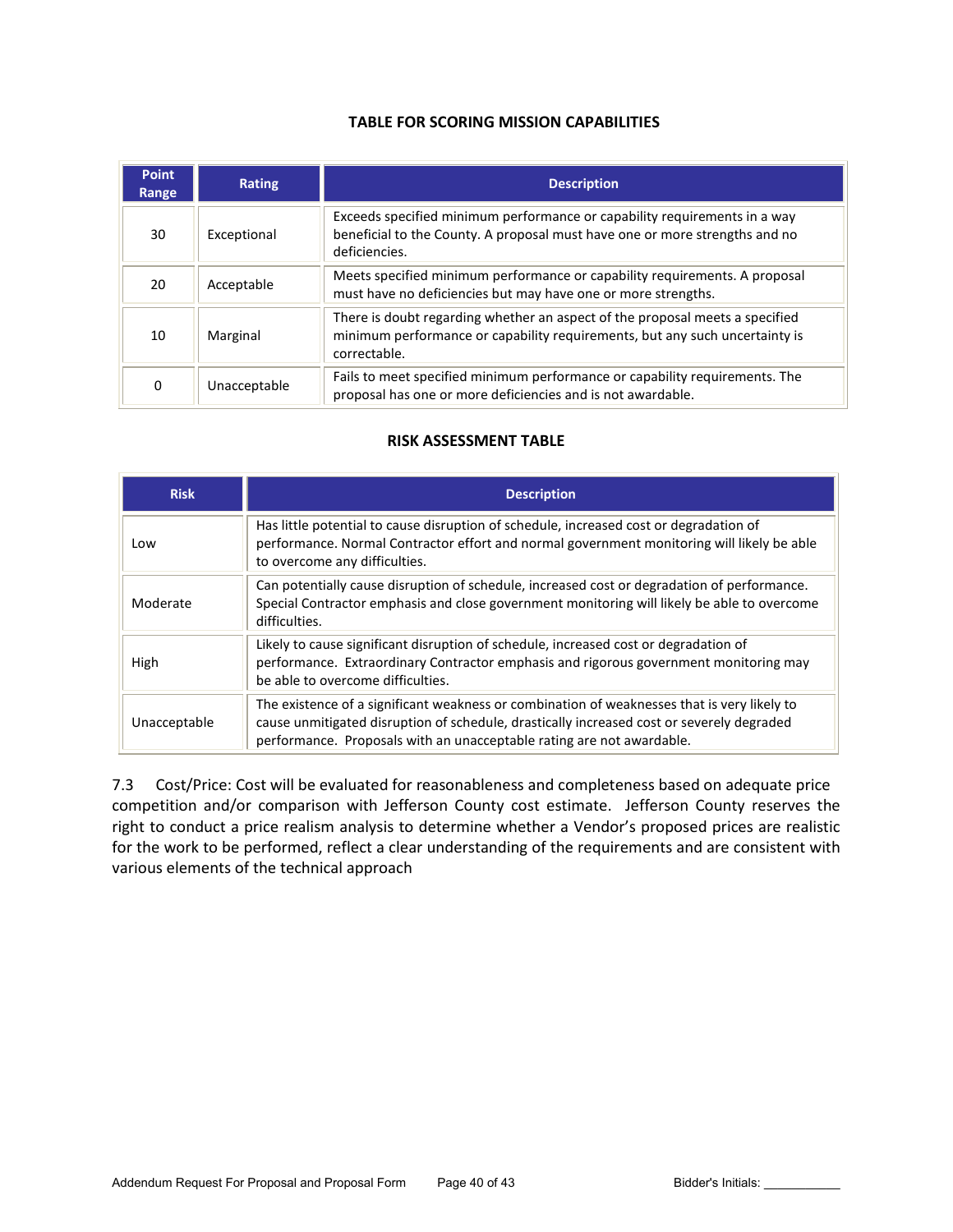# **SECTION 8. PRICING**

# **PROPOSED PRICING SHEET IT SERVICES AND LAW ENFORCEMENT SERVICES CONTRACT COUNTY OF JEFFERSON**

| <b>COMPANY INFORMATION</b> |  |  |
|----------------------------|--|--|
| Name:                      |  |  |
| <b>Address:</b>            |  |  |
| <b>Contact Person:</b>     |  |  |
| <b>Phone Number:</b>       |  |  |
| <b>Email Address:</b>      |  |  |

|                     | <b>BASE PRICING FOR IT CONTRACT RFP</b> |  |
|---------------------|-----------------------------------------|--|
|                     | (Base Price to include 9,000 man hours) |  |
| <b>Year One:</b>    |                                         |  |
| Year Two:           |                                         |  |
| <b>Year Three:</b>  |                                         |  |
| Year Four:          |                                         |  |
| <b>Year Five:</b>   |                                         |  |
|                     | PRICE FOR PROJECT SERVICES              |  |
|                     |                                         |  |
| <b>Hourly Rate:</b> |                                         |  |

Proposer's Firm Name

Title/Position

Date

Signature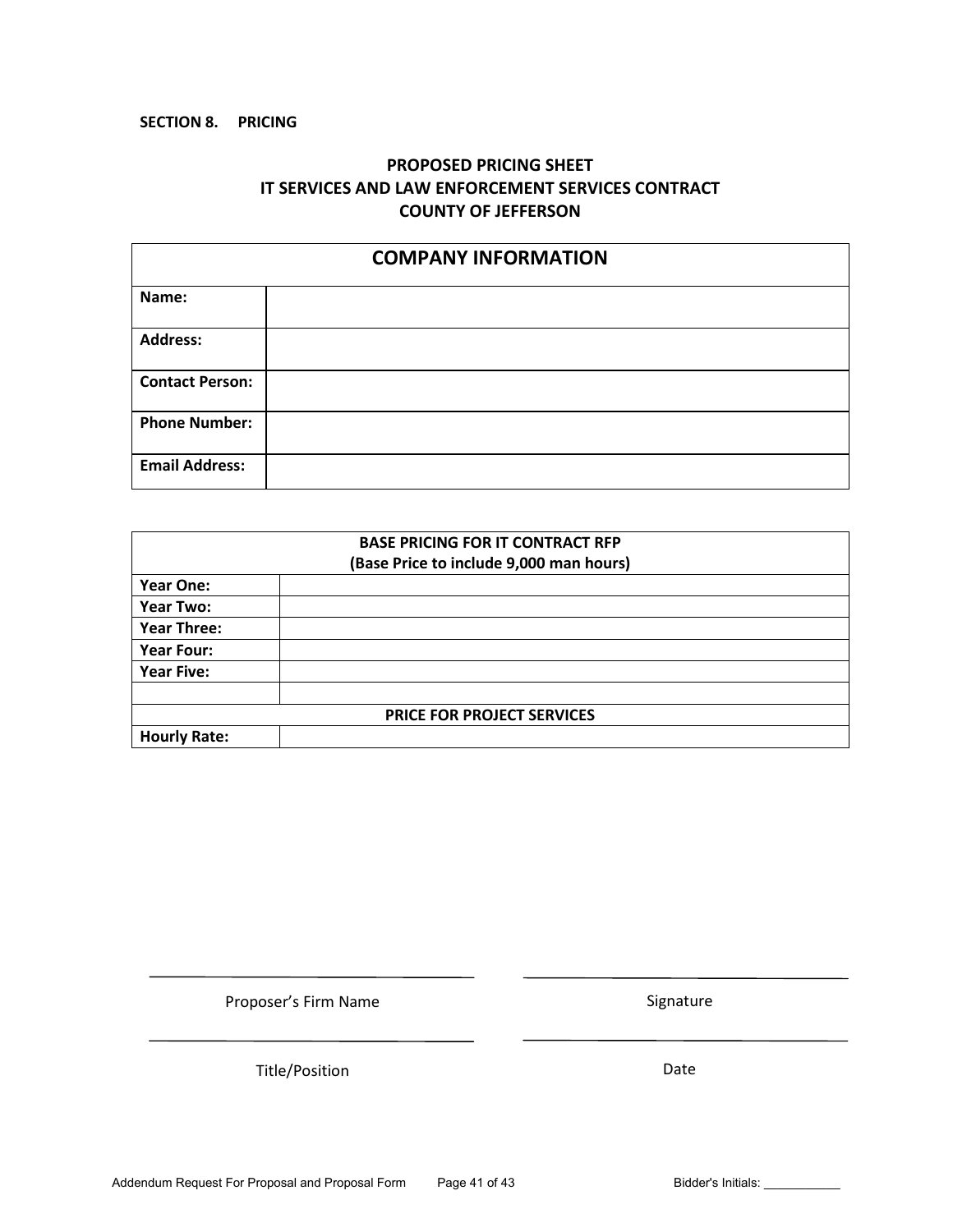# **SECTION 9. REFERENCES Please include a minimum of 3 government references (Preferably in Missouri)**

|                         | <b>Years Contracted</b> | <b>Comments</b> |
|-------------------------|-------------------------|-----------------|
| <b>Firm Name</b>        |                         |                 |
| <b>Address</b>          |                         |                 |
| City, State, Zip        |                         |                 |
| <b>Contact Name</b>     |                         |                 |
| <b>Telephone Number</b> |                         |                 |
| <b>Email Address</b>    |                         |                 |

|                         | <b>Years Contracted</b> | <b>Comments</b> |
|-------------------------|-------------------------|-----------------|
| <b>Firm Name</b>        |                         |                 |
| <b>Address</b>          |                         |                 |
| City, State, Zip        |                         |                 |
| <b>Contact Name</b>     |                         |                 |
| <b>Telephone Number</b> |                         |                 |
| <b>Email Address</b>    |                         |                 |

|                         | <b>Years Contracted</b> | <b>Comments</b> |
|-------------------------|-------------------------|-----------------|
| <b>Firm Name</b>        |                         |                 |
| <b>Address</b>          |                         |                 |
| City, State, Zip        |                         |                 |
| <b>Contact Name</b>     |                         |                 |
| <b>Telephone Number</b> |                         |                 |
| <b>Email Address</b>    |                         |                 |